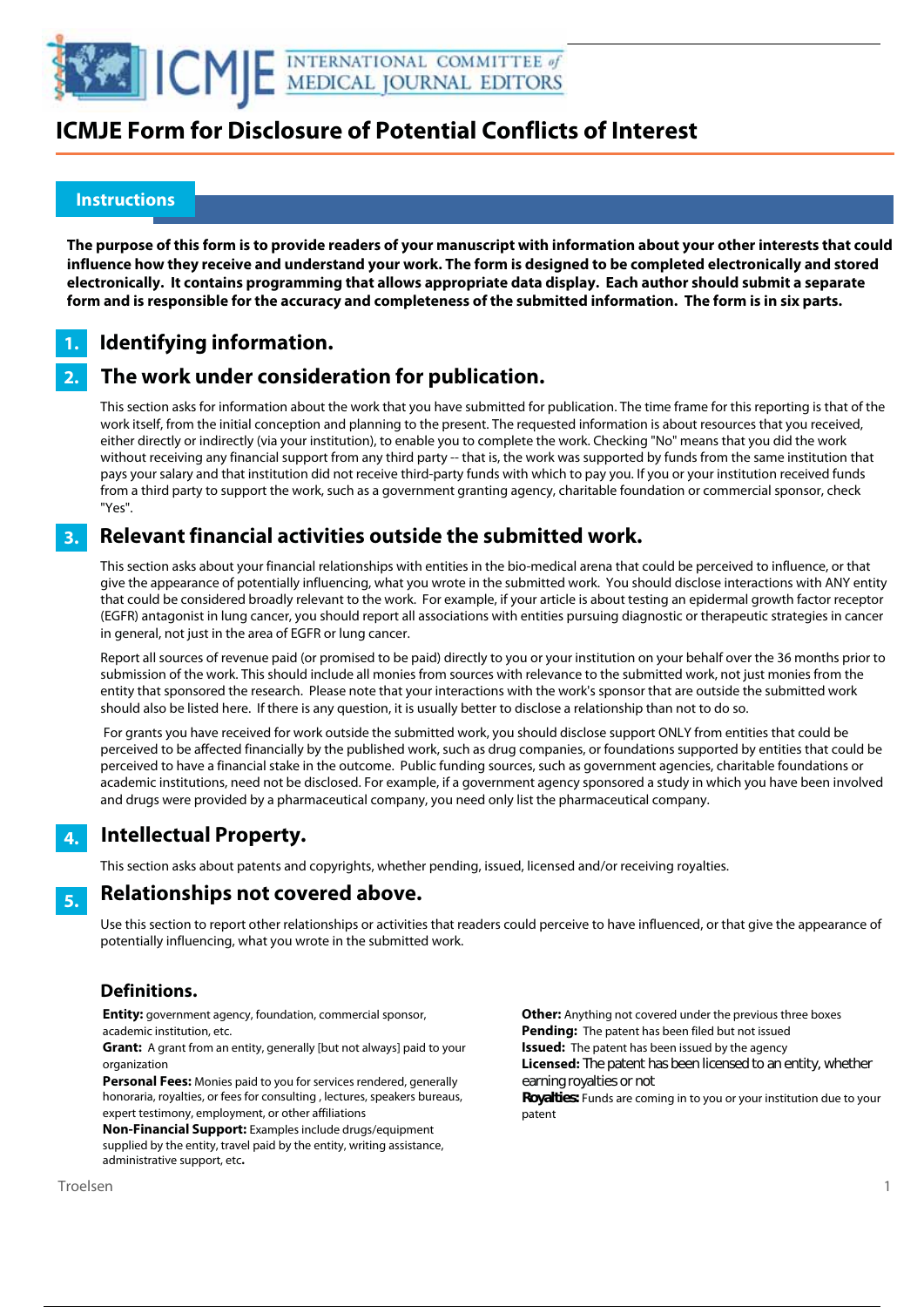

| <b>Section 1.</b>                    | <b>Identifying Information</b>                                                                                                 |                                                     |                                                                                                                                                                                                                                                                                             |  |  |  |  |
|--------------------------------------|--------------------------------------------------------------------------------------------------------------------------------|-----------------------------------------------------|---------------------------------------------------------------------------------------------------------------------------------------------------------------------------------------------------------------------------------------------------------------------------------------------|--|--|--|--|
|                                      |                                                                                                                                |                                                     |                                                                                                                                                                                                                                                                                             |  |  |  |  |
| 1. Given Name (First Name)<br>Anders |                                                                                                                                | 2. Surname (Last Name)<br><b>Troelsen</b>           | 3. Date<br>31-August-2020                                                                                                                                                                                                                                                                   |  |  |  |  |
| 4. Are you the corresponding author? |                                                                                                                                | √∣No<br>Yes                                         | Corresponding Author's Name<br>Rikke Puggaard                                                                                                                                                                                                                                               |  |  |  |  |
|                                      | 5. Manuscript Title<br>Establishing research priorities related to osteoarthritis care through stakeholder input from patients |                                                     |                                                                                                                                                                                                                                                                                             |  |  |  |  |
|                                      | 6. Manuscript Identifying Number (if you know it)                                                                              |                                                     |                                                                                                                                                                                                                                                                                             |  |  |  |  |
|                                      |                                                                                                                                |                                                     |                                                                                                                                                                                                                                                                                             |  |  |  |  |
| <b>Section 2.</b>                    |                                                                                                                                | <b>The Work Under Consideration for Publication</b> |                                                                                                                                                                                                                                                                                             |  |  |  |  |
| statistical analysis, etc.)?         |                                                                                                                                |                                                     | Did you or your institution <b>at any time</b> receive payment or services from a third party (government, commercial, private foundation, etc.) for<br>any aspect of the submitted work (including but not limited to grants, data monitoring board, study design, manuscript preparation, |  |  |  |  |

| Are there any relevant conflicts of interest?<br>$ $ Yes |  |
|----------------------------------------------------------|--|
|----------------------------------------------------------|--|

## **Relevant financial activities outside the submitted work.**

Place a check in the appropriate boxes in the table to indicate whether you have financial relationships (regardless of amount of compensation) with entities as described in the instructions. Use one line for each entity; add as many lines as you need by clicking the "Add +" box. You should report relationships that were **present during the 36 months prior to publication**.

 $\sqrt{\phantom{a}}$  No

Are there any relevant conflicts of interest?  $\Box$  Yes  $\Box$  No

If yes, please fill out the appropriate information below.

| <b>Name of Entity</b> | Grant?       | Fees <sup>:</sup> | $\left\vert \mathsf{Personal} \right\vert$ Non-Financial<br>Support <sup>:</sup> | Other | <b>Comments</b>                                                              |  |
|-----------------------|--------------|-------------------|----------------------------------------------------------------------------------|-------|------------------------------------------------------------------------------|--|
| Zimmer Biomet         |              | $\checkmark$      |                                                                                  |       | Counsultancy, Advisory board<br>member                                       |  |
| Zimmer Biomet         |              |                   |                                                                                  |       | Research support                                                             |  |
| Zimmer Biomet         |              | $\checkmark$      |                                                                                  |       | Payment for lectures including<br>service on speakers bureaus                |  |
| Zimmer Biomet         | $\checkmark$ |                   |                                                                                  |       | Travel/accommodations/<br>meeting expenses unrelated to<br>activities listed |  |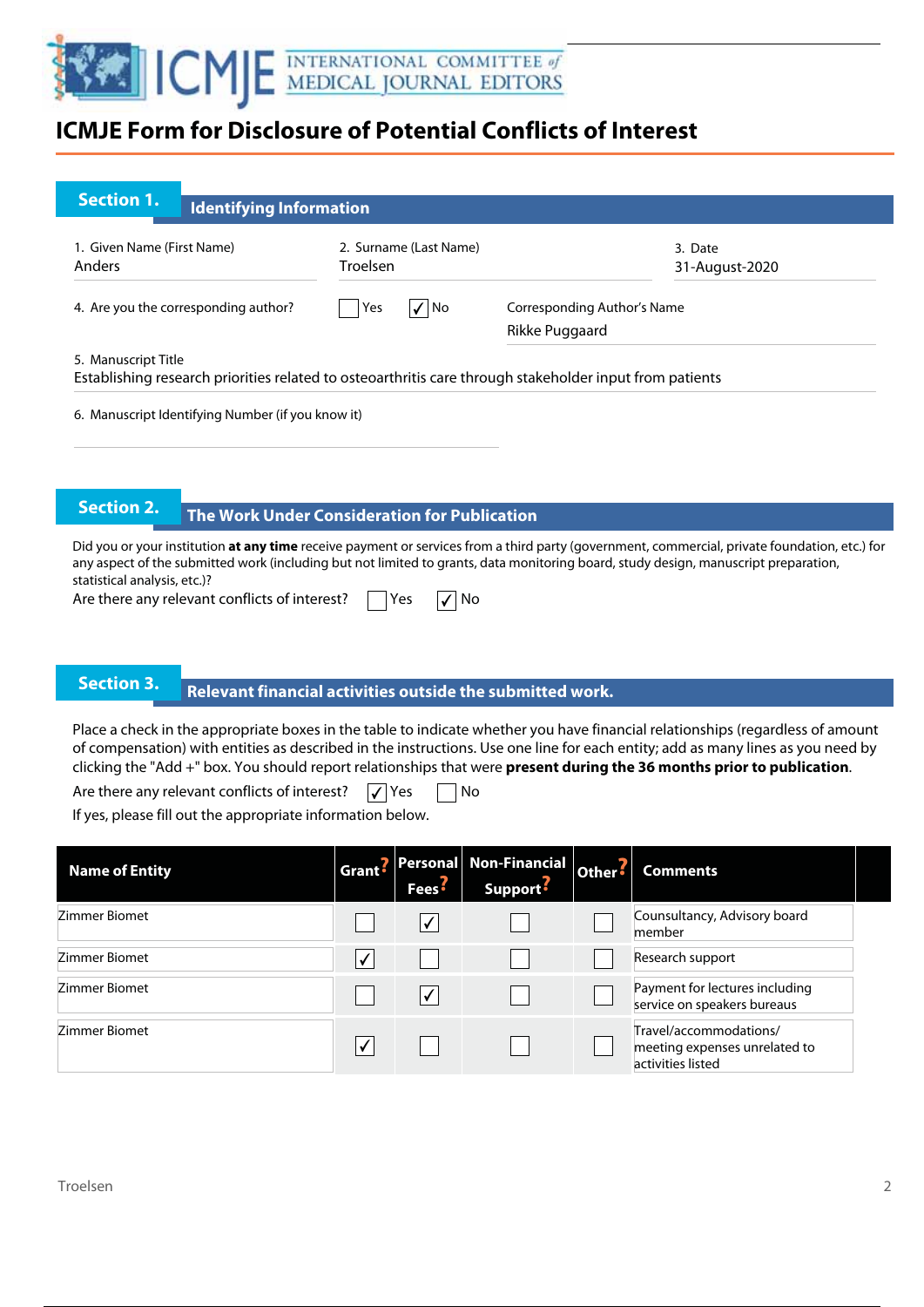

## **Intellectual Property -- Patents & Copyrights**

Do you have any patents, whether planned, pending or issued, broadly relevant to the work?  $\Box$  Yes  $\Box$  No

### **Section 5. Relationships not covered above**

Are there other relationships or activities that readers could perceive to have influenced, or that give the appearance of potentially influencing, what you wrote in the submitted work?

Yes, the following relationships/conditions/circumstances are present (explain below):

 $\sqrt{\ }$  No other relationships/conditions/circumstances that present a potential conflict of interest

At the time of manuscript acceptance, journals will ask authors to confirm and, if necessary, update their disclosure statements. On occasion, journals may ask authors to disclose further information about reported relationships.

### **Section 6. Disclosure Statement**

Based on the above disclosures, this form will automatically generate a disclosure statement, which will appear in the box below.

Dr. Puggaard reports personal fees from Zimmer Biomet, grants from Zimmer Biomet, personal fees from Zimmer Biomet, grants from Zimmer Biomet, outside the submitted work; .

### **Evaluation and Feedback**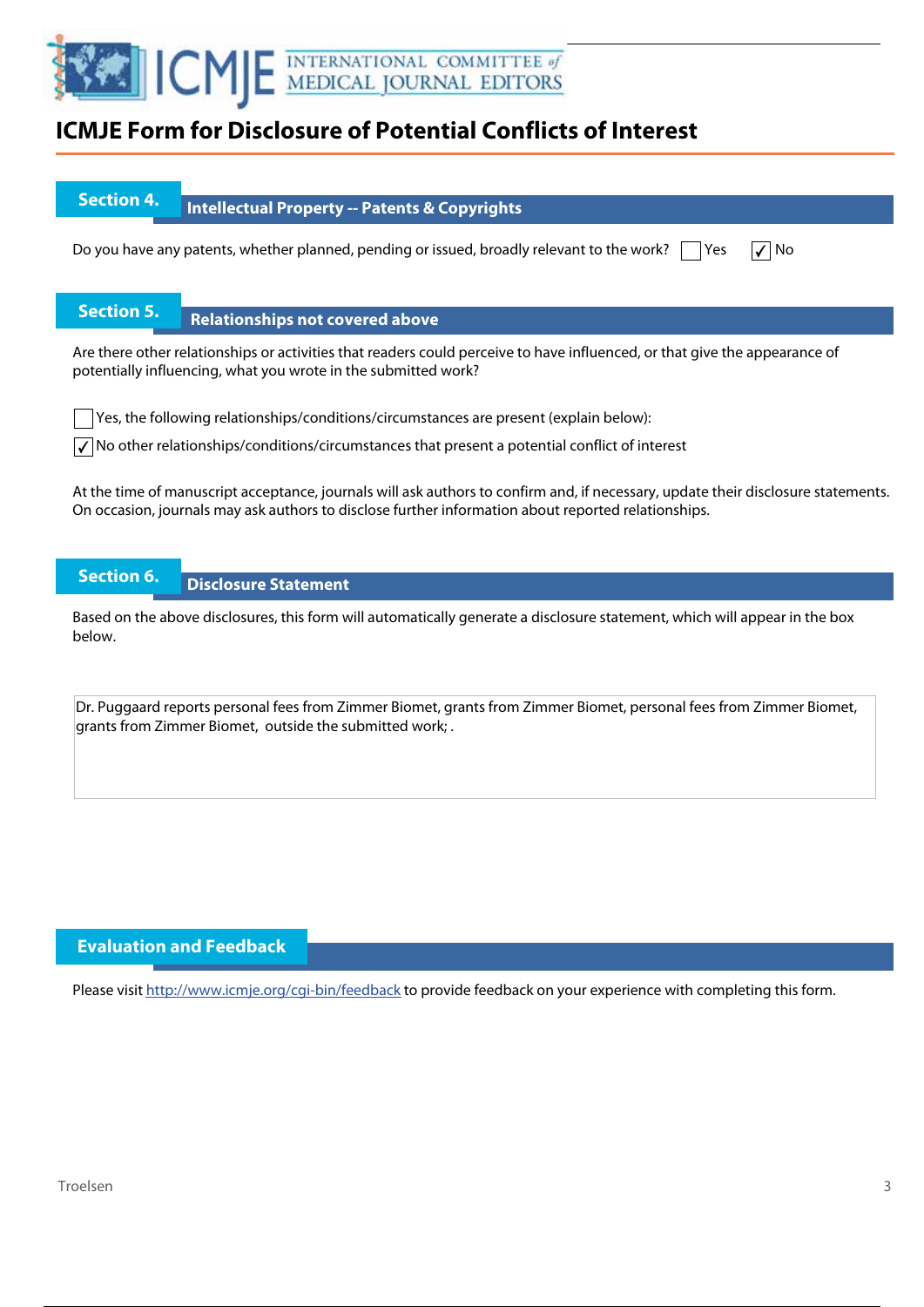

### **Instructions**

**The purpose of this form is to provide readers of your manuscript with information about your other interests that could influence how they receive and understand your work. The form is designed to be completed electronically and stored electronically. It contains programming that allows appropriate data display. Each author should submit a separate form and is responsible for the accuracy and completeness of the submitted information. The form is in six parts.** 

#### **Identifying information. 1.**

#### **The work under consideration for publication. 2.**

This section asks for information about the work that you have submitted for publication. The time frame for this reporting is that of the work itself, from the initial conception and planning to the present. The requested information is about resources that you received, either directly or indirectly (via your institution), to enable you to complete the work. Checking "No" means that you did the work without receiving any financial support from any third party -- that is, the work was supported by funds from the same institution that pays your salary and that institution did not receive third-party funds with which to pay you. If you or your institution received funds from a third party to support the work, such as a government granting agency, charitable foundation or commercial sponsor, check "Yes".

#### **Relevant financial activities outside the submitted work. 3.**

This section asks about your financial relationships with entities in the bio-medical arena that could be perceived to influence, or that give the appearance of potentially influencing, what you wrote in the submitted work. You should disclose interactions with ANY entity that could be considered broadly relevant to the work. For example, if your article is about testing an epidermal growth factor receptor (EGFR) antagonist in lung cancer, you should report all associations with entities pursuing diagnostic or therapeutic strategies in cancer in general, not just in the area of EGFR or lung cancer.

Report all sources of revenue paid (or promised to be paid) directly to you or your institution on your behalf over the 36 months prior to submission of the work. This should include all monies from sources with relevance to the submitted work, not just monies from the entity that sponsored the research. Please note that your interactions with the work's sponsor that are outside the submitted work should also be listed here. If there is any question, it is usually better to disclose a relationship than not to do so.

 For grants you have received for work outside the submitted work, you should disclose support ONLY from entities that could be perceived to be affected financially by the published work, such as drug companies, or foundations supported by entities that could be perceived to have a financial stake in the outcome. Public funding sources, such as government agencies, charitable foundations or academic institutions, need not be disclosed. For example, if a government agency sponsored a study in which you have been involved and drugs were provided by a pharmaceutical company, you need only list the pharmaceutical company.

### **Intellectual Property. 4.**

This section asks about patents and copyrights, whether pending, issued, licensed and/or receiving royalties.

#### **Relationships not covered above. 5.**

Use this section to report other relationships or activities that readers could perceive to have influenced, or that give the appearance of potentially influencing, what you wrote in the submitted work.

### **Definitions.**

**Entity:** government agency, foundation, commercial sponsor, academic institution, etc.

**Grant:** A grant from an entity, generally [but not always] paid to your organization

**Personal Fees:** Monies paid to you for services rendered, generally honoraria, royalties, or fees for consulting , lectures, speakers bureaus, expert testimony, employment, or other affiliations

**Non-Financial Support:** Examples include drugs/equipment supplied by the entity, travel paid by the entity, writing assistance, administrative support, etc**.**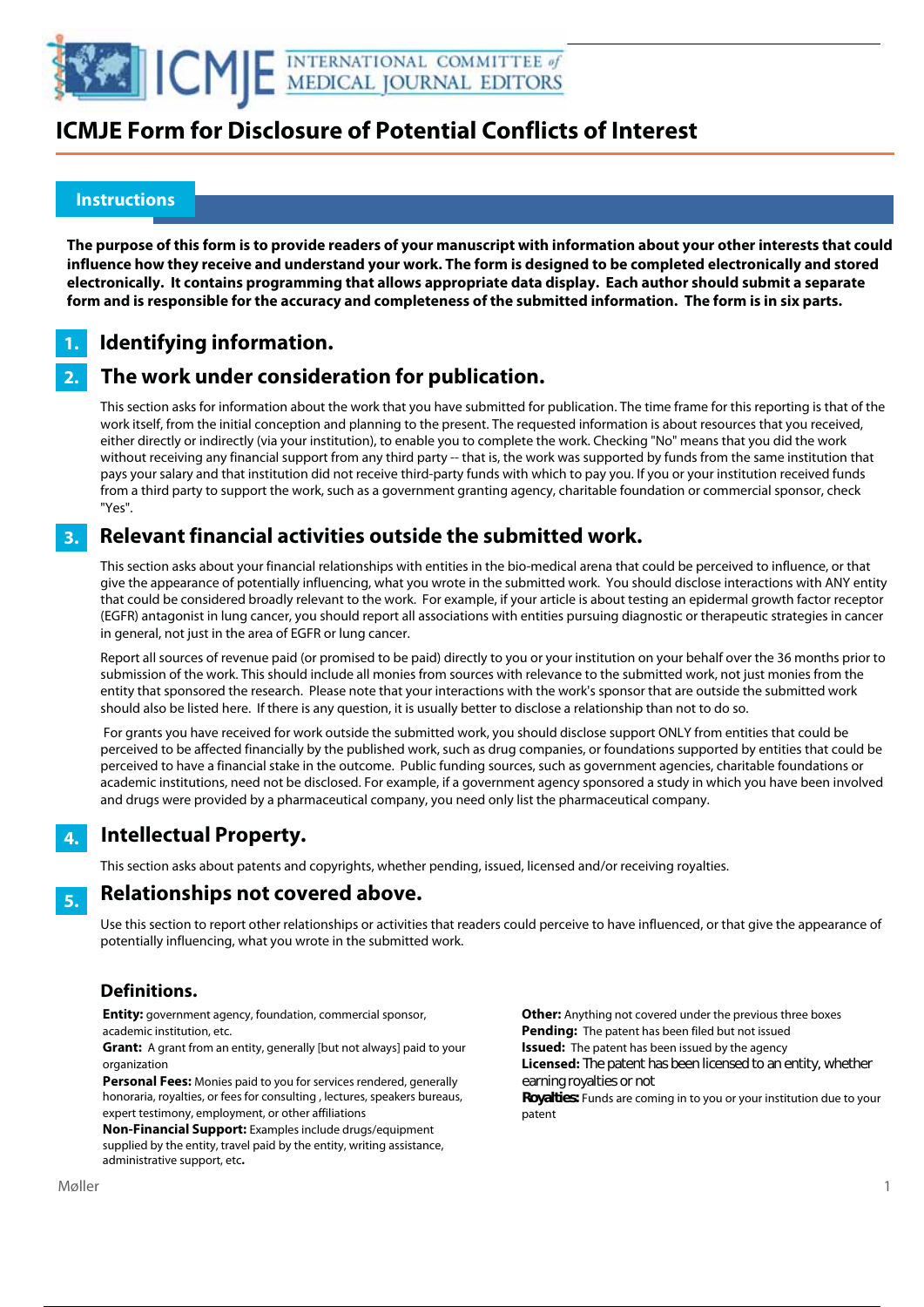

| <b>Section 1.</b>                                                                                                                                                                                                                                                                                                                                                                                                                                         | <b>Identifying Information</b>                    |                                                           |                                                                                                         |  |  |  |  |
|-----------------------------------------------------------------------------------------------------------------------------------------------------------------------------------------------------------------------------------------------------------------------------------------------------------------------------------------------------------------------------------------------------------------------------------------------------------|---------------------------------------------------|-----------------------------------------------------------|---------------------------------------------------------------------------------------------------------|--|--|--|--|
| 1. Given Name (First Name)<br>Anne                                                                                                                                                                                                                                                                                                                                                                                                                        |                                                   | 2. Surname (Last Name)<br>Møller                          | 3. Date<br>13-September-2020                                                                            |  |  |  |  |
| 4. Are you the corresponding author?                                                                                                                                                                                                                                                                                                                                                                                                                      |                                                   | Yes<br>$\sqrt{ N}$                                        | Corresponding Author's Name<br>Rikke Steffensen Puggaard                                                |  |  |  |  |
| 5. Manuscript Title                                                                                                                                                                                                                                                                                                                                                                                                                                       |                                                   |                                                           | Establishing research priorities related to osteoarthritis care through stakeholder input from patients |  |  |  |  |
|                                                                                                                                                                                                                                                                                                                                                                                                                                                           | 6. Manuscript Identifying Number (if you know it) |                                                           |                                                                                                         |  |  |  |  |
|                                                                                                                                                                                                                                                                                                                                                                                                                                                           |                                                   |                                                           |                                                                                                         |  |  |  |  |
| <b>Section 2.</b>                                                                                                                                                                                                                                                                                                                                                                                                                                         |                                                   | The Work Under Consideration for Publication              |                                                                                                         |  |  |  |  |
| Did you or your institution at any time receive payment or services from a third party (government, commercial, private foundation, etc.) for<br>any aspect of the submitted work (including but not limited to grants, data monitoring board, study design, manuscript preparation,<br>statistical analysis, etc.)?<br>Are there any relevant conflicts of interest?<br>Yes<br>No                                                                        |                                                   |                                                           |                                                                                                         |  |  |  |  |
| <b>Section 3.</b>                                                                                                                                                                                                                                                                                                                                                                                                                                         |                                                   | Relevant financial activities outside the submitted work. |                                                                                                         |  |  |  |  |
| Place a check in the appropriate boxes in the table to indicate whether you have financial relationships (regardless of amount<br>of compensation) with entities as described in the instructions. Use one line for each entity; add as many lines as you need by<br>clicking the "Add +" box. You should report relationships that were present during the 36 months prior to publication.<br>Are there any relevant conflicts of interest?<br>No<br>Yes |                                                   |                                                           |                                                                                                         |  |  |  |  |
| <b>Section 4.</b>                                                                                                                                                                                                                                                                                                                                                                                                                                         |                                                   | <b>Intellectual Property -- Patents &amp; Copyrights</b>  |                                                                                                         |  |  |  |  |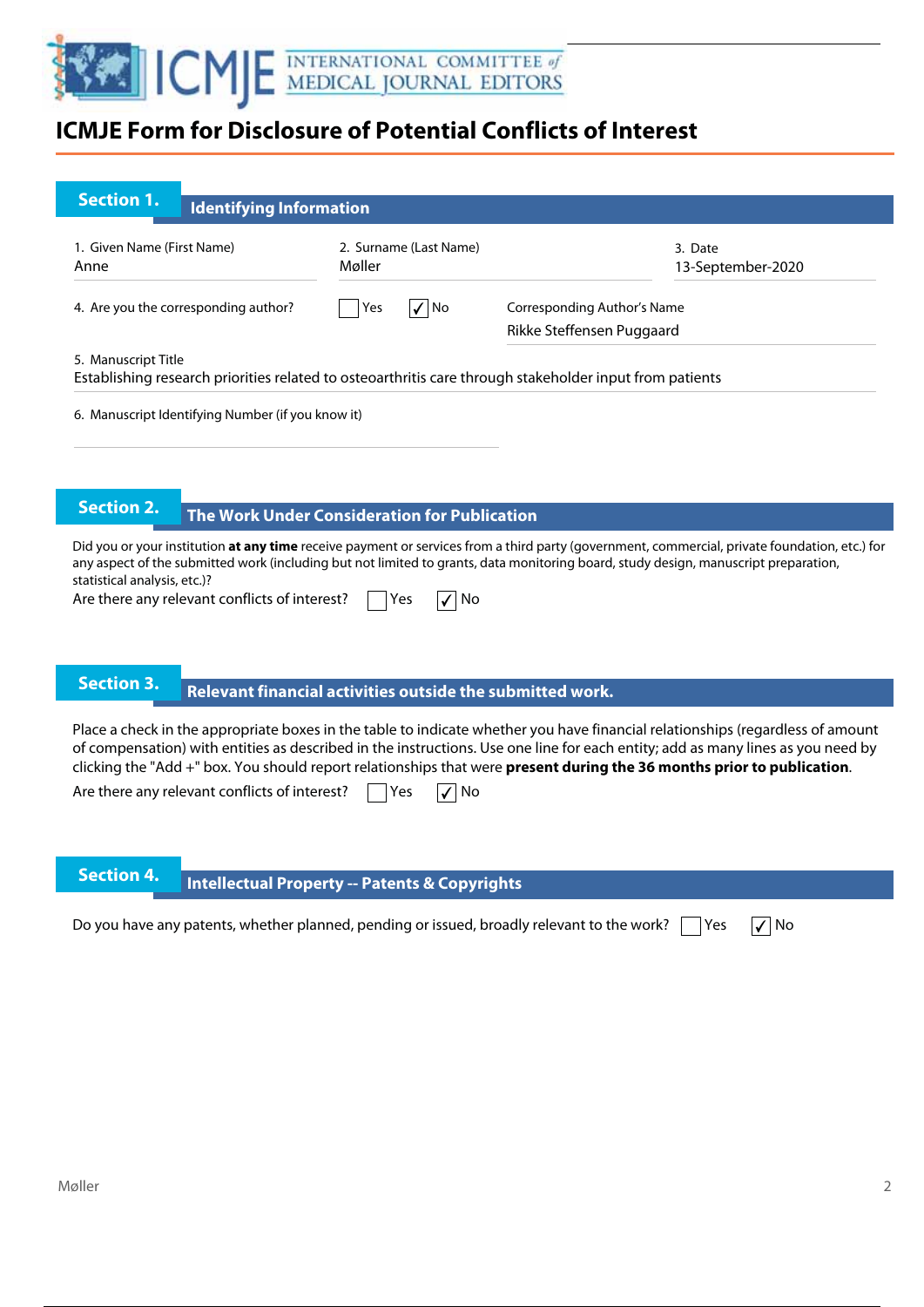

## **Section 5.** Relationships not covered above

Are there other relationships or activities that readers could perceive to have influenced, or that give the appearance of potentially influencing, what you wrote in the submitted work?

Yes, the following relationships/conditions/circumstances are present (explain below):

 $\sqrt{\sqrt{}}$  No other relationships/conditions/circumstances that present a potential conflict of interest

At the time of manuscript acceptance, journals will ask authors to confirm and, if necessary, update their disclosure statements. On occasion, journals may ask authors to disclose further information about reported relationships.

### **Section 6. Disclosure Statement**

Based on the above disclosures, this form will automatically generate a disclosure statement, which will appear in the box below.

Dr. Møller has nothing to disclose.

### **Evaluation and Feedback**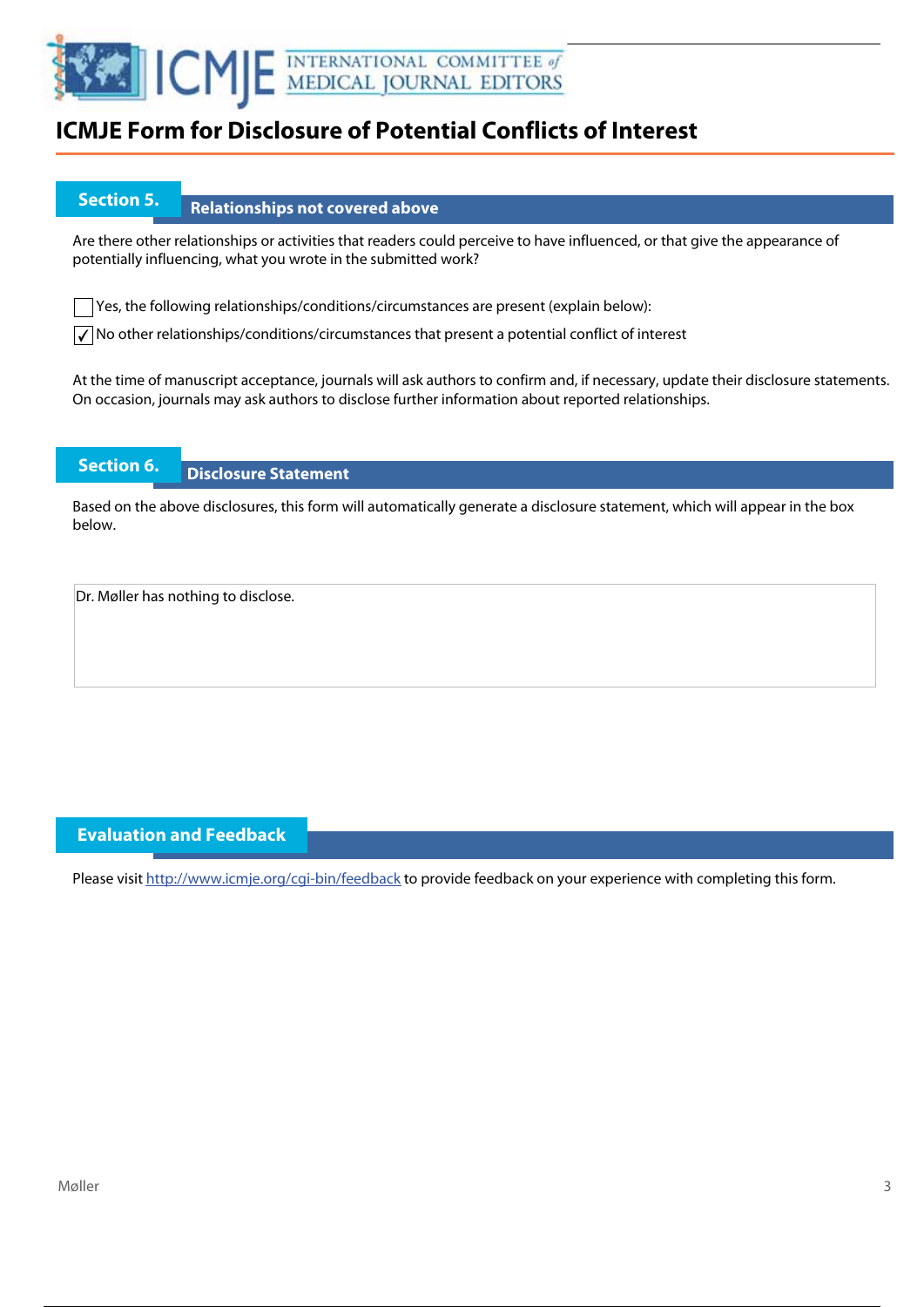

### **Instructions**

**The purpose of this form is to provide readers of your manuscript with information about your other interests that could influence how they receive and understand your work. The form is designed to be completed electronically and stored electronically. It contains programming that allows appropriate data display. Each author should submit a separate form and is responsible for the accuracy and completeness of the submitted information. The form is in six parts.** 

#### **Identifying information. 1.**

#### **The work under consideration for publication. 2.**

This section asks for information about the work that you have submitted for publication. The time frame for this reporting is that of the work itself, from the initial conception and planning to the present. The requested information is about resources that you received, either directly or indirectly (via your institution), to enable you to complete the work. Checking "No" means that you did the work without receiving any financial support from any third party -- that is, the work was supported by funds from the same institution that pays your salary and that institution did not receive third-party funds with which to pay you. If you or your institution received funds from a third party to support the work, such as a government granting agency, charitable foundation or commercial sponsor, check "Yes".

#### **Relevant financial activities outside the submitted work. 3.**

This section asks about your financial relationships with entities in the bio-medical arena that could be perceived to influence, or that give the appearance of potentially influencing, what you wrote in the submitted work. You should disclose interactions with ANY entity that could be considered broadly relevant to the work. For example, if your article is about testing an epidermal growth factor receptor (EGFR) antagonist in lung cancer, you should report all associations with entities pursuing diagnostic or therapeutic strategies in cancer in general, not just in the area of EGFR or lung cancer.

Report all sources of revenue paid (or promised to be paid) directly to you or your institution on your behalf over the 36 months prior to submission of the work. This should include all monies from sources with relevance to the submitted work, not just monies from the entity that sponsored the research. Please note that your interactions with the work's sponsor that are outside the submitted work should also be listed here. If there is any question, it is usually better to disclose a relationship than not to do so.

 For grants you have received for work outside the submitted work, you should disclose support ONLY from entities that could be perceived to be affected financially by the published work, such as drug companies, or foundations supported by entities that could be perceived to have a financial stake in the outcome. Public funding sources, such as government agencies, charitable foundations or academic institutions, need not be disclosed. For example, if a government agency sponsored a study in which you have been involved and drugs were provided by a pharmaceutical company, you need only list the pharmaceutical company.

### **Intellectual Property. 4.**

This section asks about patents and copyrights, whether pending, issued, licensed and/or receiving royalties.

#### **Relationships not covered above. 5.**

Use this section to report other relationships or activities that readers could perceive to have influenced, or that give the appearance of potentially influencing, what you wrote in the submitted work.

### **Definitions.**

**Entity:** government agency, foundation, commercial sponsor, academic institution, etc.

**Grant:** A grant from an entity, generally [but not always] paid to your organization

**Personal Fees:** Monies paid to you for services rendered, generally honoraria, royalties, or fees for consulting , lectures, speakers bureaus, expert testimony, employment, or other affiliations

**Non-Financial Support:** Examples include drugs/equipment supplied by the entity, travel paid by the entity, writing assistance, administrative support, etc**.**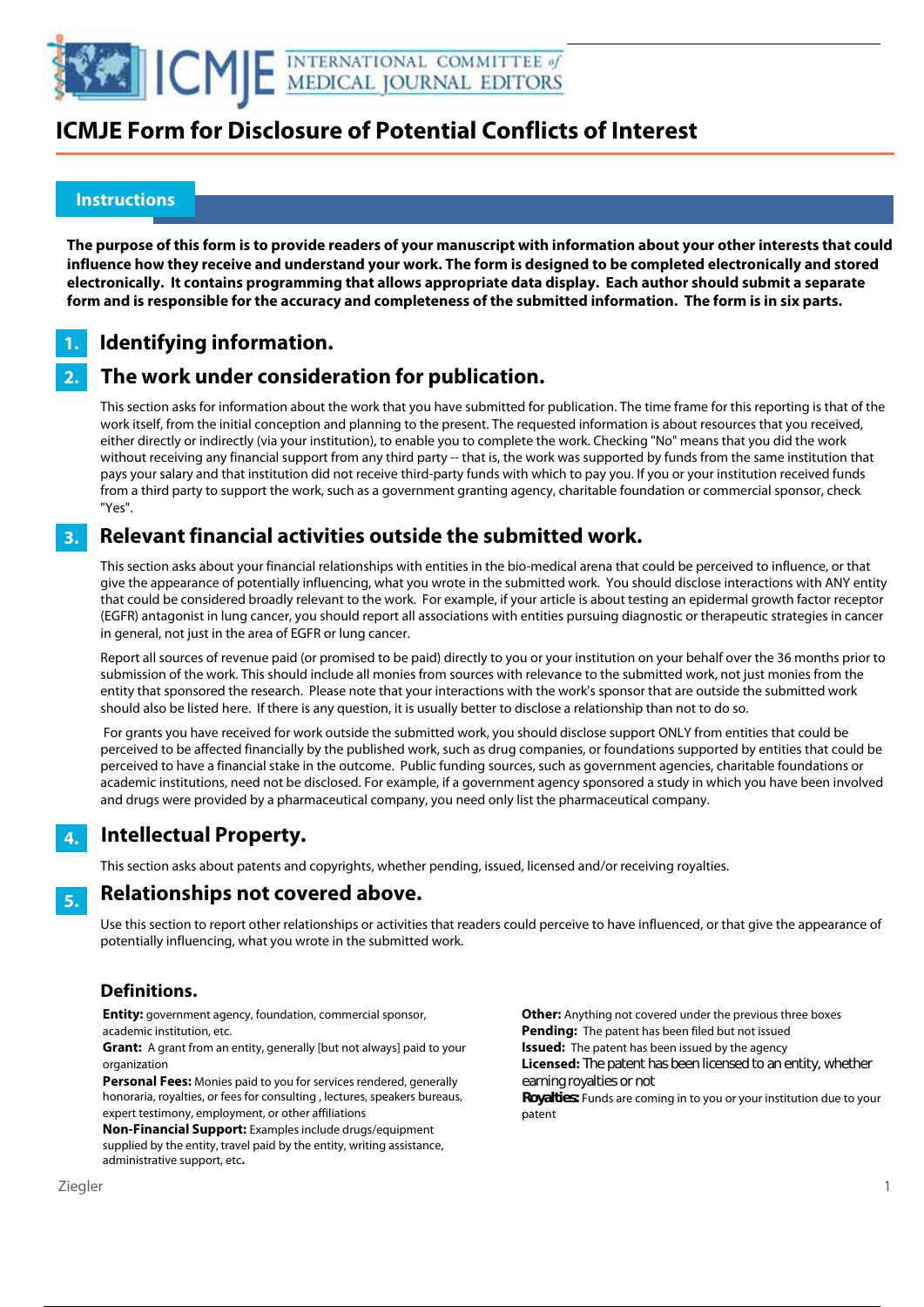

| <b>Section 1.</b>                                                                                                                                                                                                                                                                                                                                                                                                                                         |                                                   |                                                           | <b>Identifying Information</b>                                                                          |  |  |  |  |  |  |
|-----------------------------------------------------------------------------------------------------------------------------------------------------------------------------------------------------------------------------------------------------------------------------------------------------------------------------------------------------------------------------------------------------------------------------------------------------------|---------------------------------------------------|-----------------------------------------------------------|---------------------------------------------------------------------------------------------------------|--|--|--|--|--|--|
| 1. Given Name (First Name)<br>Connie                                                                                                                                                                                                                                                                                                                                                                                                                      |                                                   | 2. Surname (Last Name)<br>Ziegler                         | 3. Date<br>03-September-2020                                                                            |  |  |  |  |  |  |
| 4. Are you the corresponding author?                                                                                                                                                                                                                                                                                                                                                                                                                      |                                                   | Yes<br>$\sqrt{ NQ}$                                       | Corresponding Author's Name<br>Rikke Steffensen Puggaard                                                |  |  |  |  |  |  |
| 5. Manuscript Title                                                                                                                                                                                                                                                                                                                                                                                                                                       |                                                   |                                                           | Establishing research priorities related to osteoarthritis care through stakeholder input from patients |  |  |  |  |  |  |
|                                                                                                                                                                                                                                                                                                                                                                                                                                                           | 6. Manuscript Identifying Number (if you know it) |                                                           |                                                                                                         |  |  |  |  |  |  |
|                                                                                                                                                                                                                                                                                                                                                                                                                                                           |                                                   |                                                           |                                                                                                         |  |  |  |  |  |  |
| <b>Section 2.</b>                                                                                                                                                                                                                                                                                                                                                                                                                                         |                                                   | The Work Under Consideration for Publication              |                                                                                                         |  |  |  |  |  |  |
| Did you or your institution at any time receive payment or services from a third party (government, commercial, private foundation, etc.) for<br>any aspect of the submitted work (including but not limited to grants, data monitoring board, study design, manuscript preparation,<br>statistical analysis, etc.)?<br>Are there any relevant conflicts of interest?<br>No<br>Yes                                                                        |                                                   |                                                           |                                                                                                         |  |  |  |  |  |  |
| <b>Section 3.</b>                                                                                                                                                                                                                                                                                                                                                                                                                                         |                                                   | Relevant financial activities outside the submitted work. |                                                                                                         |  |  |  |  |  |  |
| Place a check in the appropriate boxes in the table to indicate whether you have financial relationships (regardless of amount<br>of compensation) with entities as described in the instructions. Use one line for each entity; add as many lines as you need by<br>clicking the "Add +" box. You should report relationships that were present during the 36 months prior to publication.<br>Are there any relevant conflicts of interest?<br>Yes<br>No |                                                   |                                                           |                                                                                                         |  |  |  |  |  |  |
| <b>Section 4.</b>                                                                                                                                                                                                                                                                                                                                                                                                                                         |                                                   | <b>Intellectual Property -- Patents &amp; Copyrights</b>  |                                                                                                         |  |  |  |  |  |  |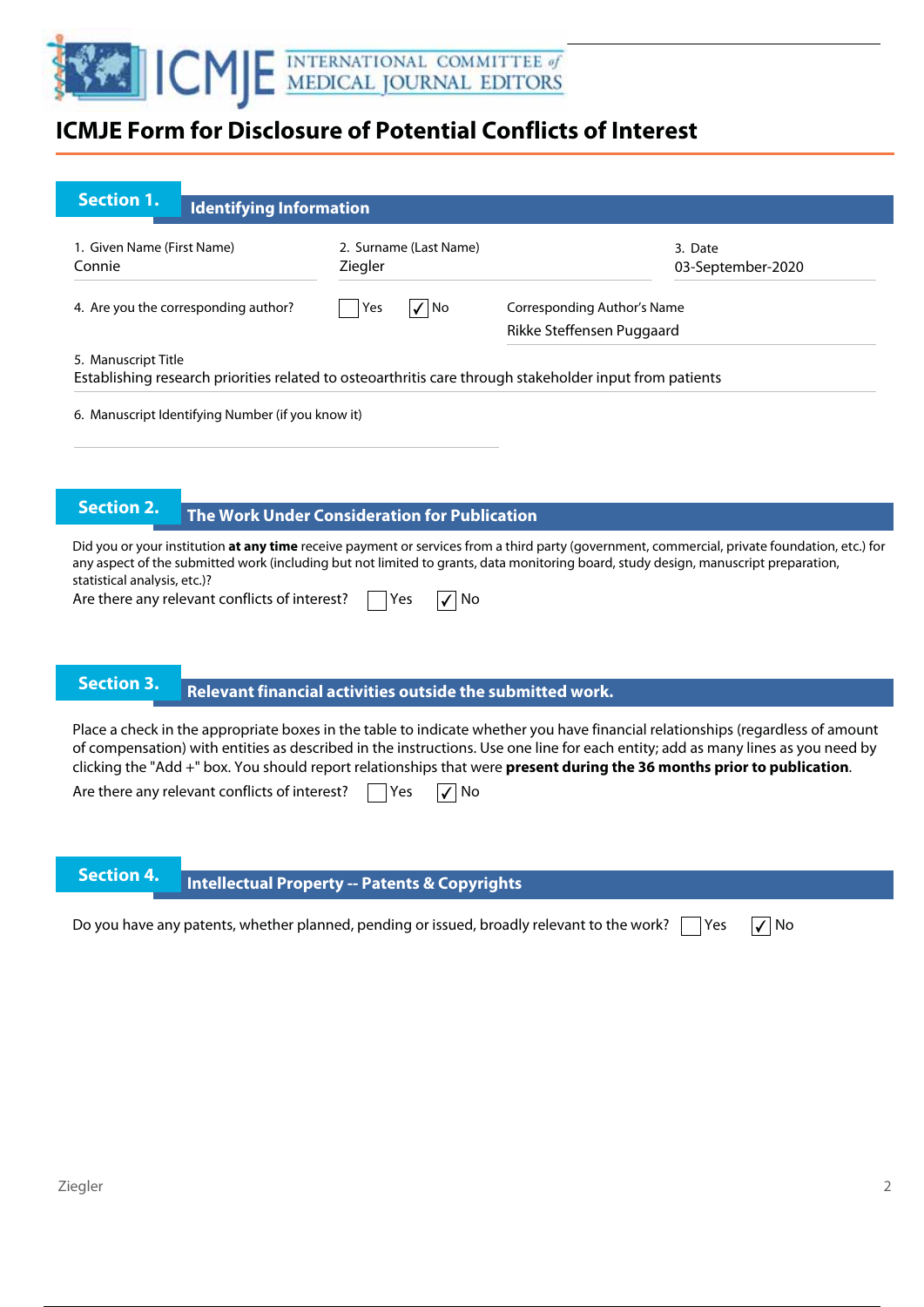

## **Section 5.** Relationships not covered above

Are there other relationships or activities that readers could perceive to have influenced, or that give the appearance of potentially influencing, what you wrote in the submitted work?

Yes, the following relationships/conditions/circumstances are present (explain below):

 $\sqrt{\sqrt{}}$  No other relationships/conditions/circumstances that present a potential conflict of interest

At the time of manuscript acceptance, journals will ask authors to confirm and, if necessary, update their disclosure statements. On occasion, journals may ask authors to disclose further information about reported relationships.

### **Section 6. Disclosure Statement**

Based on the above disclosures, this form will automatically generate a disclosure statement, which will appear in the box below.

Dr. Ziegler has nothing to disclose.

### **Evaluation and Feedback**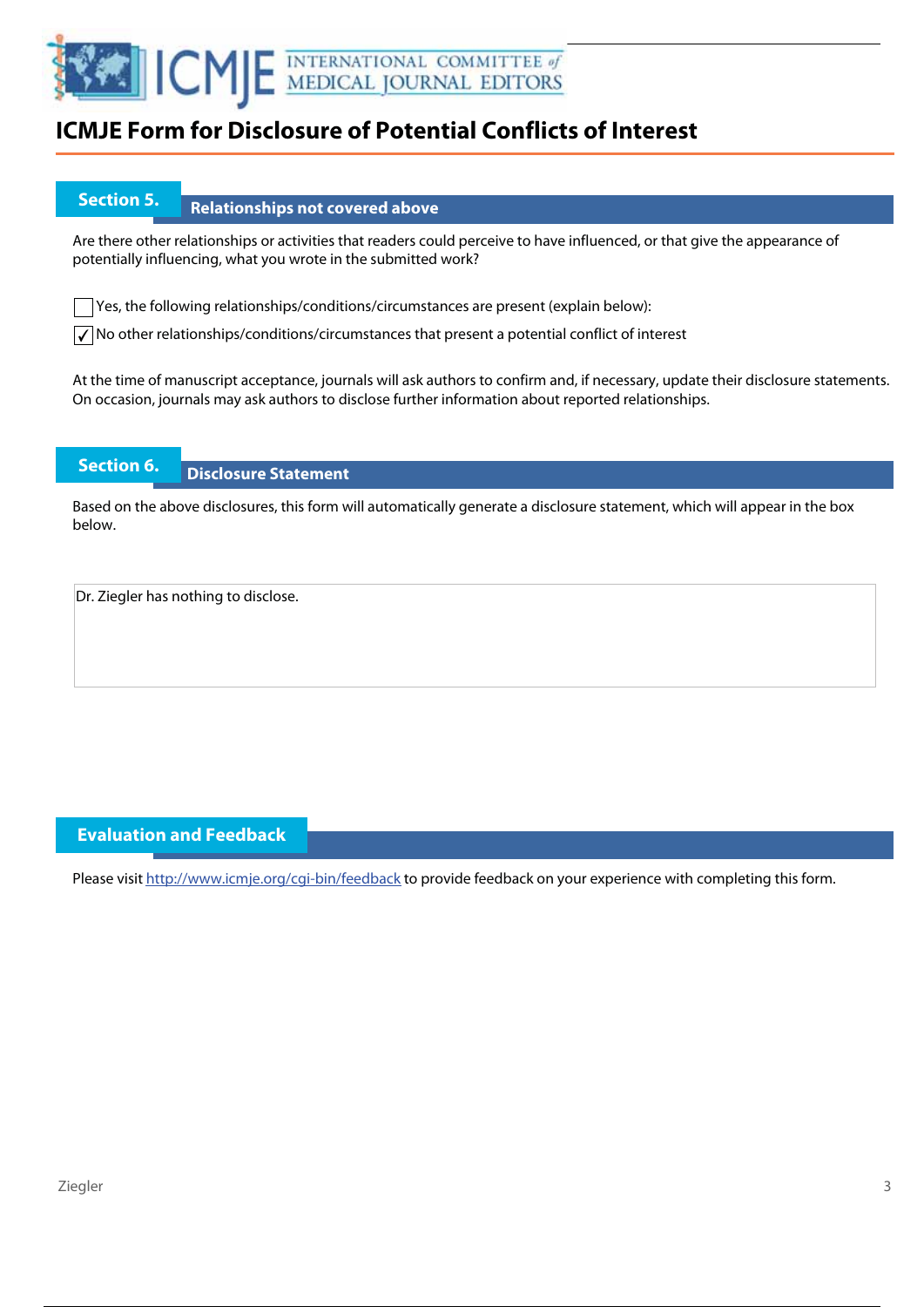

### **Instructions**

**The purpose of this form is to provide readers of your manuscript with information about your other interests that could influence how they receive and understand your work. The form is designed to be completed electronically and stored electronically. It contains programming that allows appropriate data display. Each author should submit a separate form and is responsible for the accuracy and completeness of the submitted information. The form is in six parts.** 

#### **Identifying information. 1.**

#### **The work under consideration for publication. 2.**

This section asks for information about the work that you have submitted for publication. The time frame for this reporting is that of the work itself, from the initial conception and planning to the present. The requested information is about resources that you received, either directly or indirectly (via your institution), to enable you to complete the work. Checking "No" means that you did the work without receiving any financial support from any third party -- that is, the work was supported by funds from the same institution that pays your salary and that institution did not receive third-party funds with which to pay you. If you or your institution received funds from a third party to support the work, such as a government granting agency, charitable foundation or commercial sponsor, check "Yes".

#### **Relevant financial activities outside the submitted work. 3.**

This section asks about your financial relationships with entities in the bio-medical arena that could be perceived to influence, or that give the appearance of potentially influencing, what you wrote in the submitted work. You should disclose interactions with ANY entity that could be considered broadly relevant to the work. For example, if your article is about testing an epidermal growth factor receptor (EGFR) antagonist in lung cancer, you should report all associations with entities pursuing diagnostic or therapeutic strategies in cancer in general, not just in the area of EGFR or lung cancer.

Report all sources of revenue paid (or promised to be paid) directly to you or your institution on your behalf over the 36 months prior to submission of the work. This should include all monies from sources with relevance to the submitted work, not just monies from the entity that sponsored the research. Please note that your interactions with the work's sponsor that are outside the submitted work should also be listed here. If there is any question, it is usually better to disclose a relationship than not to do so.

 For grants you have received for work outside the submitted work, you should disclose support ONLY from entities that could be perceived to be affected financially by the published work, such as drug companies, or foundations supported by entities that could be perceived to have a financial stake in the outcome. Public funding sources, such as government agencies, charitable foundations or academic institutions, need not be disclosed. For example, if a government agency sponsored a study in which you have been involved and drugs were provided by a pharmaceutical company, you need only list the pharmaceutical company.

### **Intellectual Property. 4.**

This section asks about patents and copyrights, whether pending, issued, licensed and/or receiving royalties.

#### **Relationships not covered above. 5.**

Use this section to report other relationships or activities that readers could perceive to have influenced, or that give the appearance of potentially influencing, what you wrote in the submitted work.

### **Definitions.**

**Entity:** government agency, foundation, commercial sponsor, academic institution, etc.

**Grant:** A grant from an entity, generally [but not always] paid to your organization

**Personal Fees:** Monies paid to you for services rendered, generally honoraria, royalties, or fees for consulting , lectures, speakers bureaus, expert testimony, employment, or other affiliations

**Non-Financial Support:** Examples include drugs/equipment supplied by the entity, travel paid by the entity, writing assistance, administrative support, etc**.**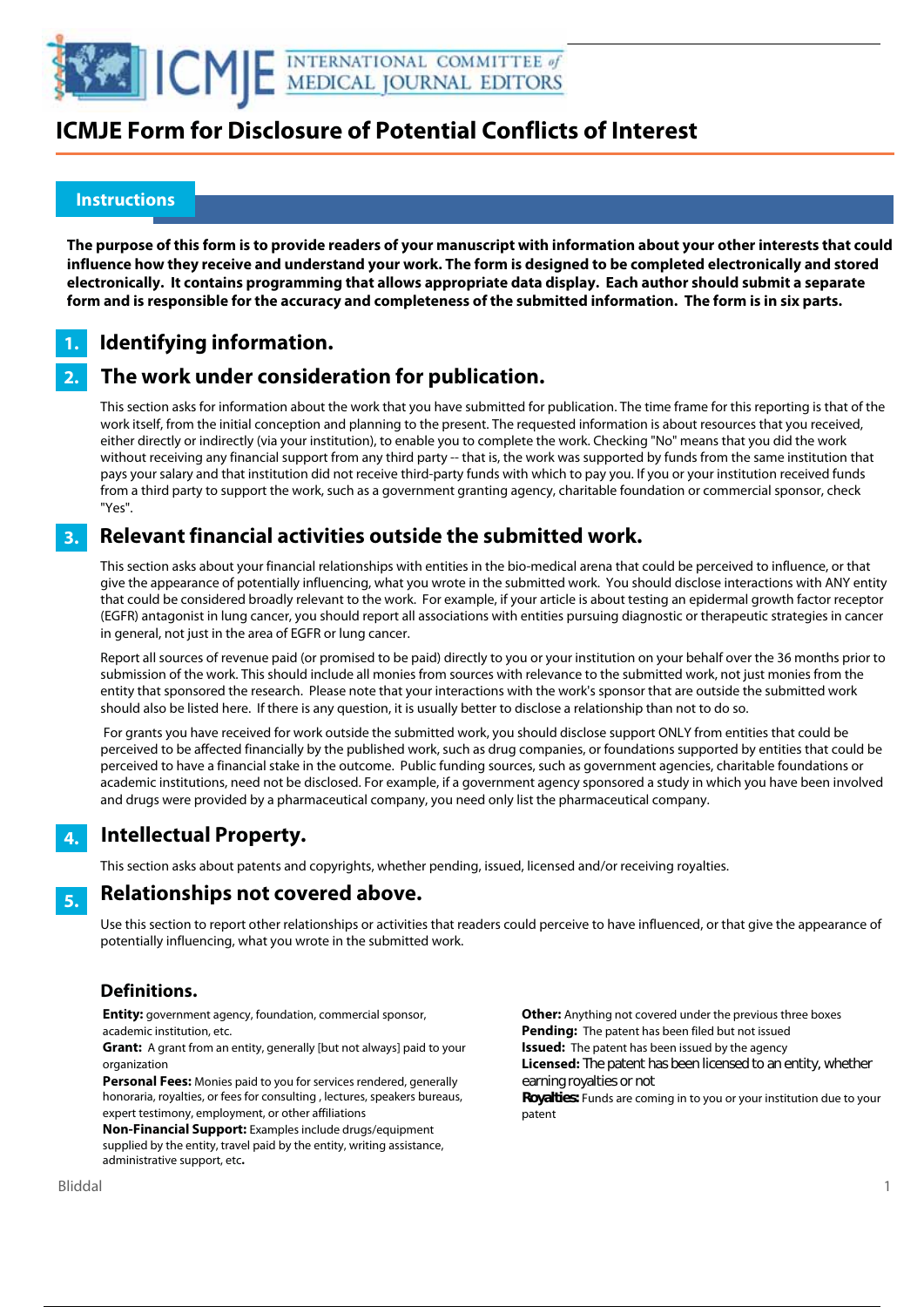

| <b>Section 1.</b><br><b>Identifying Information</b>                                                                                                                                                                                                                                                                                                                                                                                                                                                                    |                                                          |                                                          |  |  |  |
|------------------------------------------------------------------------------------------------------------------------------------------------------------------------------------------------------------------------------------------------------------------------------------------------------------------------------------------------------------------------------------------------------------------------------------------------------------------------------------------------------------------------|----------------------------------------------------------|----------------------------------------------------------|--|--|--|
| 1. Given Name (First Name)<br>Henning                                                                                                                                                                                                                                                                                                                                                                                                                                                                                  | 2. Surname (Last Name)<br>Bliddal                        | 3. Date<br>11-September-2020                             |  |  |  |
| 4. Are you the corresponding author?                                                                                                                                                                                                                                                                                                                                                                                                                                                                                   | No<br>Yes                                                | Corresponding Author's Name<br>Rikke Steffensen Puggaard |  |  |  |
| 5. Manuscript Title<br>Establishing research priorities related to osteoarthritis care through stakeholder input from patients                                                                                                                                                                                                                                                                                                                                                                                         |                                                          |                                                          |  |  |  |
| 6. Manuscript Identifying Number (if you know it)                                                                                                                                                                                                                                                                                                                                                                                                                                                                      |                                                          |                                                          |  |  |  |
|                                                                                                                                                                                                                                                                                                                                                                                                                                                                                                                        |                                                          |                                                          |  |  |  |
| <b>Section 2.</b>                                                                                                                                                                                                                                                                                                                                                                                                                                                                                                      | <b>The Work Under Consideration for Publication</b>      |                                                          |  |  |  |
| Did you or your institution at any time receive payment or services from a third party (government, commercial, private foundation, etc.) for<br>any aspect of the submitted work (including but not limited to grants, data monitoring board, study design, manuscript preparation,<br>statistical analysis, etc.)?<br>Are there any relevant conflicts of interest?<br>Yes<br>  No                                                                                                                                   |                                                          |                                                          |  |  |  |
| <b>Section 3.</b>                                                                                                                                                                                                                                                                                                                                                                                                                                                                                                      |                                                          |                                                          |  |  |  |
| Relevant financial activities outside the submitted work.<br>Place a check in the appropriate boxes in the table to indicate whether you have financial relationships (regardless of amount<br>of compensation) with entities as described in the instructions. Use one line for each entity; add as many lines as you need by<br>clicking the "Add +" box. You should report relationships that were present during the 36 months prior to publication.<br>Are there any relevant conflicts of interest?<br>No<br>Yes |                                                          |                                                          |  |  |  |
| <b>Section 4.</b>                                                                                                                                                                                                                                                                                                                                                                                                                                                                                                      | <b>Intellectual Property -- Patents &amp; Copyrights</b> |                                                          |  |  |  |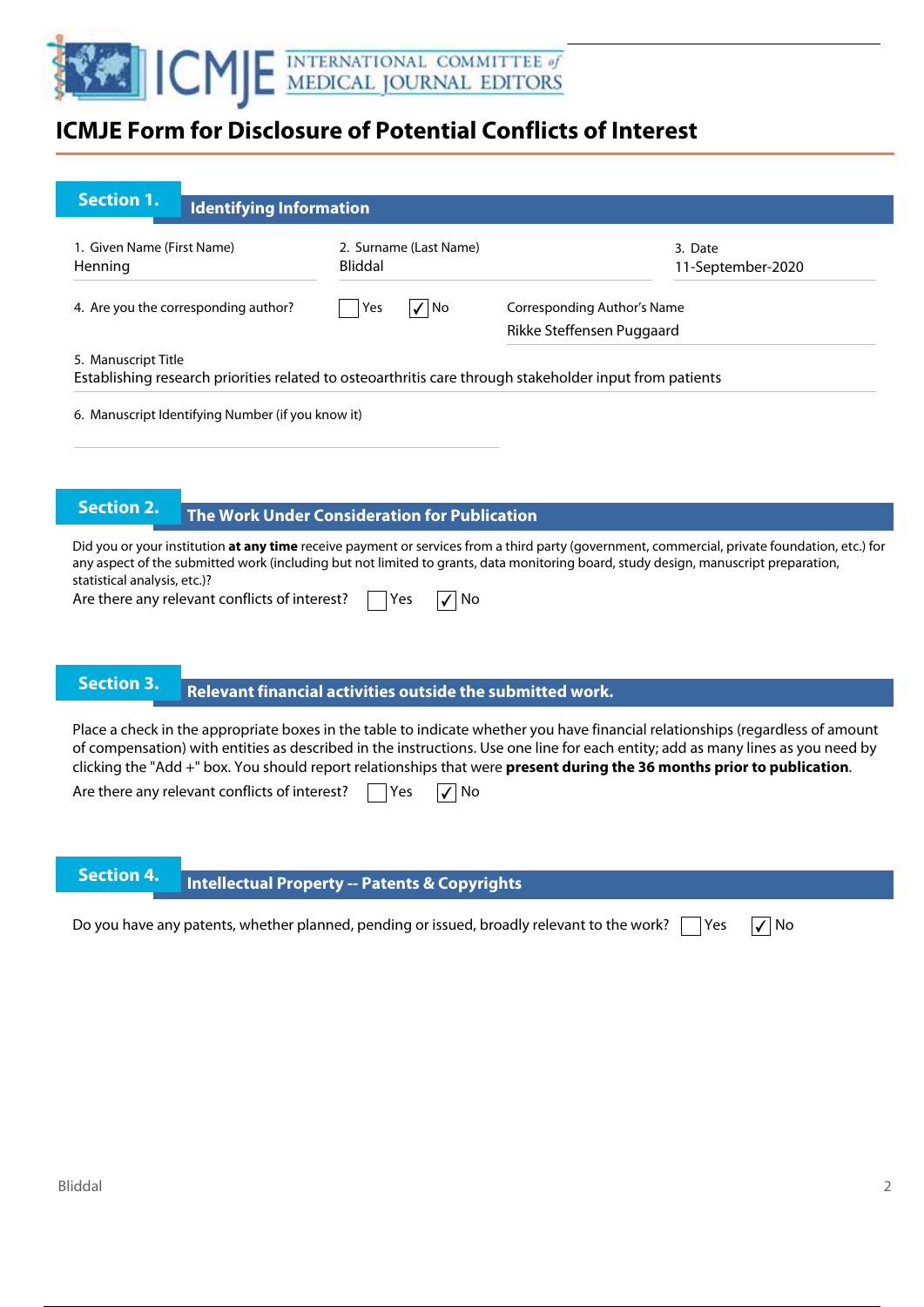

## **Section 5.** Relationships not covered above

Are there other relationships or activities that readers could perceive to have influenced, or that give the appearance of potentially influencing, what you wrote in the submitted work?

Yes, the following relationships/conditions/circumstances are present (explain below):

 $\sqrt{\sqrt{}}$  No other relationships/conditions/circumstances that present a potential conflict of interest

At the time of manuscript acceptance, journals will ask authors to confirm and, if necessary, update their disclosure statements. On occasion, journals may ask authors to disclose further information about reported relationships.

### **Section 6. Disclosure Statement**

Based on the above disclosures, this form will automatically generate a disclosure statement, which will appear in the box below.

Dr. Bliddal has nothing to disclose.

### **Evaluation and Feedback**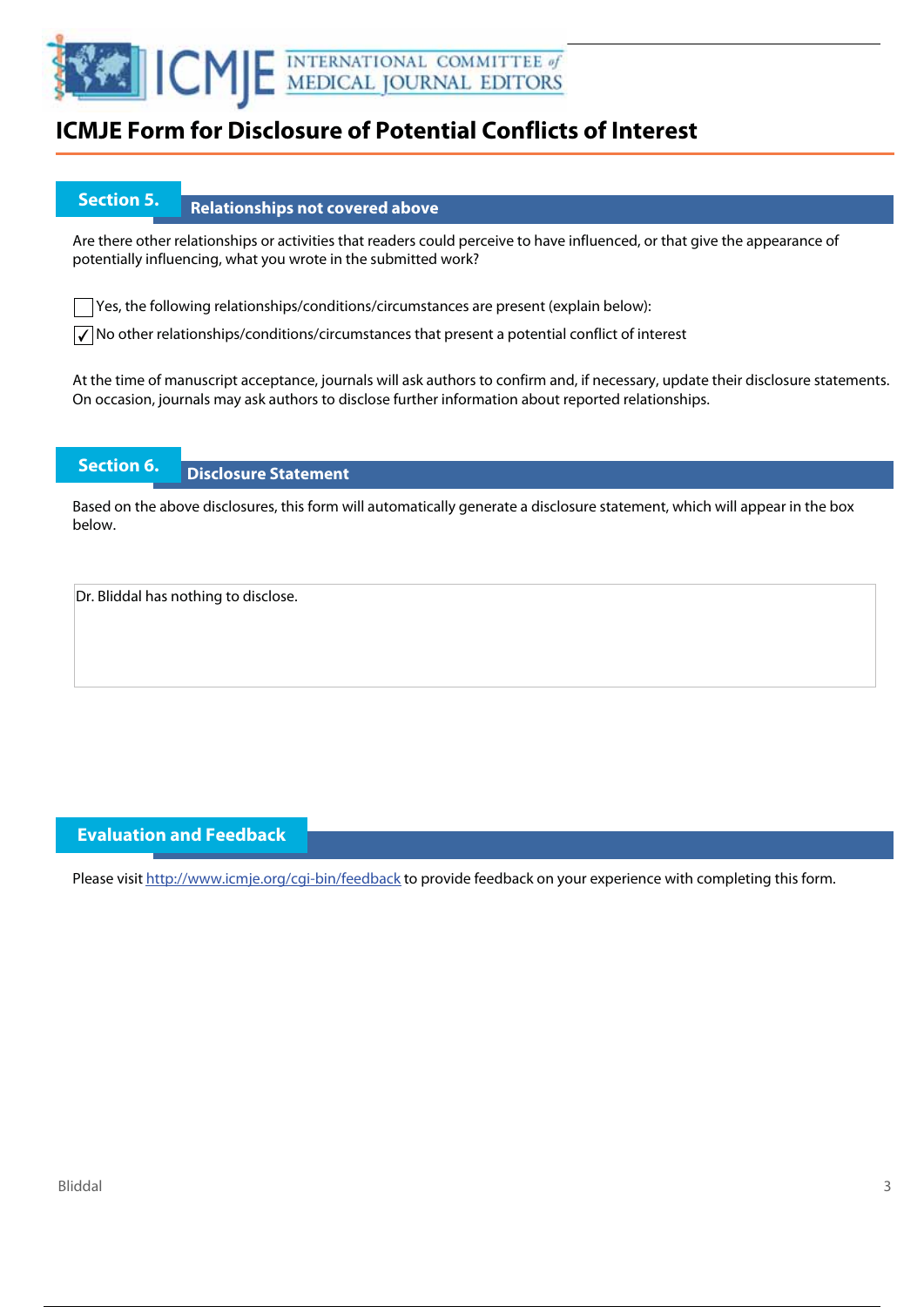

### **Instructions**

**The purpose of this form is to provide readers of your manuscript with information about your other interests that could influence how they receive and understand your work. The form is designed to be completed electronically and stored electronically. It contains programming that allows appropriate data display. Each author should submit a separate form and is responsible for the accuracy and completeness of the submitted information. The form is in six parts.** 

#### **Identifying information. 1.**

#### **The work under consideration for publication. 2.**

This section asks for information about the work that you have submitted for publication. The time frame for this reporting is that of the work itself, from the initial conception and planning to the present. The requested information is about resources that you received, either directly or indirectly (via your institution), to enable you to complete the work. Checking "No" means that you did the work without receiving any financial support from any third party -- that is, the work was supported by funds from the same institution that pays your salary and that institution did not receive third-party funds with which to pay you. If you or your institution received funds from a third party to support the work, such as a government granting agency, charitable foundation or commercial sponsor, check "Yes".

#### **Relevant financial activities outside the submitted work. 3.**

This section asks about your financial relationships with entities in the bio-medical arena that could be perceived to influence, or that give the appearance of potentially influencing, what you wrote in the submitted work. You should disclose interactions with ANY entity that could be considered broadly relevant to the work. For example, if your article is about testing an epidermal growth factor receptor (EGFR) antagonist in lung cancer, you should report all associations with entities pursuing diagnostic or therapeutic strategies in cancer in general, not just in the area of EGFR or lung cancer.

Report all sources of revenue paid (or promised to be paid) directly to you or your institution on your behalf over the 36 months prior to submission of the work. This should include all monies from sources with relevance to the submitted work, not just monies from the entity that sponsored the research. Please note that your interactions with the work's sponsor that are outside the submitted work should also be listed here. If there is any question, it is usually better to disclose a relationship than not to do so.

 For grants you have received for work outside the submitted work, you should disclose support ONLY from entities that could be perceived to be affected financially by the published work, such as drug companies, or foundations supported by entities that could be perceived to have a financial stake in the outcome. Public funding sources, such as government agencies, charitable foundations or academic institutions, need not be disclosed. For example, if a government agency sponsored a study in which you have been involved and drugs were provided by a pharmaceutical company, you need only list the pharmaceutical company.

#### **Intellectual Property. 4.**

This section asks about patents and copyrights, whether pending, issued, licensed and/or receiving royalties.

#### **Relationships not covered above. 5.**

Use this section to report other relationships or activities that readers could perceive to have influenced, or that give the appearance of potentially influencing, what you wrote in the submitted work.

### **Definitions.**

**Entity:** government agency, foundation, commercial sponsor, academic institution, etc.

**Grant:** A grant from an entity, generally [but not always] paid to your organization

**Personal Fees:** Monies paid to you for services rendered, generally honoraria, royalties, or fees for consulting , lectures, speakers bureaus, expert testimony, employment, or other affiliations

**Non-Financial Support:** Examples include drugs/equipment supplied by the entity, travel paid by the entity, writing assistance, administrative support, etc**.**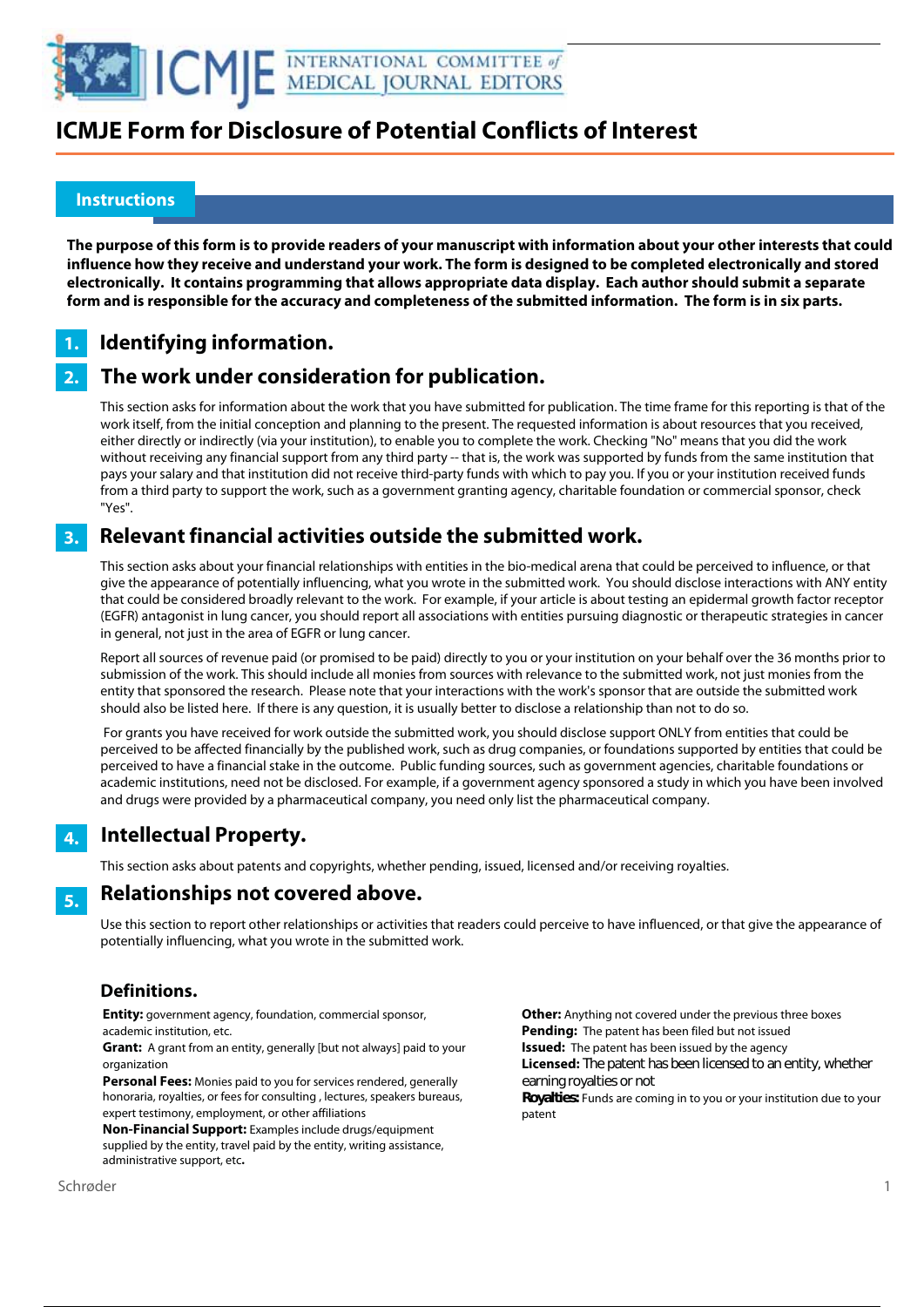

| <b>Section 1.</b>                                                                                                                                                                                                                                                                                                                                                                                                                                                | <b>Identifying Information</b>                                                                                                                                                                                                                                                                                                                                                     |                                                           |                                                                                                         |  |  |  |
|------------------------------------------------------------------------------------------------------------------------------------------------------------------------------------------------------------------------------------------------------------------------------------------------------------------------------------------------------------------------------------------------------------------------------------------------------------------|------------------------------------------------------------------------------------------------------------------------------------------------------------------------------------------------------------------------------------------------------------------------------------------------------------------------------------------------------------------------------------|-----------------------------------------------------------|---------------------------------------------------------------------------------------------------------|--|--|--|
| 1. Given Name (First Name)<br>Henrik                                                                                                                                                                                                                                                                                                                                                                                                                             |                                                                                                                                                                                                                                                                                                                                                                                    | 2. Surname (Last Name)<br>Schrøder                        | 3. Date<br>10-September-2020                                                                            |  |  |  |
| 4. Are you the corresponding author?                                                                                                                                                                                                                                                                                                                                                                                                                             |                                                                                                                                                                                                                                                                                                                                                                                    | $\sqrt{ N}$<br>Yes                                        | Corresponding Author's Name<br>Rikke Steffensen Puggaard                                                |  |  |  |
| 5. Manuscript Title                                                                                                                                                                                                                                                                                                                                                                                                                                              |                                                                                                                                                                                                                                                                                                                                                                                    |                                                           | Establishing research priorities related to osteoarthritis care through stakeholder input from patients |  |  |  |
|                                                                                                                                                                                                                                                                                                                                                                                                                                                                  | 6. Manuscript Identifying Number (if you know it)                                                                                                                                                                                                                                                                                                                                  |                                                           |                                                                                                         |  |  |  |
|                                                                                                                                                                                                                                                                                                                                                                                                                                                                  |                                                                                                                                                                                                                                                                                                                                                                                    |                                                           |                                                                                                         |  |  |  |
| <b>Section 2.</b>                                                                                                                                                                                                                                                                                                                                                                                                                                                |                                                                                                                                                                                                                                                                                                                                                                                    | The Work Under Consideration for Publication              |                                                                                                         |  |  |  |
|                                                                                                                                                                                                                                                                                                                                                                                                                                                                  | Did you or your institution at any time receive payment or services from a third party (government, commercial, private foundation, etc.) for<br>any aspect of the submitted work (including but not limited to grants, data monitoring board, study design, manuscript preparation,<br>statistical analysis, etc.)?<br>Are there any relevant conflicts of interest?<br>Yes<br>No |                                                           |                                                                                                         |  |  |  |
| <b>Section 3.</b>                                                                                                                                                                                                                                                                                                                                                                                                                                                |                                                                                                                                                                                                                                                                                                                                                                                    | Relevant financial activities outside the submitted work. |                                                                                                         |  |  |  |
| Place a check in the appropriate boxes in the table to indicate whether you have financial relationships (regardless of amount<br>of compensation) with entities as described in the instructions. Use one line for each entity; add as many lines as you need by<br>clicking the "Add +" box. You should report relationships that were present during the 36 months prior to publication.<br>Are there any relevant conflicts of interest?<br>No<br><b>Yes</b> |                                                                                                                                                                                                                                                                                                                                                                                    |                                                           |                                                                                                         |  |  |  |
| <b>Section 4.</b>                                                                                                                                                                                                                                                                                                                                                                                                                                                |                                                                                                                                                                                                                                                                                                                                                                                    | <b>Intellectual Property -- Patents &amp; Copyrights</b>  |                                                                                                         |  |  |  |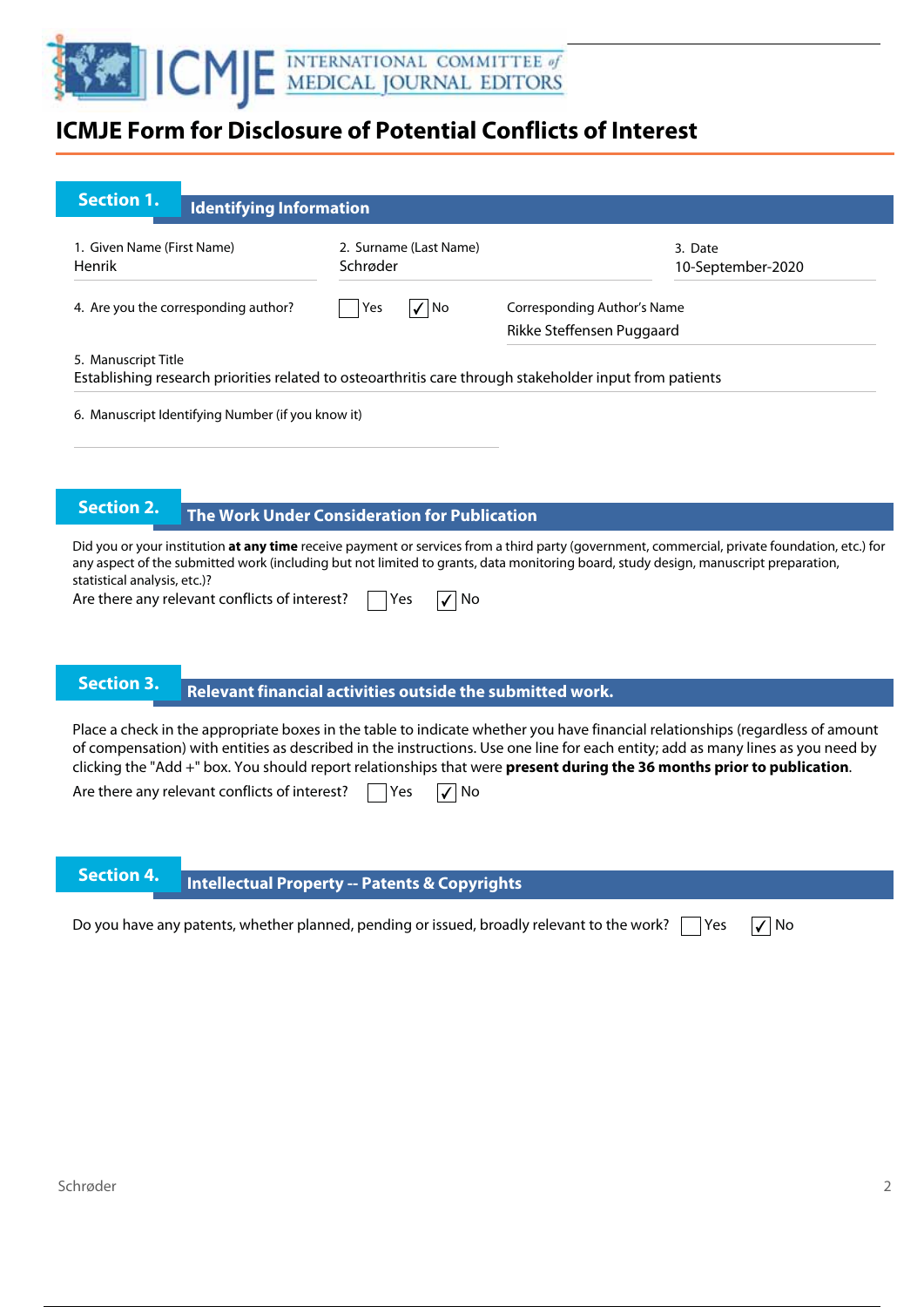

## **Section 5.** Relationships not covered above

Are there other relationships or activities that readers could perceive to have influenced, or that give the appearance of potentially influencing, what you wrote in the submitted work?

Yes, the following relationships/conditions/circumstances are present (explain below):

 $\sqrt{\sqrt{}}$  No other relationships/conditions/circumstances that present a potential conflict of interest

At the time of manuscript acceptance, journals will ask authors to confirm and, if necessary, update their disclosure statements. On occasion, journals may ask authors to disclose further information about reported relationships.

### **Section 6. Disclosure Statement**

Based on the above disclosures, this form will automatically generate a disclosure statement, which will appear in the box below.

Dr. Schrøder has nothing to disclose.

### **Evaluation and Feedback**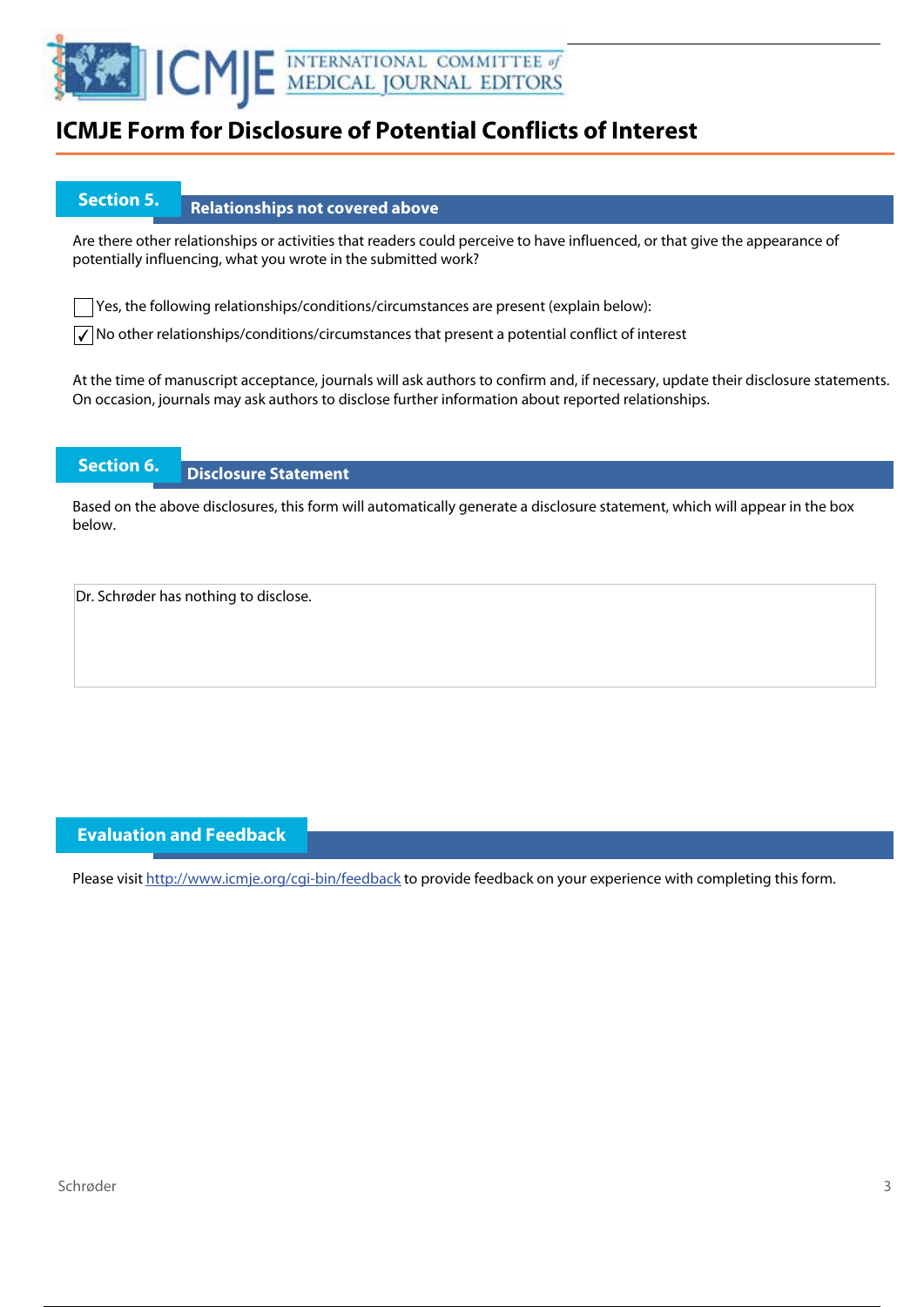

### **Instructions**

**The purpose of this form is to provide readers of your manuscript with information about your other interests that could influence how they receive and understand your work. The form is designed to be completed electronically and stored electronically. It contains programming that allows appropriate data display. Each author should submit a separate form and is responsible for the accuracy and completeness of the submitted information. The form is in six parts.** 

#### **Identifying information. 1.**

#### **The work under consideration for publication. 2.**

This section asks for information about the work that you have submitted for publication. The time frame for this reporting is that of the work itself, from the initial conception and planning to the present. The requested information is about resources that you received, either directly or indirectly (via your institution), to enable you to complete the work. Checking "No" means that you did the work without receiving any financial support from any third party -- that is, the work was supported by funds from the same institution that pays your salary and that institution did not receive third-party funds with which to pay you. If you or your institution received funds from a third party to support the work, such as a government granting agency, charitable foundation or commercial sponsor, check "Yes".

#### **Relevant financial activities outside the submitted work. 3.**

This section asks about your financial relationships with entities in the bio-medical arena that could be perceived to influence, or that give the appearance of potentially influencing, what you wrote in the submitted work. You should disclose interactions with ANY entity that could be considered broadly relevant to the work. For example, if your article is about testing an epidermal growth factor receptor (EGFR) antagonist in lung cancer, you should report all associations with entities pursuing diagnostic or therapeutic strategies in cancer in general, not just in the area of EGFR or lung cancer.

Report all sources of revenue paid (or promised to be paid) directly to you or your institution on your behalf over the 36 months prior to submission of the work. This should include all monies from sources with relevance to the submitted work, not just monies from the entity that sponsored the research. Please note that your interactions with the work's sponsor that are outside the submitted work should also be listed here. If there is any question, it is usually better to disclose a relationship than not to do so.

 For grants you have received for work outside the submitted work, you should disclose support ONLY from entities that could be perceived to be affected financially by the published work, such as drug companies, or foundations supported by entities that could be perceived to have a financial stake in the outcome. Public funding sources, such as government agencies, charitable foundations or academic institutions, need not be disclosed. For example, if a government agency sponsored a study in which you have been involved and drugs were provided by a pharmaceutical company, you need only list the pharmaceutical company.

#### **Intellectual Property. 4.**

This section asks about patents and copyrights, whether pending, issued, licensed and/or receiving royalties.

#### **Relationships not covered above. 5.**

Use this section to report other relationships or activities that readers could perceive to have influenced, or that give the appearance of potentially influencing, what you wrote in the submitted work.

### **Definitions.**

**Entity:** government agency, foundation, commercial sponsor, academic institution, etc.

**Grant:** A grant from an entity, generally [but not always] paid to your organization

**Personal Fees:** Monies paid to you for services rendered, generally honoraria, royalties, or fees for consulting , lectures, speakers bureaus, expert testimony, employment, or other affiliations

**Non-Financial Support:** Examples include drugs/equipment supplied by the entity, travel paid by the entity, writing assistance, administrative support, etc**.**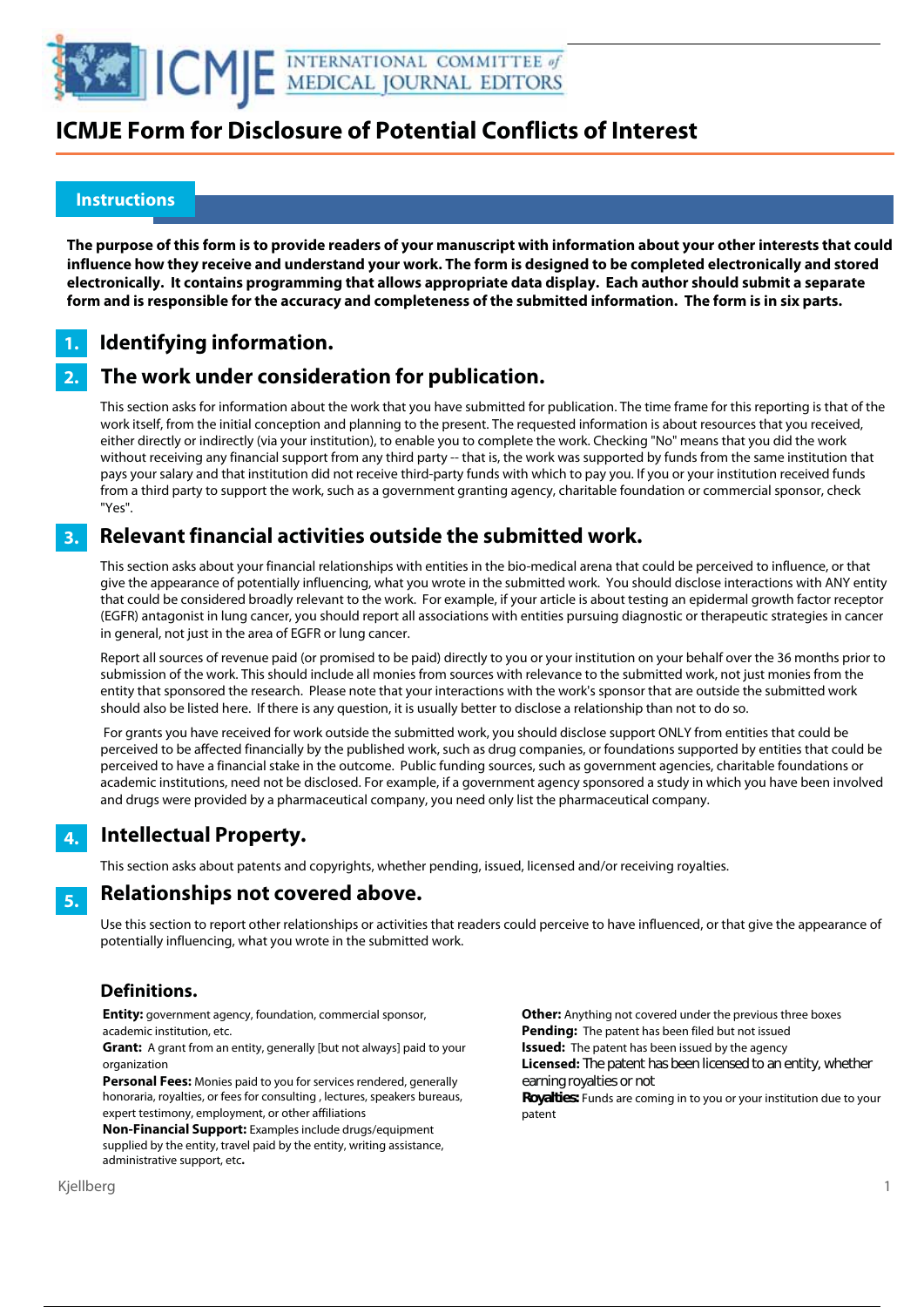

| <b>Section 1.</b><br><b>Identifying Information</b>                                                                                                                                                                                                                                                                                                                                         |                                                           |                                                                                                                                                                                                                                                                                      |  |  |  |
|---------------------------------------------------------------------------------------------------------------------------------------------------------------------------------------------------------------------------------------------------------------------------------------------------------------------------------------------------------------------------------------------|-----------------------------------------------------------|--------------------------------------------------------------------------------------------------------------------------------------------------------------------------------------------------------------------------------------------------------------------------------------|--|--|--|
| 1. Given Name (First Name)<br>Jakob                                                                                                                                                                                                                                                                                                                                                         | 2. Surname (Last Name)<br>Kjellberg                       | 3. Date<br>10-September-2020                                                                                                                                                                                                                                                         |  |  |  |
| 4. Are you the corresponding author?                                                                                                                                                                                                                                                                                                                                                        | Yes<br>No                                                 | Corresponding Author's Name<br>Rikke Steffensen Puggaard                                                                                                                                                                                                                             |  |  |  |
| 5. Manuscript Title<br>Establishing research priorities related to osteoarthritis care through stakeholder input from patients                                                                                                                                                                                                                                                              |                                                           |                                                                                                                                                                                                                                                                                      |  |  |  |
| 6. Manuscript Identifying Number (if you know it)                                                                                                                                                                                                                                                                                                                                           |                                                           |                                                                                                                                                                                                                                                                                      |  |  |  |
|                                                                                                                                                                                                                                                                                                                                                                                             |                                                           |                                                                                                                                                                                                                                                                                      |  |  |  |
| <b>Section 2.</b>                                                                                                                                                                                                                                                                                                                                                                           | <b>The Work Under Consideration for Publication</b>       |                                                                                                                                                                                                                                                                                      |  |  |  |
| statistical analysis, etc.)?                                                                                                                                                                                                                                                                                                                                                                |                                                           | Did you or your institution at any time receive payment or services from a third party (government, commercial, private foundation, etc.) for<br>any aspect of the submitted work (including but not limited to grants, data monitoring board, study design, manuscript preparation, |  |  |  |
| Are there any relevant conflicts of interest?                                                                                                                                                                                                                                                                                                                                               | Yes<br>No                                                 |                                                                                                                                                                                                                                                                                      |  |  |  |
|                                                                                                                                                                                                                                                                                                                                                                                             |                                                           |                                                                                                                                                                                                                                                                                      |  |  |  |
| <b>Section 3.</b>                                                                                                                                                                                                                                                                                                                                                                           | Relevant financial activities outside the submitted work. |                                                                                                                                                                                                                                                                                      |  |  |  |
| Place a check in the appropriate boxes in the table to indicate whether you have financial relationships (regardless of amount<br>of compensation) with entities as described in the instructions. Use one line for each entity; add as many lines as you need by<br>clicking the "Add +" box. You should report relationships that were present during the 36 months prior to publication. |                                                           |                                                                                                                                                                                                                                                                                      |  |  |  |
| Are there any relevant conflicts of interest?                                                                                                                                                                                                                                                                                                                                               | No<br>Yes                                                 |                                                                                                                                                                                                                                                                                      |  |  |  |
|                                                                                                                                                                                                                                                                                                                                                                                             |                                                           |                                                                                                                                                                                                                                                                                      |  |  |  |
| <b>Section 4.</b>                                                                                                                                                                                                                                                                                                                                                                           | <b>Intellectual Property -- Patents &amp; Copyrights</b>  |                                                                                                                                                                                                                                                                                      |  |  |  |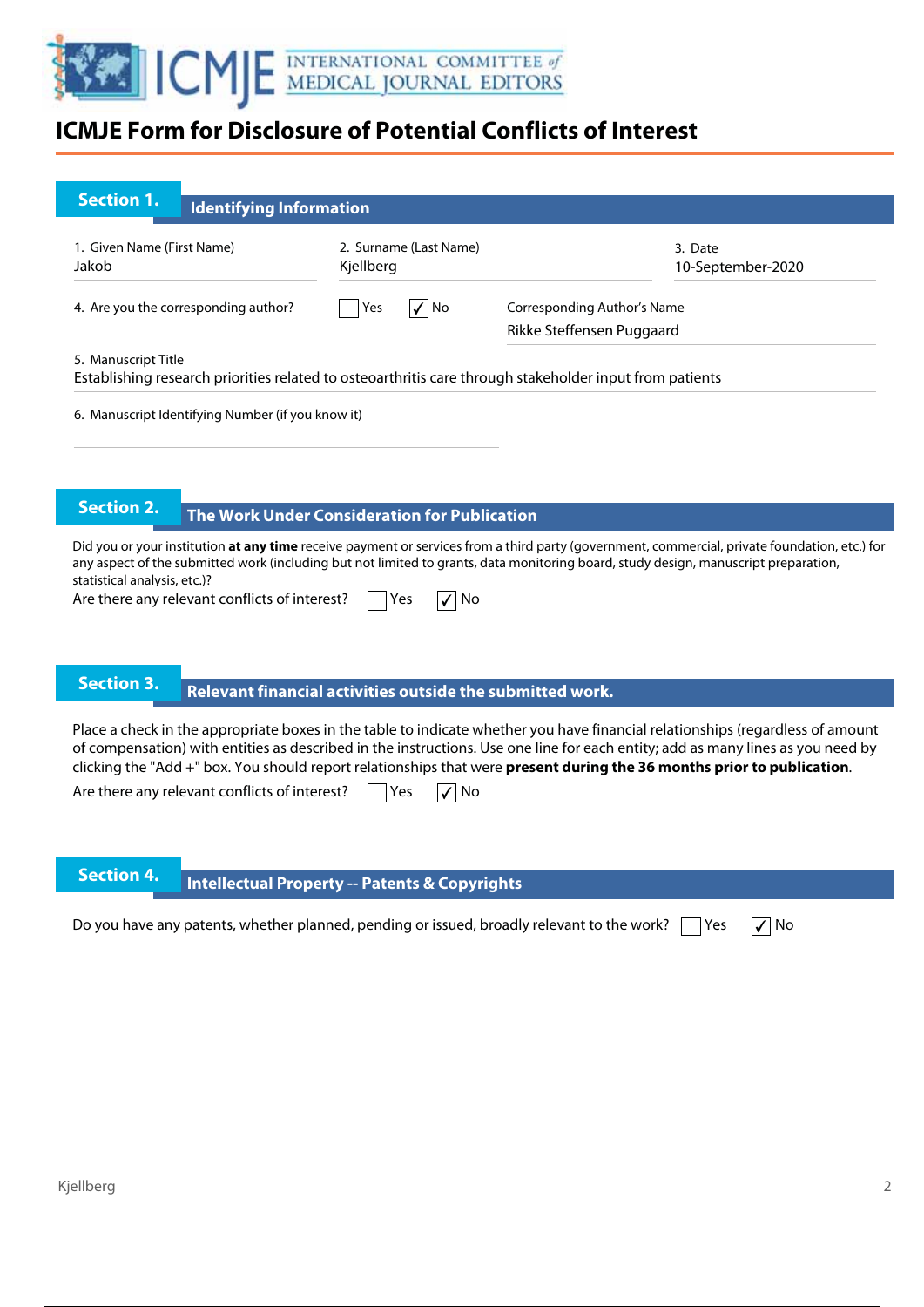

## **Section 5.** Relationships not covered above

Are there other relationships or activities that readers could perceive to have influenced, or that give the appearance of potentially influencing, what you wrote in the submitted work?

Yes, the following relationships/conditions/circumstances are present (explain below):

 $\sqrt{\sqrt{}}$  No other relationships/conditions/circumstances that present a potential conflict of interest

At the time of manuscript acceptance, journals will ask authors to confirm and, if necessary, update their disclosure statements. On occasion, journals may ask authors to disclose further information about reported relationships.

### **Section 6. Disclosure Statement**

Based on the above disclosures, this form will automatically generate a disclosure statement, which will appear in the box below.

Dr. Kjellberg has nothing to disclose.

### **Evaluation and Feedback**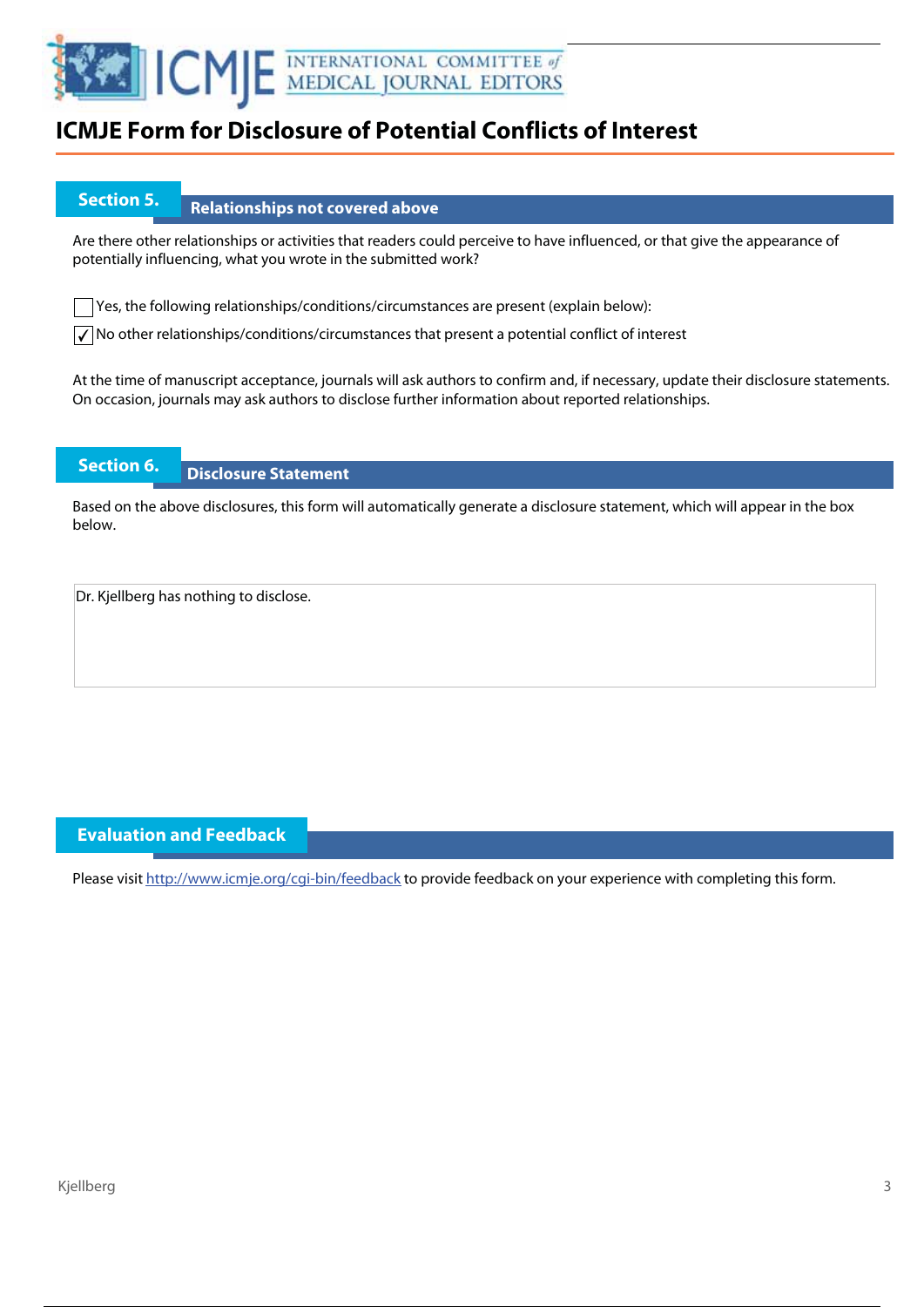

### **Instructions**

**The purpose of this form is to provide readers of your manuscript with information about your other interests that could influence how they receive and understand your work. The form is designed to be completed electronically and stored electronically. It contains programming that allows appropriate data display. Each author should submit a separate form and is responsible for the accuracy and completeness of the submitted information. The form is in six parts.** 

#### **Identifying information. 1.**

#### **The work under consideration for publication. 2.**

This section asks for information about the work that you have submitted for publication. The time frame for this reporting is that of the work itself, from the initial conception and planning to the present. The requested information is about resources that you received, either directly or indirectly (via your institution), to enable you to complete the work. Checking "No" means that you did the work without receiving any financial support from any third party -- that is, the work was supported by funds from the same institution that pays your salary and that institution did not receive third-party funds with which to pay you. If you or your institution received funds from a third party to support the work, such as a government granting agency, charitable foundation or commercial sponsor, check "Yes".

#### **Relevant financial activities outside the submitted work. 3.**

This section asks about your financial relationships with entities in the bio-medical arena that could be perceived to influence, or that give the appearance of potentially influencing, what you wrote in the submitted work. You should disclose interactions with ANY entity that could be considered broadly relevant to the work. For example, if your article is about testing an epidermal growth factor receptor (EGFR) antagonist in lung cancer, you should report all associations with entities pursuing diagnostic or therapeutic strategies in cancer in general, not just in the area of EGFR or lung cancer.

Report all sources of revenue paid (or promised to be paid) directly to you or your institution on your behalf over the 36 months prior to submission of the work. This should include all monies from sources with relevance to the submitted work, not just monies from the entity that sponsored the research. Please note that your interactions with the work's sponsor that are outside the submitted work should also be listed here. If there is any question, it is usually better to disclose a relationship than not to do so.

 For grants you have received for work outside the submitted work, you should disclose support ONLY from entities that could be perceived to be affected financially by the published work, such as drug companies, or foundations supported by entities that could be perceived to have a financial stake in the outcome. Public funding sources, such as government agencies, charitable foundations or academic institutions, need not be disclosed. For example, if a government agency sponsored a study in which you have been involved and drugs were provided by a pharmaceutical company, you need only list the pharmaceutical company.

#### **Intellectual Property. 4.**

This section asks about patents and copyrights, whether pending, issued, licensed and/or receiving royalties.

#### **Relationships not covered above. 5.**

Use this section to report other relationships or activities that readers could perceive to have influenced, or that give the appearance of potentially influencing, what you wrote in the submitted work.

### **Definitions.**

**Entity:** government agency, foundation, commercial sponsor, academic institution, etc.

**Grant:** A grant from an entity, generally [but not always] paid to your organization

**Personal Fees:** Monies paid to you for services rendered, generally honoraria, royalties, or fees for consulting , lectures, speakers bureaus, expert testimony, employment, or other affiliations

**Non-Financial Support:** Examples include drugs/equipment supplied by the entity, travel paid by the entity, writing assistance, administrative support, etc**.**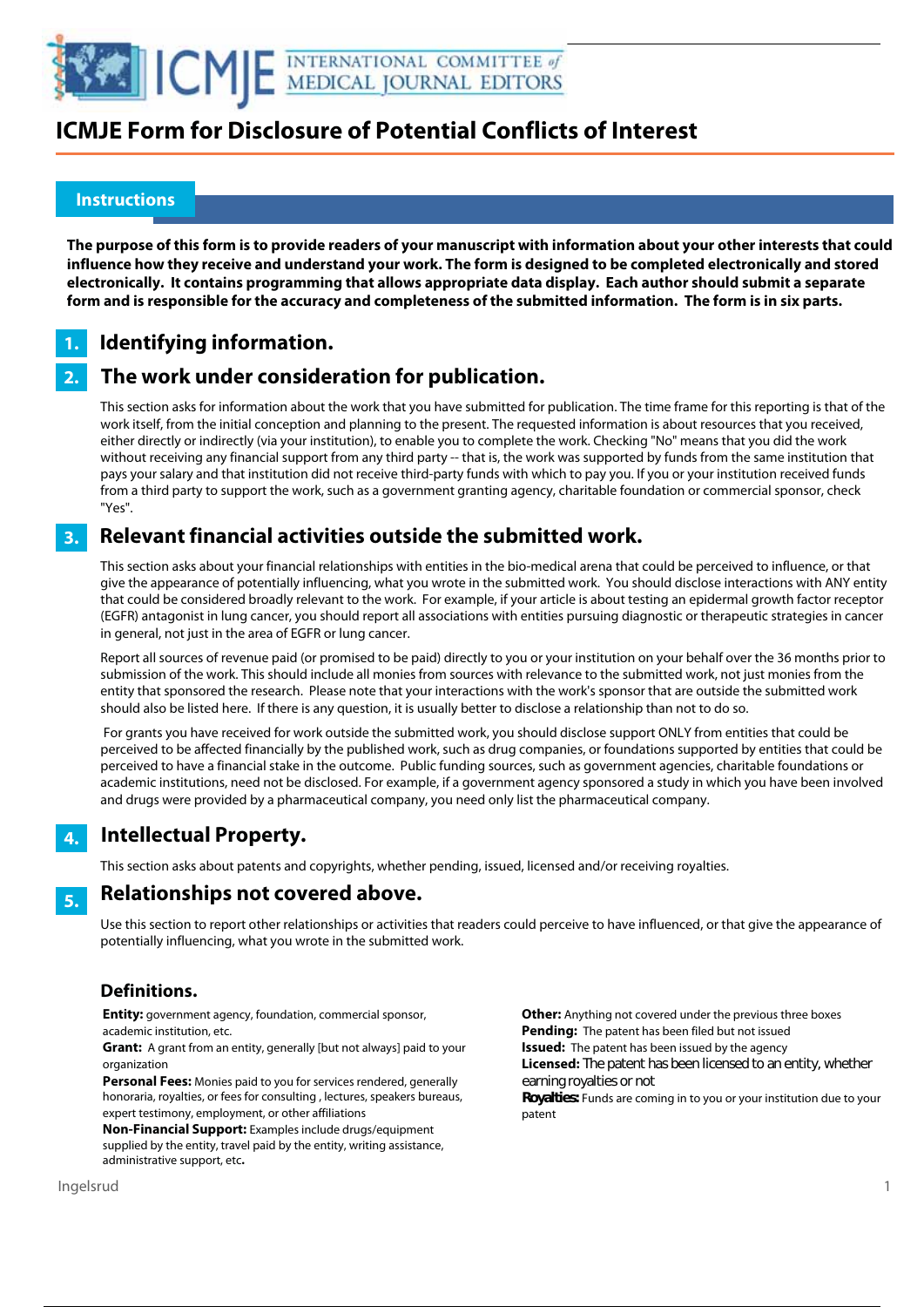

| <b>Section 1.</b><br><b>Identifying Information</b>                                                                                                                                                                                                                                                                                                                                                                                                |                                                           |                                                                                                                                                                                                                                                                                      |  |  |  |
|----------------------------------------------------------------------------------------------------------------------------------------------------------------------------------------------------------------------------------------------------------------------------------------------------------------------------------------------------------------------------------------------------------------------------------------------------|-----------------------------------------------------------|--------------------------------------------------------------------------------------------------------------------------------------------------------------------------------------------------------------------------------------------------------------------------------------|--|--|--|
| 1. Given Name (First Name)<br>Lina Holm                                                                                                                                                                                                                                                                                                                                                                                                            | 2. Surname (Last Name)<br>Ingelsrud                       | 3. Date<br>01-September-2020                                                                                                                                                                                                                                                         |  |  |  |
| 4. Are you the corresponding author?                                                                                                                                                                                                                                                                                                                                                                                                               | $\sqrt{ N_{0}}$<br>Yes                                    | Corresponding Author's Name<br>Rikke Puggaard                                                                                                                                                                                                                                        |  |  |  |
| 5. Manuscript Title<br>Establishing research priorities related to osteoarthritis care through stakeholder input from patients                                                                                                                                                                                                                                                                                                                     |                                                           |                                                                                                                                                                                                                                                                                      |  |  |  |
| 6. Manuscript Identifying Number (if you know it)                                                                                                                                                                                                                                                                                                                                                                                                  |                                                           |                                                                                                                                                                                                                                                                                      |  |  |  |
|                                                                                                                                                                                                                                                                                                                                                                                                                                                    |                                                           |                                                                                                                                                                                                                                                                                      |  |  |  |
| <b>Section 2.</b>                                                                                                                                                                                                                                                                                                                                                                                                                                  | The Work Under Consideration for Publication              |                                                                                                                                                                                                                                                                                      |  |  |  |
| statistical analysis, etc.)?                                                                                                                                                                                                                                                                                                                                                                                                                       |                                                           | Did you or your institution at any time receive payment or services from a third party (government, commercial, private foundation, etc.) for<br>any aspect of the submitted work (including but not limited to grants, data monitoring board, study design, manuscript preparation, |  |  |  |
| Are there any relevant conflicts of interest?                                                                                                                                                                                                                                                                                                                                                                                                      | Yes<br>  No                                               |                                                                                                                                                                                                                                                                                      |  |  |  |
|                                                                                                                                                                                                                                                                                                                                                                                                                                                    |                                                           |                                                                                                                                                                                                                                                                                      |  |  |  |
| <b>Section 3.</b>                                                                                                                                                                                                                                                                                                                                                                                                                                  | Relevant financial activities outside the submitted work. |                                                                                                                                                                                                                                                                                      |  |  |  |
| Place a check in the appropriate boxes in the table to indicate whether you have financial relationships (regardless of amount<br>of compensation) with entities as described in the instructions. Use one line for each entity; add as many lines as you need by<br>clicking the "Add +" box. You should report relationships that were present during the 36 months prior to publication.<br>Are there any relevant conflicts of interest?<br>No |                                                           |                                                                                                                                                                                                                                                                                      |  |  |  |
|                                                                                                                                                                                                                                                                                                                                                                                                                                                    | Yes                                                       |                                                                                                                                                                                                                                                                                      |  |  |  |
| <b>Section 4.</b>                                                                                                                                                                                                                                                                                                                                                                                                                                  |                                                           |                                                                                                                                                                                                                                                                                      |  |  |  |
|                                                                                                                                                                                                                                                                                                                                                                                                                                                    | <b>Intellectual Property -- Patents &amp; Copyrights</b>  |                                                                                                                                                                                                                                                                                      |  |  |  |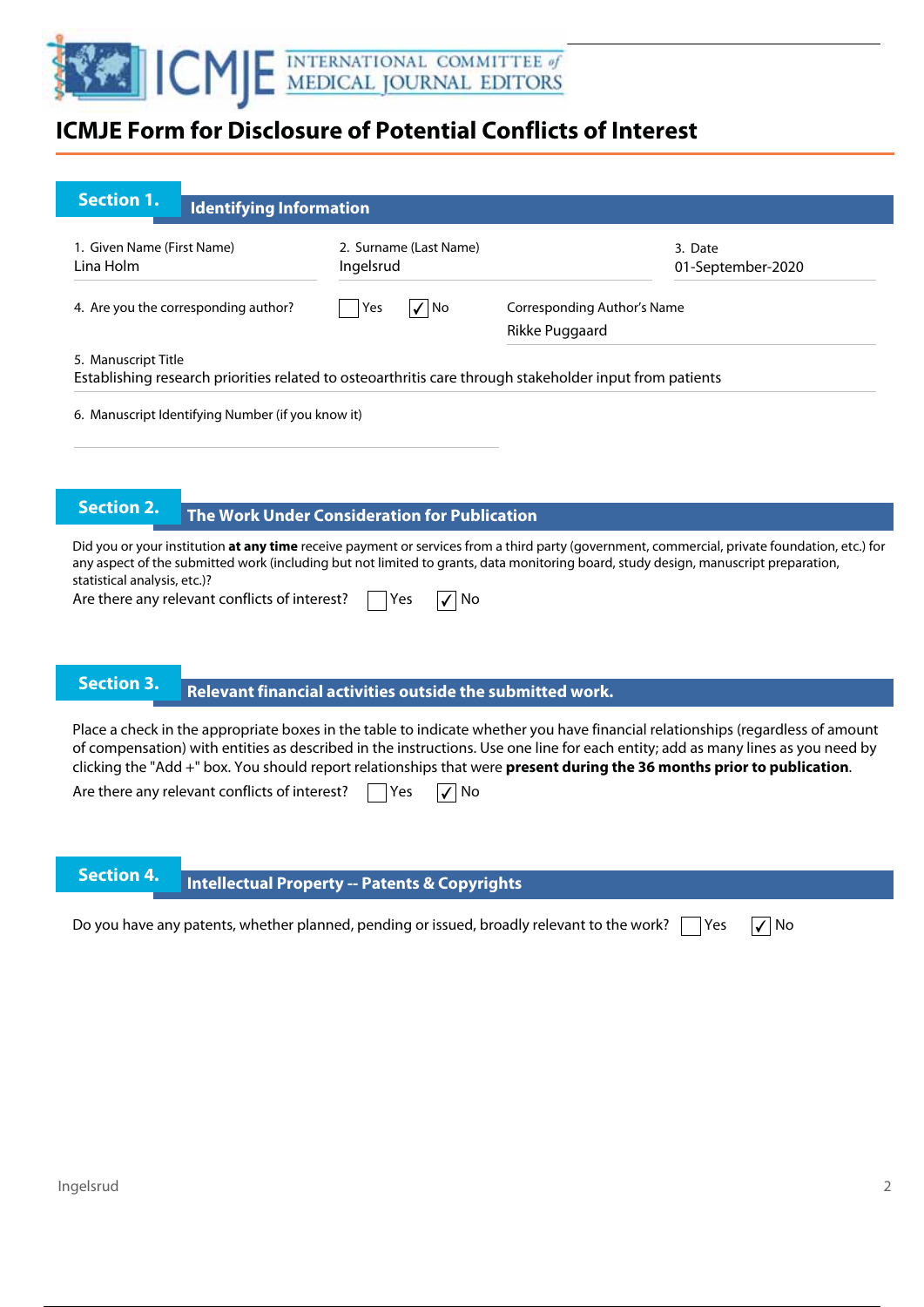

## **Section 5.** Relationships not covered above

Are there other relationships or activities that readers could perceive to have influenced, or that give the appearance of potentially influencing, what you wrote in the submitted work?

Yes, the following relationships/conditions/circumstances are present (explain below):

 $\sqrt{\sqrt{}}$  No other relationships/conditions/circumstances that present a potential conflict of interest

At the time of manuscript acceptance, journals will ask authors to confirm and, if necessary, update their disclosure statements. On occasion, journals may ask authors to disclose further information about reported relationships.

### **Section 6. Disclosure Statement**

Based on the above disclosures, this form will automatically generate a disclosure statement, which will appear in the box below.

Dr. Ingelsrud has nothing to disclose.

### **Evaluation and Feedback**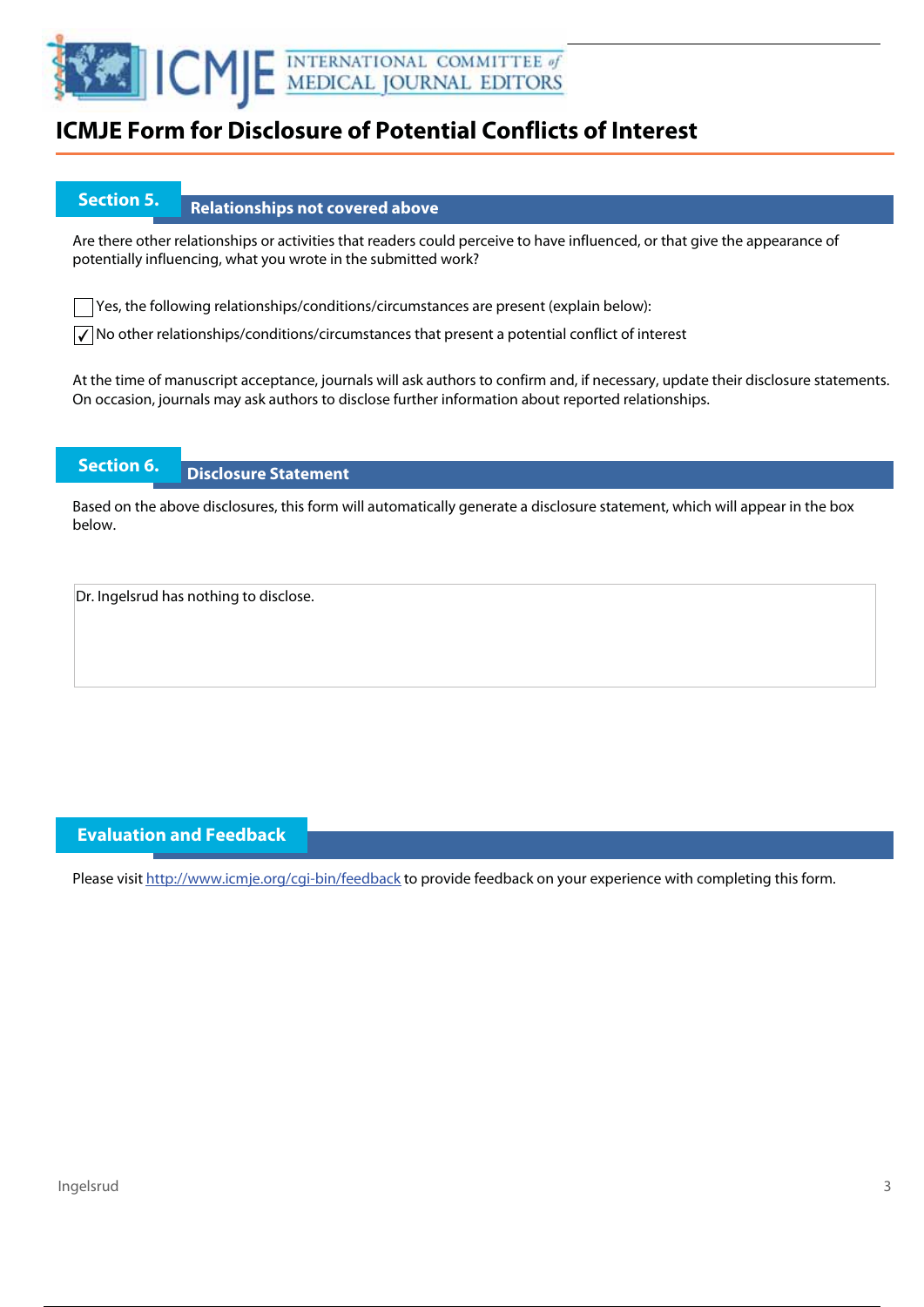

### **Instructions**

**The purpose of this form is to provide readers of your manuscript with information about your other interests that could influence how they receive and understand your work. The form is designed to be completed electronically and stored electronically. It contains programming that allows appropriate data display. Each author should submit a separate form and is responsible for the accuracy and completeness of the submitted information. The form is in six parts.** 

#### **Identifying information. 1.**

#### **The work under consideration for publication. 2.**

This section asks for information about the work that you have submitted for publication. The time frame for this reporting is that of the work itself, from the initial conception and planning to the present. The requested information is about resources that you received, either directly or indirectly (via your institution), to enable you to complete the work. Checking "No" means that you did the work without receiving any financial support from any third party -- that is, the work was supported by funds from the same institution that pays your salary and that institution did not receive third-party funds with which to pay you. If you or your institution received funds from a third party to support the work, such as a government granting agency, charitable foundation or commercial sponsor, check "Yes".

#### **Relevant financial activities outside the submitted work. 3.**

This section asks about your financial relationships with entities in the bio-medical arena that could be perceived to influence, or that give the appearance of potentially influencing, what you wrote in the submitted work. You should disclose interactions with ANY entity that could be considered broadly relevant to the work. For example, if your article is about testing an epidermal growth factor receptor (EGFR) antagonist in lung cancer, you should report all associations with entities pursuing diagnostic or therapeutic strategies in cancer in general, not just in the area of EGFR or lung cancer.

Report all sources of revenue paid (or promised to be paid) directly to you or your institution on your behalf over the 36 months prior to submission of the work. This should include all monies from sources with relevance to the submitted work, not just monies from the entity that sponsored the research. Please note that your interactions with the work's sponsor that are outside the submitted work should also be listed here. If there is any question, it is usually better to disclose a relationship than not to do so.

 For grants you have received for work outside the submitted work, you should disclose support ONLY from entities that could be perceived to be affected financially by the published work, such as drug companies, or foundations supported by entities that could be perceived to have a financial stake in the outcome. Public funding sources, such as government agencies, charitable foundations or academic institutions, need not be disclosed. For example, if a government agency sponsored a study in which you have been involved and drugs were provided by a pharmaceutical company, you need only list the pharmaceutical company.

#### **Intellectual Property. 4.**

This section asks about patents and copyrights, whether pending, issued, licensed and/or receiving royalties.

#### **Relationships not covered above. 5.**

Use this section to report other relationships or activities that readers could perceive to have influenced, or that give the appearance of potentially influencing, what you wrote in the submitted work.

### **Definitions.**

**Entity:** government agency, foundation, commercial sponsor, academic institution, etc.

**Grant:** A grant from an entity, generally [but not always] paid to your organization

**Personal Fees:** Monies paid to you for services rendered, generally honoraria, royalties, or fees for consulting , lectures, speakers bureaus, expert testimony, employment, or other affiliations

**Non-Financial Support:** Examples include drugs/equipment supplied by the entity, travel paid by the entity, writing assistance, administrative support, etc**.**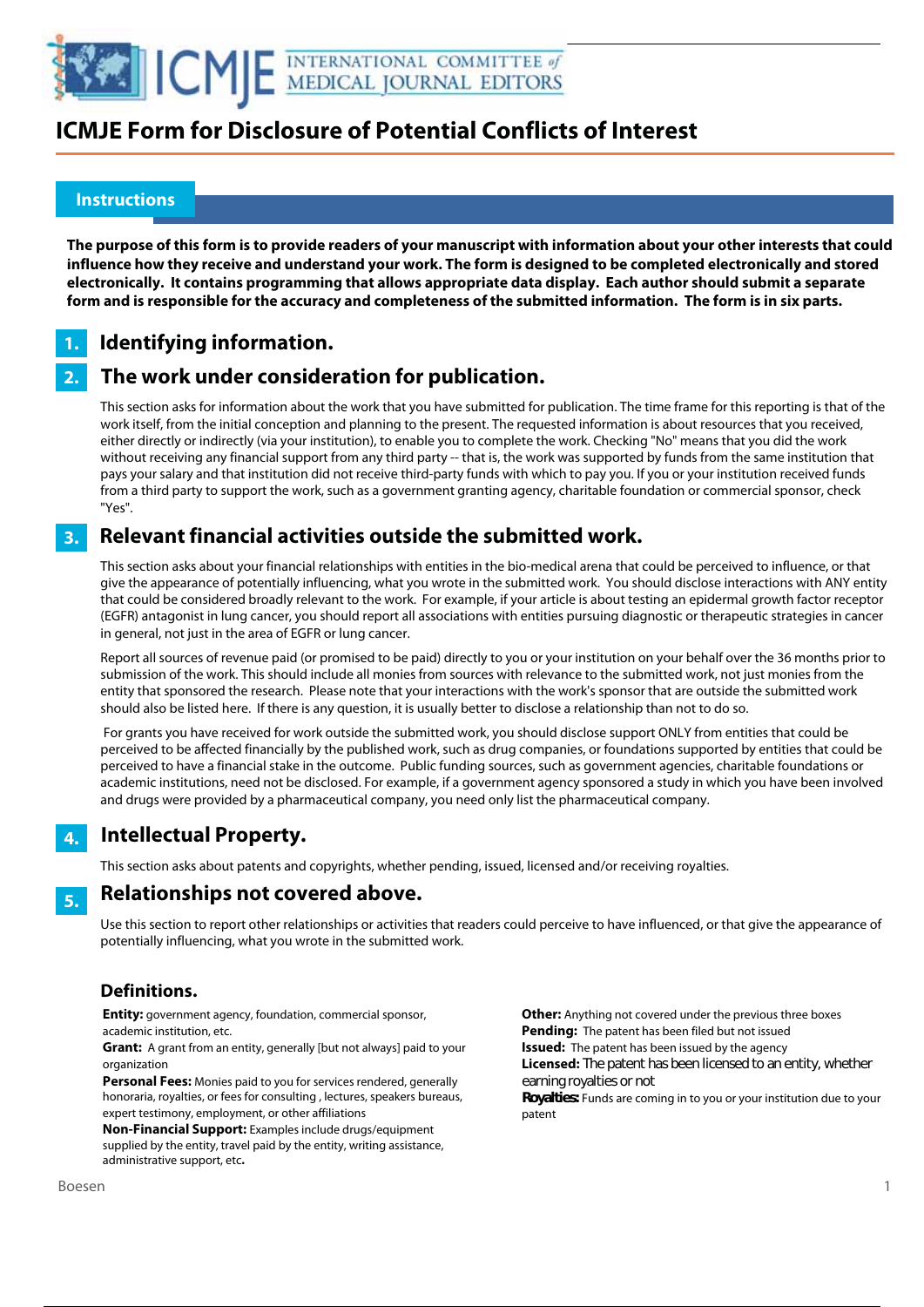

| <b>Section 1.</b>                                                             |                                                                                                         |                                                                                                                                                                                                                                                                                      |  |  |  |  |  |
|-------------------------------------------------------------------------------|---------------------------------------------------------------------------------------------------------|--------------------------------------------------------------------------------------------------------------------------------------------------------------------------------------------------------------------------------------------------------------------------------------|--|--|--|--|--|
| <b>Identifying Information</b>                                                |                                                                                                         |                                                                                                                                                                                                                                                                                      |  |  |  |  |  |
| 1. Given Name (First Name)<br>Mikael                                          | 2. Surname (Last Name)<br><b>Boesen</b>                                                                 | 3. Date<br>31-August-2020                                                                                                                                                                                                                                                            |  |  |  |  |  |
| 4. Are you the corresponding author?                                          | √∣No<br>Yes                                                                                             | Corresponding Author's Name<br>Rikke Puggaard                                                                                                                                                                                                                                        |  |  |  |  |  |
| 5. Manuscript Title                                                           | Establishing research priorities related to osteoarthritis care through stakeholder input from patients |                                                                                                                                                                                                                                                                                      |  |  |  |  |  |
| 6. Manuscript Identifying Number (if you know it)                             |                                                                                                         |                                                                                                                                                                                                                                                                                      |  |  |  |  |  |
|                                                                               |                                                                                                         |                                                                                                                                                                                                                                                                                      |  |  |  |  |  |
| <b>Section 2.</b><br><b>The Work Under Consideration for Publication</b>      |                                                                                                         |                                                                                                                                                                                                                                                                                      |  |  |  |  |  |
| statistical analysis, etc.)?<br>Are there any relevant conflicts of interest? | No<br><b>Yes</b>                                                                                        | Did you or your institution at any time receive payment or services from a third party (government, commercial, private foundation, etc.) for<br>any aspect of the submitted work (including but not limited to grants, data monitoring board, study design, manuscript preparation, |  |  |  |  |  |

### **Relevant financial activities outside the submitted work. Section 3. Relevant financial activities outside the submitted work.**

Place a check in the appropriate boxes in the table to indicate whether you have financial relationships (regardless of amount of compensation) with entities as described in the instructions. Use one line for each entity; add as many lines as you need by clicking the "Add +" box. You should report relationships that were **present during the 36 months prior to publication**.

Are there any relevant conflicts of interest?  $\Box$  Yes  $\Box$  No

If yes, please fill out the appropriate information below.

| <b>Name of Entity</b> | Fees! | Grant? Personal Non-Financial Other?<br>Support: | <b>Comments</b>                                                                   |  |
|-----------------------|-------|--------------------------------------------------|-----------------------------------------------------------------------------------|--|
| Image Analysis Group  |       |                                                  | Strategic imaging advisor for the CRO<br>Image Analysis Group, LTD, London<br>'UΚ |  |
| Sanos Clinics A/S     |       |                                                  | Imaging Advisor for Nordic<br>Bioscience, Herlev, Denmark                         |  |

**Intellectual Property -- Patents & Copyrights** 

Do you have any patents, whether planned, pending or issued, broadly relevant to the work?  $\Box$  Yes  $\Box$  No

Boesen 2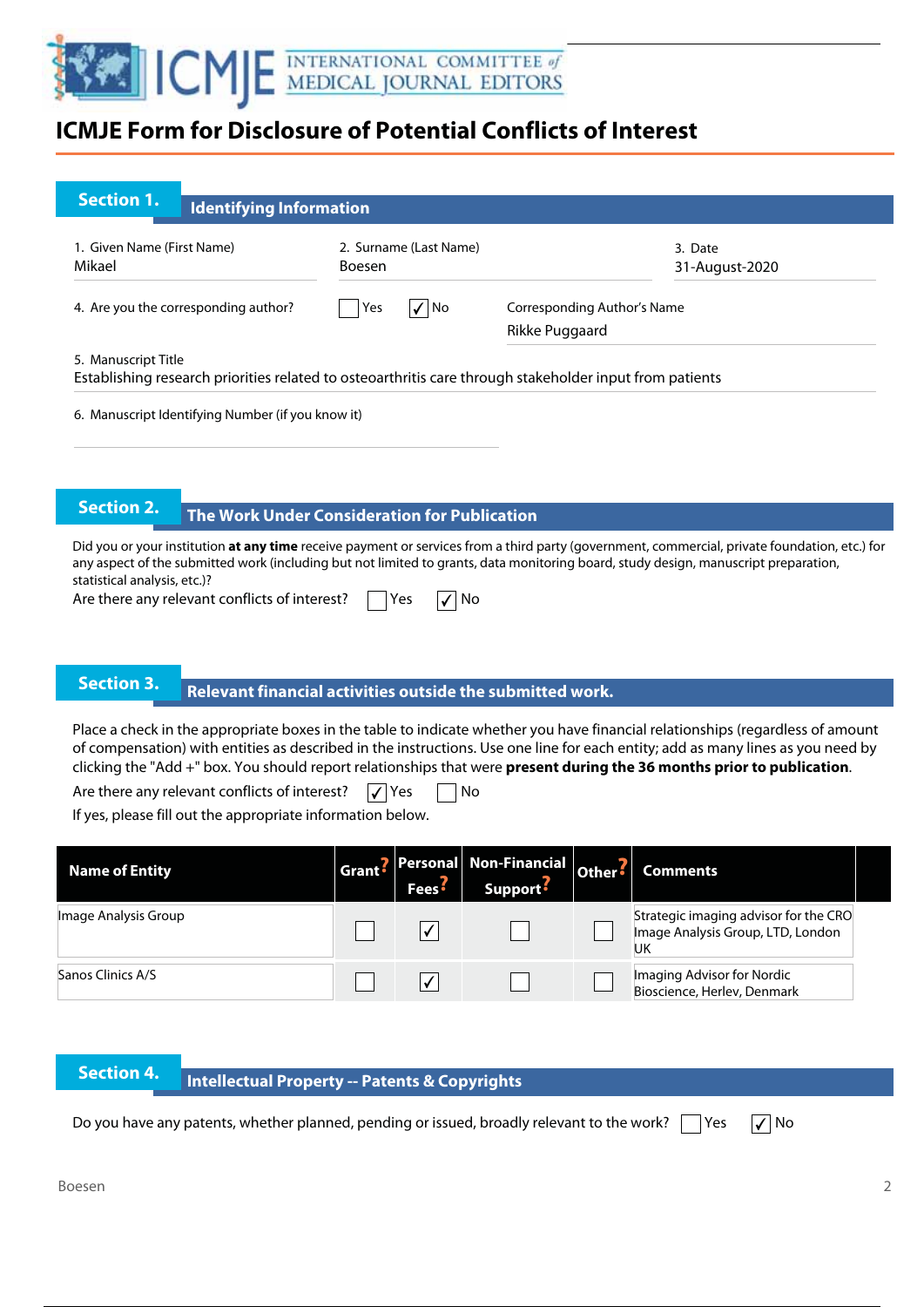

## **Section 5.** Relationships not covered above

Are there other relationships or activities that readers could perceive to have influenced, or that give the appearance of potentially influencing, what you wrote in the submitted work?

Yes, the following relationships/conditions/circumstances are present (explain below):

 $\sqrt{\sqrt{}}$  No other relationships/conditions/circumstances that present a potential conflict of interest

At the time of manuscript acceptance, journals will ask authors to confirm and, if necessary, update their disclosure statements. On occasion, journals may ask authors to disclose further information about reported relationships.

### **Section 6. Disclosure Statement**

Based on the above disclosures, this form will automatically generate a disclosure statement, which will appear in the box below.

Dr. Boesen has nothing to disclose.

### **Evaluation and Feedback**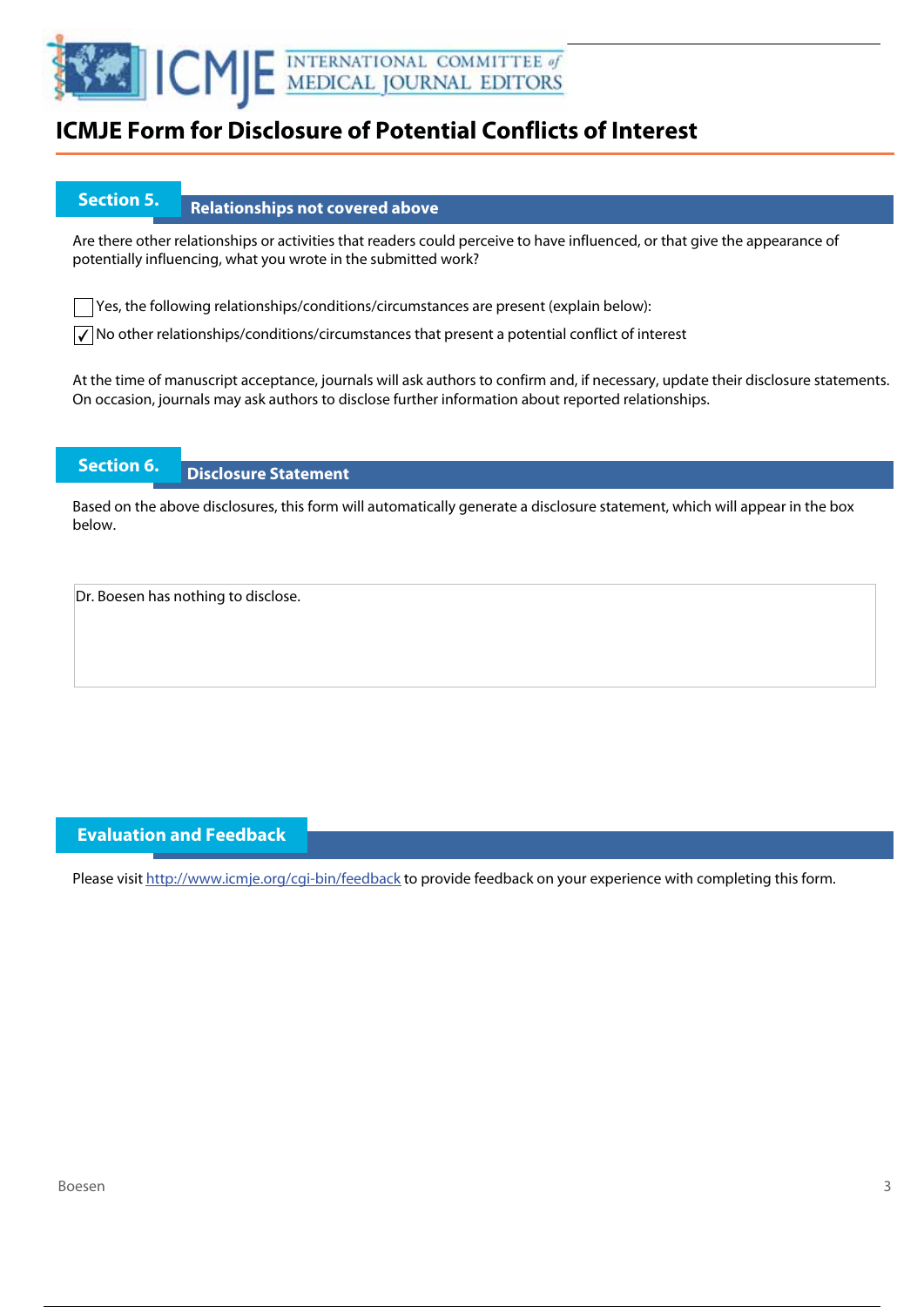

### **Instructions**

**The purpose of this form is to provide readers of your manuscript with information about your other interests that could influence how they receive and understand your work. The form is designed to be completed electronically and stored electronically. It contains programming that allows appropriate data display. Each author should submit a separate form and is responsible for the accuracy and completeness of the submitted information. The form is in six parts.** 

#### **Identifying information. 1.**

#### **The work under consideration for publication. 2.**

This section asks for information about the work that you have submitted for publication. The time frame for this reporting is that of the work itself, from the initial conception and planning to the present. The requested information is about resources that you received, either directly or indirectly (via your institution), to enable you to complete the work. Checking "No" means that you did the work without receiving any financial support from any third party -- that is, the work was supported by funds from the same institution that pays your salary and that institution did not receive third-party funds with which to pay you. If you or your institution received funds from a third party to support the work, such as a government granting agency, charitable foundation or commercial sponsor, check "Yes".

#### **Relevant financial activities outside the submitted work. 3.**

This section asks about your financial relationships with entities in the bio-medical arena that could be perceived to influence, or that give the appearance of potentially influencing, what you wrote in the submitted work. You should disclose interactions with ANY entity that could be considered broadly relevant to the work. For example, if your article is about testing an epidermal growth factor receptor (EGFR) antagonist in lung cancer, you should report all associations with entities pursuing diagnostic or therapeutic strategies in cancer in general, not just in the area of EGFR or lung cancer.

Report all sources of revenue paid (or promised to be paid) directly to you or your institution on your behalf over the 36 months prior to submission of the work. This should include all monies from sources with relevance to the submitted work, not just monies from the entity that sponsored the research. Please note that your interactions with the work's sponsor that are outside the submitted work should also be listed here. If there is any question, it is usually better to disclose a relationship than not to do so.

 For grants you have received for work outside the submitted work, you should disclose support ONLY from entities that could be perceived to be affected financially by the published work, such as drug companies, or foundations supported by entities that could be perceived to have a financial stake in the outcome. Public funding sources, such as government agencies, charitable foundations or academic institutions, need not be disclosed. For example, if a government agency sponsored a study in which you have been involved and drugs were provided by a pharmaceutical company, you need only list the pharmaceutical company.

#### **Intellectual Property. 4.**

This section asks about patents and copyrights, whether pending, issued, licensed and/or receiving royalties.

#### **Relationships not covered above. 5.**

Use this section to report other relationships or activities that readers could perceive to have influenced, or that give the appearance of potentially influencing, what you wrote in the submitted work.

### **Definitions.**

**Entity:** government agency, foundation, commercial sponsor, academic institution, etc.

**Grant:** A grant from an entity, generally [but not always] paid to your organization

**Personal Fees:** Monies paid to you for services rendered, generally honoraria, royalties, or fees for consulting , lectures, speakers bureaus, expert testimony, employment, or other affiliations

**Non-Financial Support:** Examples include drugs/equipment supplied by the entity, travel paid by the entity, writing assistance, administrative support, etc**.**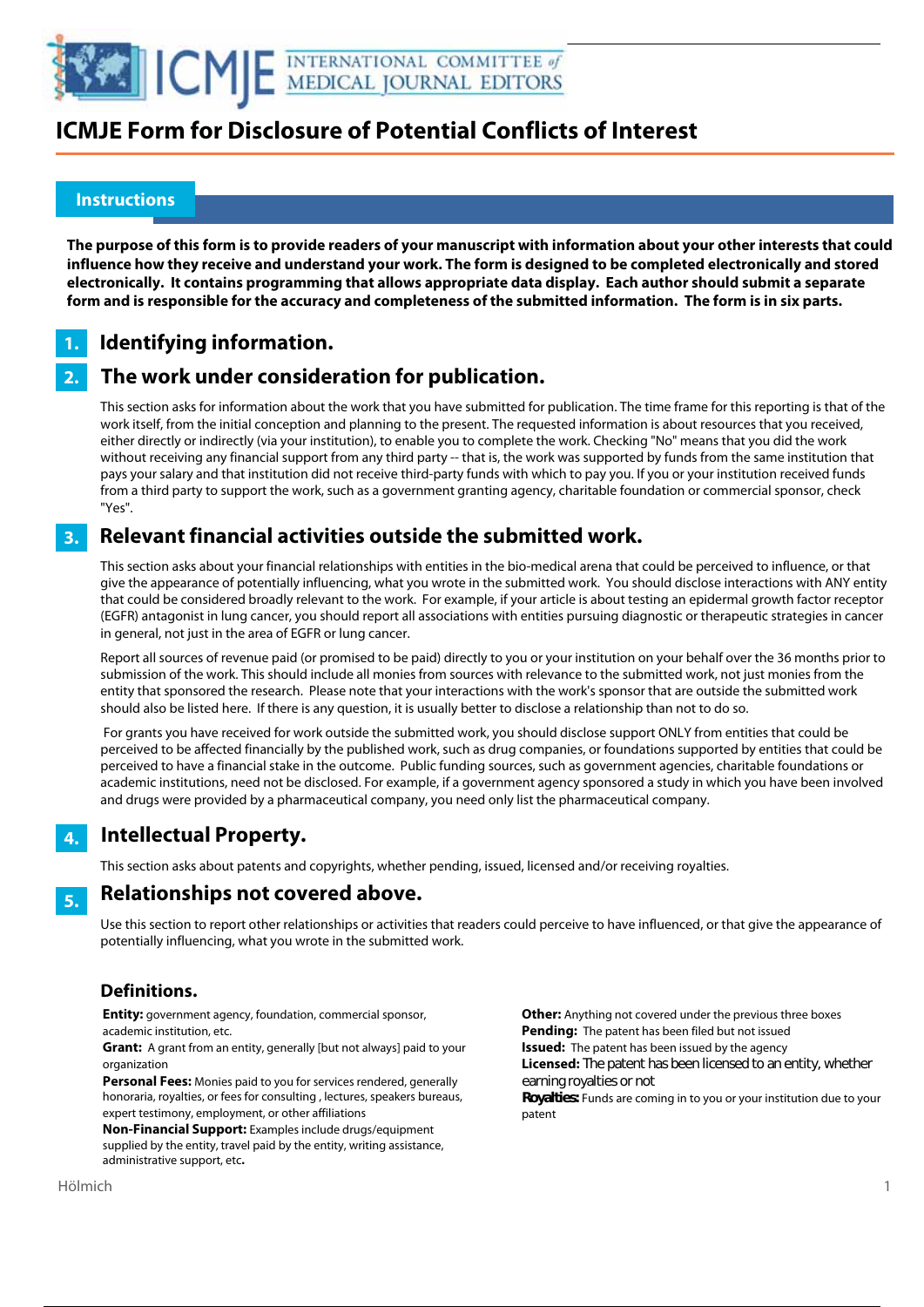

| <b>Section 1.</b><br><b>Identifying Information</b>                                                                                                                                                                                                                                                                                                                                                                                                       |                                                           |                                                          |  |  |  |
|-----------------------------------------------------------------------------------------------------------------------------------------------------------------------------------------------------------------------------------------------------------------------------------------------------------------------------------------------------------------------------------------------------------------------------------------------------------|-----------------------------------------------------------|----------------------------------------------------------|--|--|--|
| 1. Given Name (First Name)<br>Per                                                                                                                                                                                                                                                                                                                                                                                                                         | 2. Surname (Last Name)<br>Hölmich                         | 3. Date<br>11-September-2020                             |  |  |  |
| 4. Are you the corresponding author?                                                                                                                                                                                                                                                                                                                                                                                                                      | No<br>Yes                                                 | Corresponding Author's Name<br>Rikke Steffensen Puggaard |  |  |  |
| 5. Manuscript Title<br>Establishing research priorities related to osteoarthritis care through stakeholder input from patients                                                                                                                                                                                                                                                                                                                            |                                                           |                                                          |  |  |  |
| 6. Manuscript Identifying Number (if you know it)                                                                                                                                                                                                                                                                                                                                                                                                         |                                                           |                                                          |  |  |  |
|                                                                                                                                                                                                                                                                                                                                                                                                                                                           |                                                           |                                                          |  |  |  |
| <b>Section 2.</b>                                                                                                                                                                                                                                                                                                                                                                                                                                         | The Work Under Consideration for Publication              |                                                          |  |  |  |
| Did you or your institution at any time receive payment or services from a third party (government, commercial, private foundation, etc.) for<br>any aspect of the submitted work (including but not limited to grants, data monitoring board, study design, manuscript preparation,<br>statistical analysis, etc.)?<br>Are there any relevant conflicts of interest?<br>No<br>Yes                                                                        |                                                           |                                                          |  |  |  |
| <b>Section 3.</b>                                                                                                                                                                                                                                                                                                                                                                                                                                         | Relevant financial activities outside the submitted work. |                                                          |  |  |  |
| Place a check in the appropriate boxes in the table to indicate whether you have financial relationships (regardless of amount<br>of compensation) with entities as described in the instructions. Use one line for each entity; add as many lines as you need by<br>clicking the "Add +" box. You should report relationships that were present during the 36 months prior to publication.<br>Are there any relevant conflicts of interest?<br>No<br>Yes |                                                           |                                                          |  |  |  |
| <b>Section 4.</b>                                                                                                                                                                                                                                                                                                                                                                                                                                         | <b>Intellectual Property -- Patents &amp; Copyrights</b>  |                                                          |  |  |  |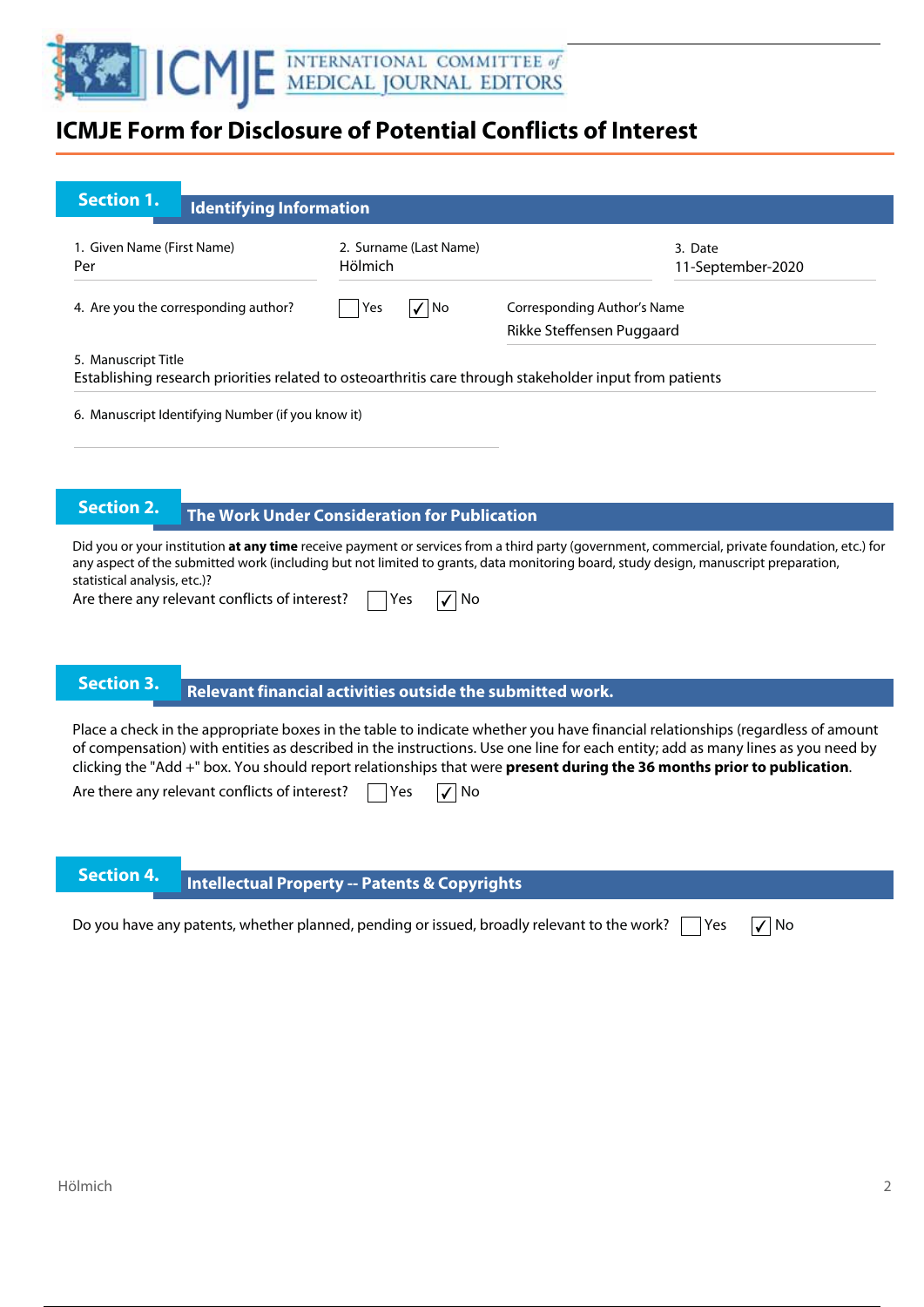

## **Section 5.** Relationships not covered above

Are there other relationships or activities that readers could perceive to have influenced, or that give the appearance of potentially influencing, what you wrote in the submitted work?

Yes, the following relationships/conditions/circumstances are present (explain below):

 $\sqrt{\sqrt{}}$  No other relationships/conditions/circumstances that present a potential conflict of interest

At the time of manuscript acceptance, journals will ask authors to confirm and, if necessary, update their disclosure statements. On occasion, journals may ask authors to disclose further information about reported relationships.

### **Section 6. Disclosure Statement**

Based on the above disclosures, this form will automatically generate a disclosure statement, which will appear in the box below.

Dr. Hölmich has nothing to disclose.

### **Evaluation and Feedback**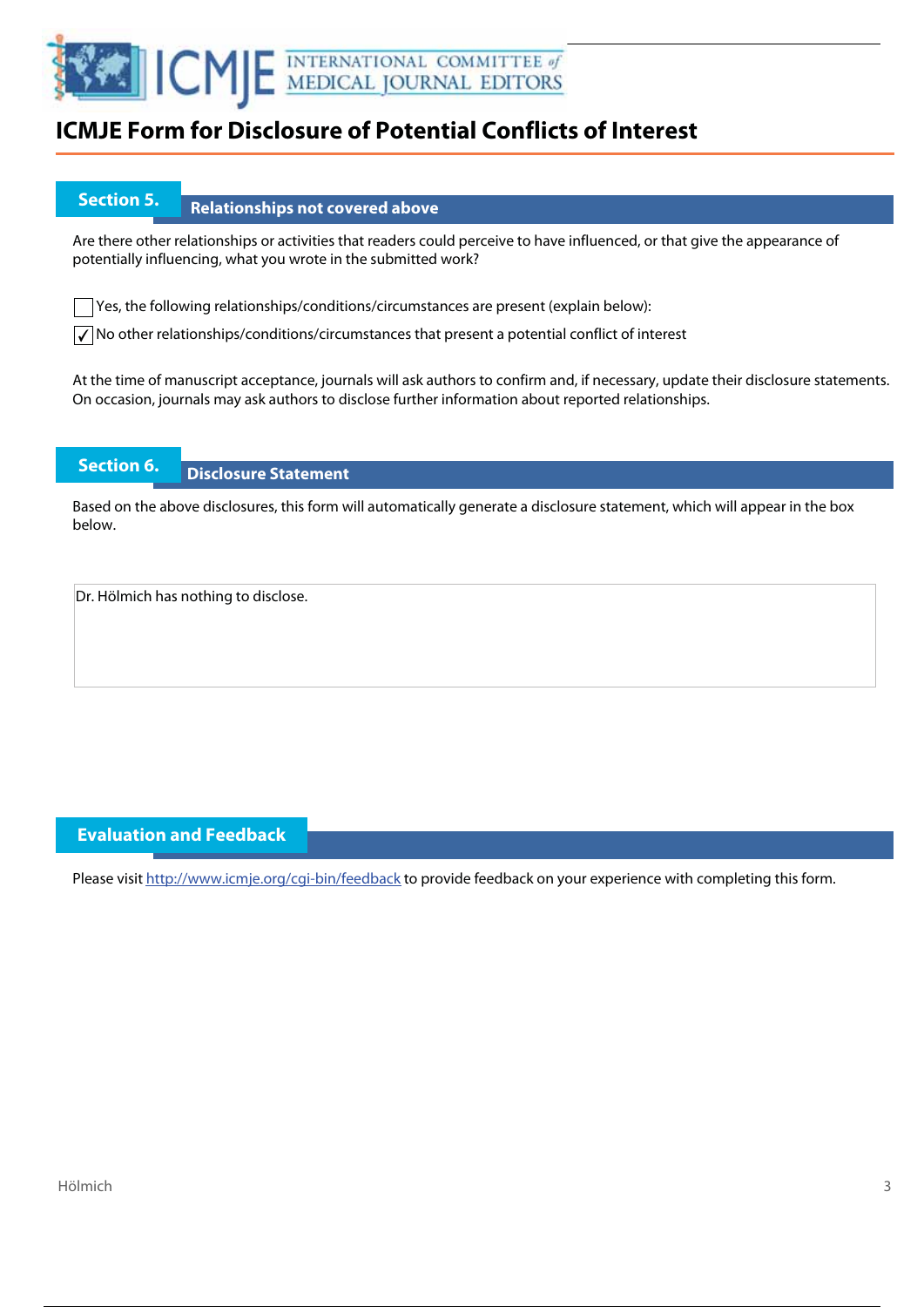

### **Instructions**

**The purpose of this form is to provide readers of your manuscript with information about your other interests that could influence how they receive and understand your work. The form is designed to be completed electronically and stored electronically. It contains programming that allows appropriate data display. Each author should submit a separate form and is responsible for the accuracy and completeness of the submitted information. The form is in six parts.** 

#### **Identifying information. 1.**

#### **The work under consideration for publication. 2.**

This section asks for information about the work that you have submitted for publication. The time frame for this reporting is that of the work itself, from the initial conception and planning to the present. The requested information is about resources that you received, either directly or indirectly (via your institution), to enable you to complete the work. Checking "No" means that you did the work without receiving any financial support from any third party -- that is, the work was supported by funds from the same institution that pays your salary and that institution did not receive third-party funds with which to pay you. If you or your institution received funds from a third party to support the work, such as a government granting agency, charitable foundation or commercial sponsor, check "Yes".

#### **Relevant financial activities outside the submitted work. 3.**

This section asks about your financial relationships with entities in the bio-medical arena that could be perceived to influence, or that give the appearance of potentially influencing, what you wrote in the submitted work. You should disclose interactions with ANY entity that could be considered broadly relevant to the work. For example, if your article is about testing an epidermal growth factor receptor (EGFR) antagonist in lung cancer, you should report all associations with entities pursuing diagnostic or therapeutic strategies in cancer in general, not just in the area of EGFR or lung cancer.

Report all sources of revenue paid (or promised to be paid) directly to you or your institution on your behalf over the 36 months prior to submission of the work. This should include all monies from sources with relevance to the submitted work, not just monies from the entity that sponsored the research. Please note that your interactions with the work's sponsor that are outside the submitted work should also be listed here. If there is any question, it is usually better to disclose a relationship than not to do so.

 For grants you have received for work outside the submitted work, you should disclose support ONLY from entities that could be perceived to be affected financially by the published work, such as drug companies, or foundations supported by entities that could be perceived to have a financial stake in the outcome. Public funding sources, such as government agencies, charitable foundations or academic institutions, need not be disclosed. For example, if a government agency sponsored a study in which you have been involved and drugs were provided by a pharmaceutical company, you need only list the pharmaceutical company.

#### **Intellectual Property. 4.**

This section asks about patents and copyrights, whether pending, issued, licensed and/or receiving royalties.

#### **Relationships not covered above. 5.**

Use this section to report other relationships or activities that readers could perceive to have influenced, or that give the appearance of potentially influencing, what you wrote in the submitted work.

### **Definitions.**

**Entity:** government agency, foundation, commercial sponsor, academic institution, etc.

**Grant:** A grant from an entity, generally [but not always] paid to your organization

**Personal Fees:** Monies paid to you for services rendered, generally honoraria, royalties, or fees for consulting , lectures, speakers bureaus, expert testimony, employment, or other affiliations

**Non-Financial Support:** Examples include drugs/equipment supplied by the entity, travel paid by the entity, writing assistance, administrative support, etc**.**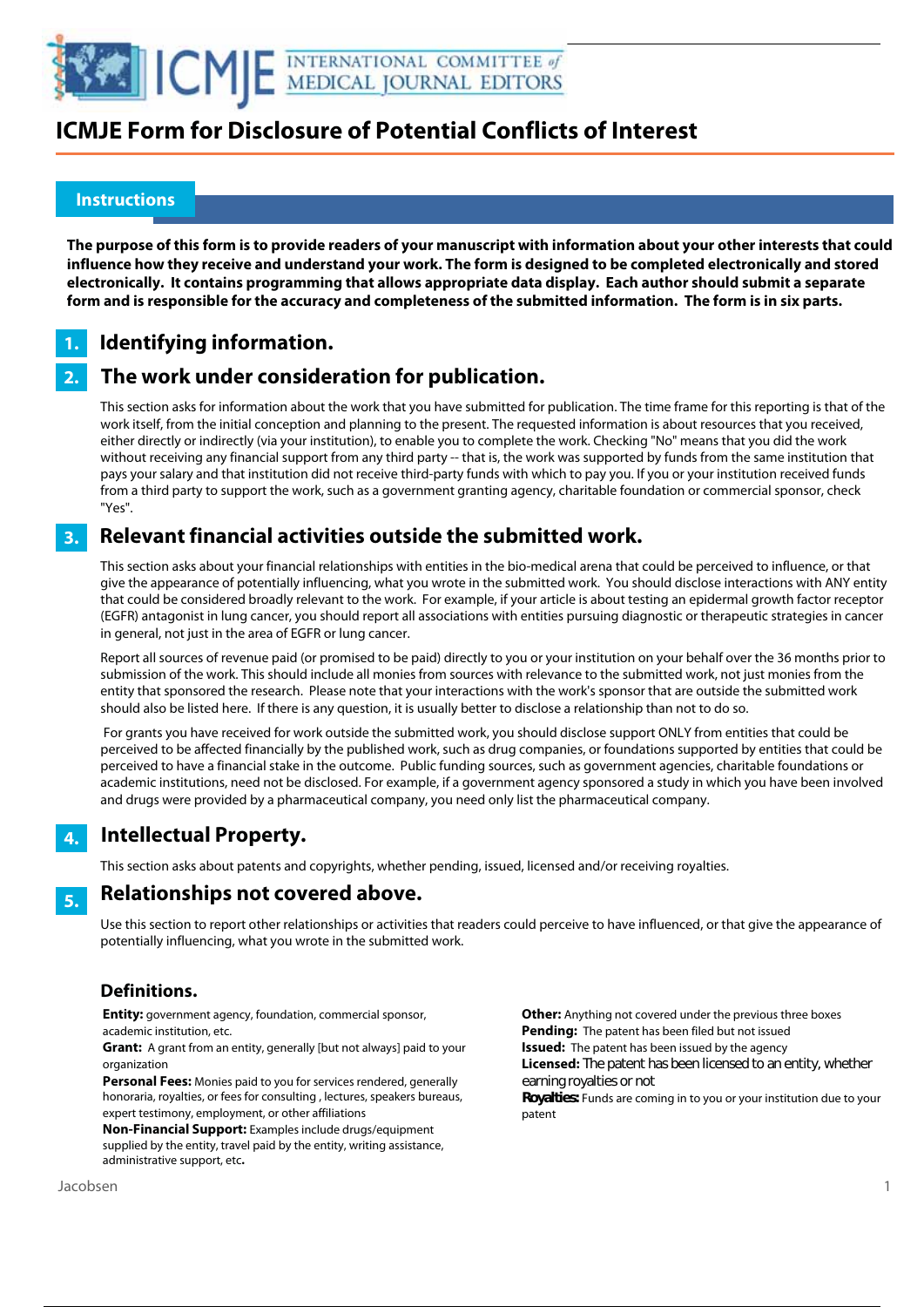

| <b>Section 1.</b><br><b>Identifying Information</b>                                                                                                                                                                                                                                                                                                                                                                                                       |                                                           |                                                          |  |  |  |
|-----------------------------------------------------------------------------------------------------------------------------------------------------------------------------------------------------------------------------------------------------------------------------------------------------------------------------------------------------------------------------------------------------------------------------------------------------------|-----------------------------------------------------------|----------------------------------------------------------|--|--|--|
| 1. Given Name (First Name)<br><b>Stine</b>                                                                                                                                                                                                                                                                                                                                                                                                                | 2. Surname (Last Name)<br>Jacobsen                        | 3. Date<br>17-September-2020                             |  |  |  |
| 4. Are you the corresponding author?                                                                                                                                                                                                                                                                                                                                                                                                                      | Yes<br>No                                                 | Corresponding Author's Name<br>Rikke Steffensen Puggaard |  |  |  |
| 5. Manuscript Title<br>Establishing research priorities related to osteoarthritis care through stakeholder input from patients                                                                                                                                                                                                                                                                                                                            |                                                           |                                                          |  |  |  |
| 6. Manuscript Identifying Number (if you know it)                                                                                                                                                                                                                                                                                                                                                                                                         |                                                           |                                                          |  |  |  |
|                                                                                                                                                                                                                                                                                                                                                                                                                                                           |                                                           |                                                          |  |  |  |
| <b>Section 2.</b>                                                                                                                                                                                                                                                                                                                                                                                                                                         | <b>The Work Under Consideration for Publication</b>       |                                                          |  |  |  |
| Did you or your institution at any time receive payment or services from a third party (government, commercial, private foundation, etc.) for<br>any aspect of the submitted work (including but not limited to grants, data monitoring board, study design, manuscript preparation,<br>statistical analysis, etc.)?<br>Are there any relevant conflicts of interest?<br>No<br>Yes                                                                        |                                                           |                                                          |  |  |  |
| <b>Section 3.</b>                                                                                                                                                                                                                                                                                                                                                                                                                                         | Relevant financial activities outside the submitted work. |                                                          |  |  |  |
| Place a check in the appropriate boxes in the table to indicate whether you have financial relationships (regardless of amount<br>of compensation) with entities as described in the instructions. Use one line for each entity; add as many lines as you need by<br>clicking the "Add +" box. You should report relationships that were present during the 36 months prior to publication.<br>Are there any relevant conflicts of interest?<br>No<br>Yes |                                                           |                                                          |  |  |  |
| <b>Section 4.</b>                                                                                                                                                                                                                                                                                                                                                                                                                                         | <b>Intellectual Property -- Patents &amp; Copyrights</b>  |                                                          |  |  |  |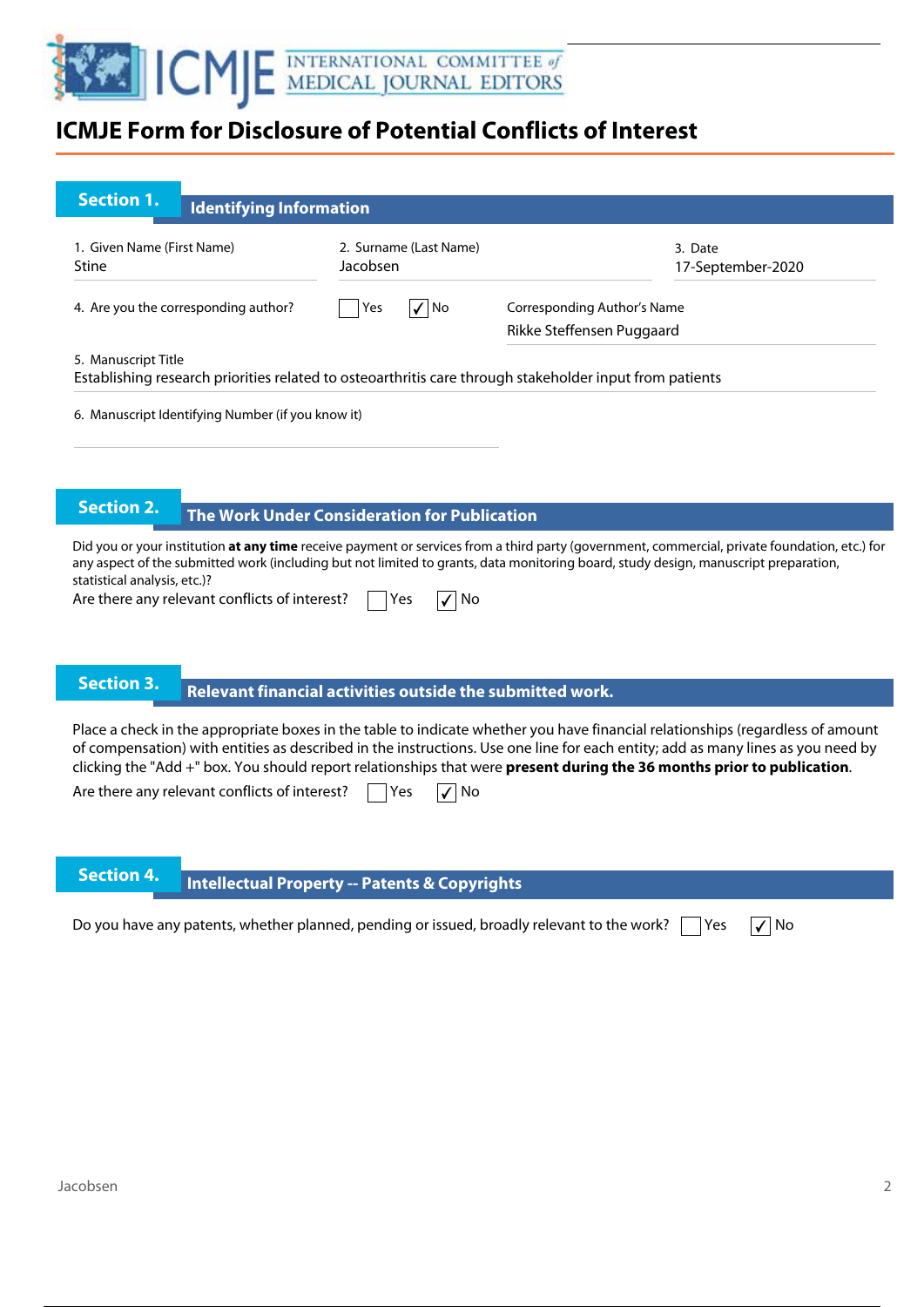

## **Section 5.** Relationships not covered above

Are there other relationships or activities that readers could perceive to have influenced, or that give the appearance of potentially influencing, what you wrote in the submitted work?

Yes, the following relationships/conditions/circumstances are present (explain below):

 $\sqrt{\sqrt{}}$  No other relationships/conditions/circumstances that present a potential conflict of interest

At the time of manuscript acceptance, journals will ask authors to confirm and, if necessary, update their disclosure statements. On occasion, journals may ask authors to disclose further information about reported relationships.

### **Section 6. Disclosure Statement**

Based on the above disclosures, this form will automatically generate a disclosure statement, which will appear in the box below.

Dr. Jacobsen has nothing to disclose.

### **Evaluation and Feedback**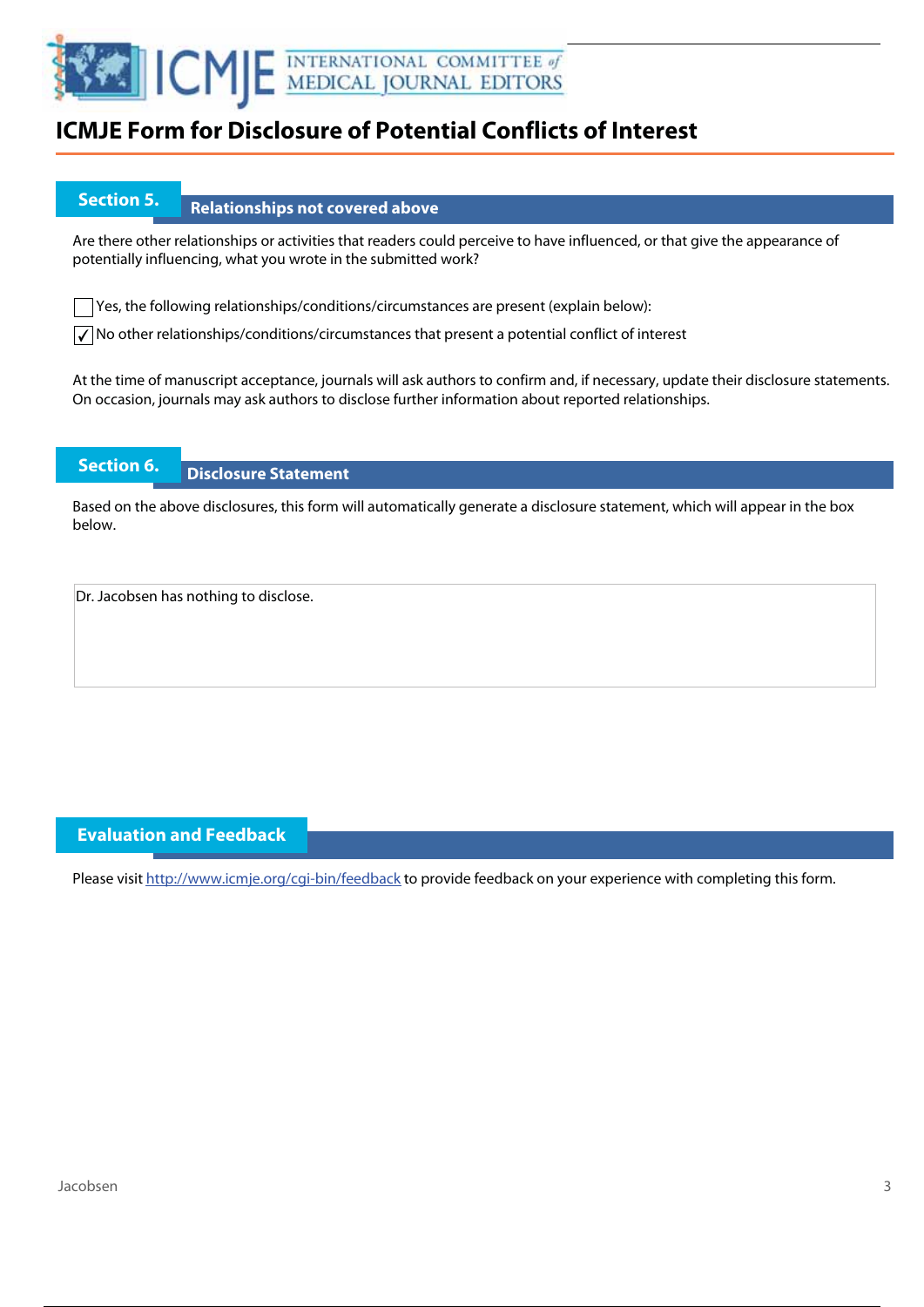

| Section 1.                                        | <b>Identifying Information</b>                    |                                                                                            |                                                                                                                                                                                                                                                                                                                                                                                             |
|---------------------------------------------------|---------------------------------------------------|--------------------------------------------------------------------------------------------|---------------------------------------------------------------------------------------------------------------------------------------------------------------------------------------------------------------------------------------------------------------------------------------------------------------------------------------------------------------------------------------------|
| 1. Given Name (First Name)<br>Susan               |                                                   | 2. Surname (Last Name)<br>arsen                                                            | 3. Date $14/9 - 20$                                                                                                                                                                                                                                                                                                                                                                         |
|                                                   | 4. Are you the corresponding author?              | Yes<br>$\sqrt{}$ No                                                                        | Corresponding Author's Name<br>Rikke Steffensen Puggaard                                                                                                                                                                                                                                                                                                                                    |
| 5. Manuscript Title                               |                                                   |                                                                                            | Establishing research priorities related to osteoarthritis care through stakeholder input from patients                                                                                                                                                                                                                                                                                     |
|                                                   | 6. Manuscript Identifying Number (if you know it) |                                                                                            |                                                                                                                                                                                                                                                                                                                                                                                             |
| <b>Section 2.</b><br>statistical analysis, etc.)? | Are there any relevant conflicts of interest?     | The Work Under Consideration for Publication<br>No<br>Yes                                  | Did you or your institution at any time receive payment or services from a third party (government, commercial, private foundation, etc.) for<br>any aspect of the submitted work (including but not limited to grants, data monitoring board, study design, manuscript preparation,                                                                                                        |
| <b>Section 3.</b>                                 |                                                   | Relevant financial activities outside the submitted work.                                  |                                                                                                                                                                                                                                                                                                                                                                                             |
|                                                   | Are there any relevant conflicts of interest?     | No<br>Yes                                                                                  | Place a check in the appropriate boxes in the table to indicate whether you have financial relationships (regardless of amount<br>of compensation) with entities as described in the instructions. Use one line for each entity; add as many lines as you need by<br>clicking the "Add +" box. You should report relationships that were present during the 36 months prior to publication. |
| <b>Section 4.</b>                                 |                                                   | <b>Intellectual Property -- Patents &amp; Copyrights</b>                                   |                                                                                                                                                                                                                                                                                                                                                                                             |
|                                                   |                                                   | Do you have any patents, whether planned, pending or issued, broadly relevant to the work? | Yes<br>No                                                                                                                                                                                                                                                                                                                                                                                   |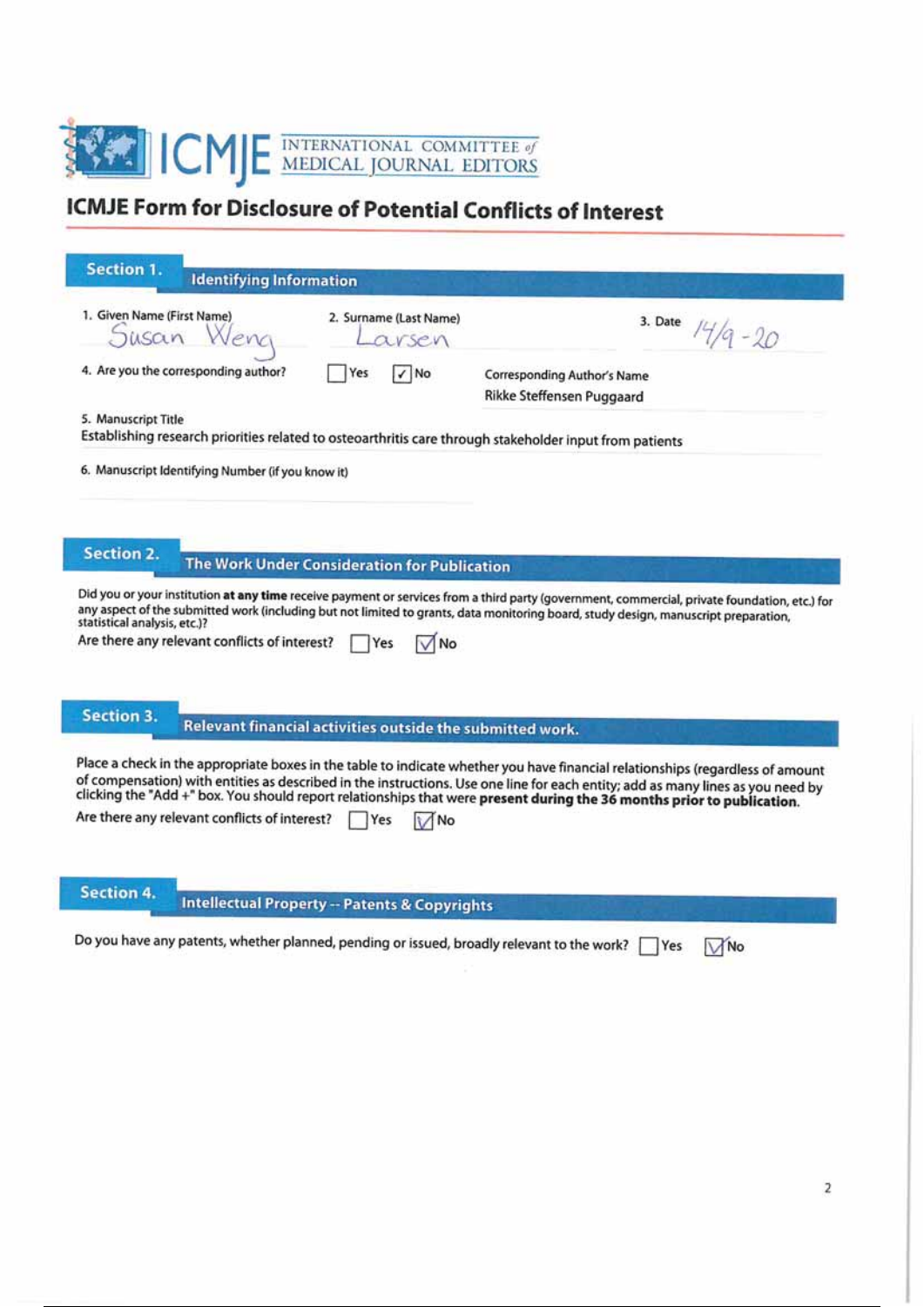

### **Instructions**

The purpose of this form is to provide readers of your manuscript with information about your other interests that could influence how they receive and understand your work. The form is designed to be completed electronically and stored electronically. It contains programming that allows appropriate data display. Each author should submit a separate form and is responsible for the accuracy and completeness of the submitted information. The form is in six parts.

### Identifying information.

### The work under consideration for publication.

This section asks for information about the work that you have submitted for publication. The time frame for this reporting is that of the work itself, from the initial conception and planning to the present. The requested information is about resources that you received, either directly or indirectly (via your institution), to enable you to complete the work. Checking "No" means that you did the work without receiving any financial support from any third party -- that is, the work was supported by funds from the same institution that pays your salary and that institution did not receive third-party funds with which to pay you. If you or your institution received funds from a third party to support the work, such as a government granting agency, charitable foundation or commercial sponsor, check "Yes".

### Relevant financial activities outside the submitted work.

This section asks about your financial relationships with entities in the bio-medical arena that could be perceived to influence, or that give the appearance of potentially influencing, what you wrote in the submitted work. You should disclose interactions with ANY entity give the appearance of potentially influencing, what you wrote in the submitted work. Y that could be considered broadly relevant to the work. For example, if your article is about testing an epidermal growth factor receptor (EGFR) antagonist in lung cancer, you should report all associations with entities pursuing diagnostic or therapeutic strategies in cancer in general, not just in the area of EGFR or lung cancer.

Report all sources of revenue paid (or promised to be paid) directly to you or your institution on your behalf over the 36 months prior to submission of the work. This should include all monies from sources with relevance to the submitted work, not just monies from the entity that sponsored the research. Please note that your interactions with the work's sponsor that are outside the submitted work should also be listed here. If there is any question, it is usually better to disclose a relationship than not to do so.

For grants you have received for work outside the submitted work, you should disclose support ONLY from entities that could be perceived to be affected financially by the published work, such as drug companies, or foundations supported by entities that could be perceived to be affected financially by the published work, such as drug companies, or perceived to be alrected maricially by the public funding sources, such as government agencies, charitable foundations or academic institutions, need not be disclosed. For example, if a government agency sponsored a study in which you have been involved acquering institutions, need not be disclosed. For example, it is good and drugs were provided by a pharmaceutical company, you need only list the pharmaceutical company.

### **Intellectual Property.**

This section asks about patents and copyrights, whether pending, issued, licensed and/or receiving royalties.

### Relationships not covered above.

Use this section to report other relationships or activities that readers could perceive to have influenced, or that give the appearance of potentially influencing, what you wrote in the submitted work.

### **Definitions.**

Entity: government agency, foundation, commercial sponsor, academic institution, etc.

Grant: A grant from an entity, generally [but not always] paid to your organization

Personal Fees: Monies paid to you for services rendered, generally honoraria, royalties, or fees for consulting, lectures, speakers bureaus, expert testimony, employment, or other affiliations

Non-Financial Support: Examples include drugs/equipment supplied by the entity, travel paid by the entity, writing assistance, administrative support, etc.

Other: Anything not covered under the previous three boxes Pending: The patent has been filed but not issued Issued: The patent has been issued by the agency

Licensed: The

patent has been licensed to an entity, whether earning royalties or not

Royalties: Funds are coming in to you or your institution due to your patent

4.

 $3.$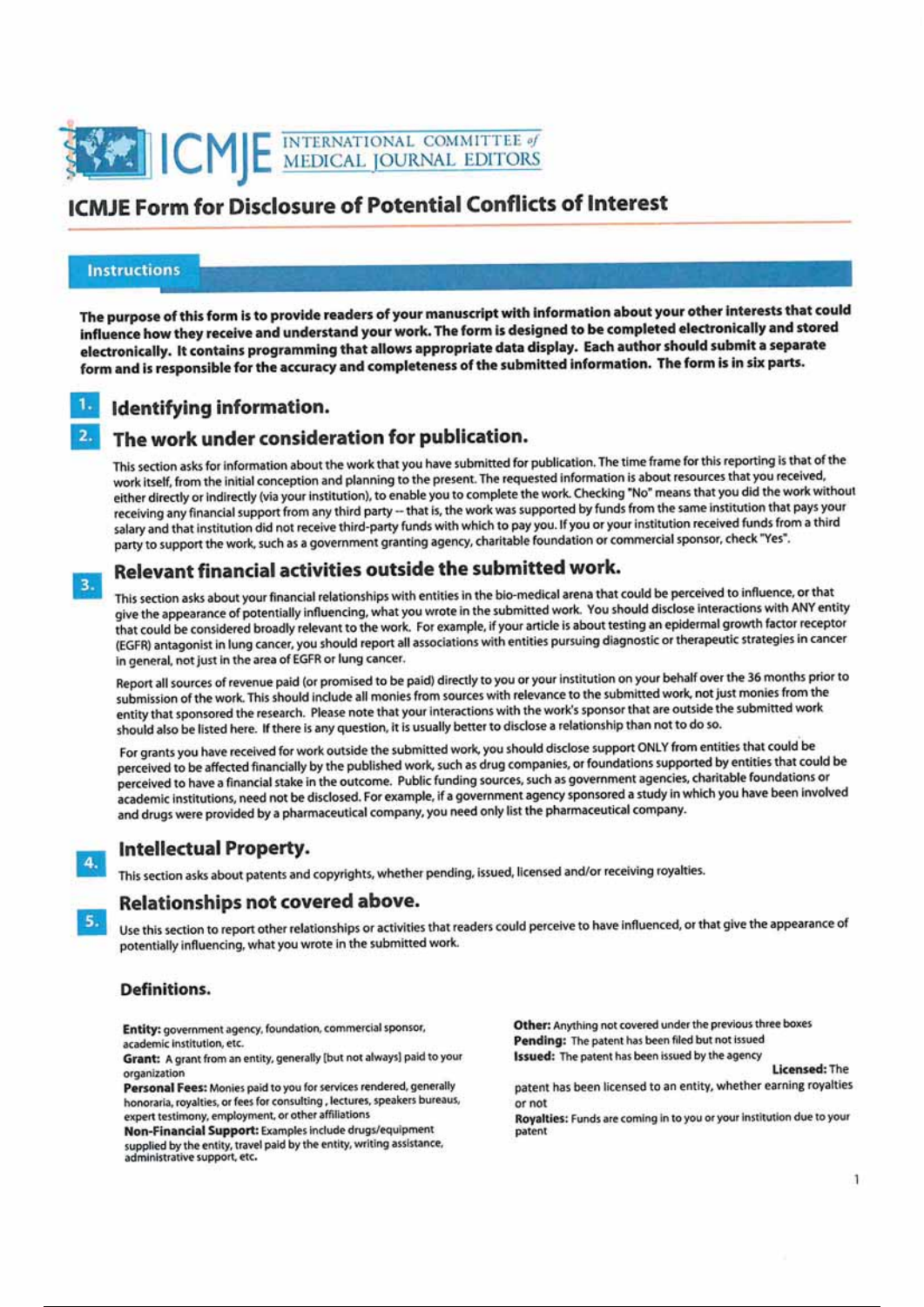

#### **Section 5. Relationships not covered above**

Are there other relationships or activities that readers could perceive to have influenced, or that give the appearance of potentially influencing, what you wrote in the submitted work?

Yes, the following relationships/conditions/circumstances are present (explain below):

 $\sqrt{}$  No other relationships/conditions/circumstances that present a potential conflict of interest

At the time of manuscript acceptance, journals will ask authors to confirm and, if necessary, update their disclosure statements. On occasion, journals may ask authors to disclose further information about reported relationships.

#### **Section 6. Disclosure Statement**

Based on the above disclosures, this form will automatically generate a disclosure statement, which will appear in the box below.

Susan W Larsen has nothing to disclose

### **Evaluation and Feedback**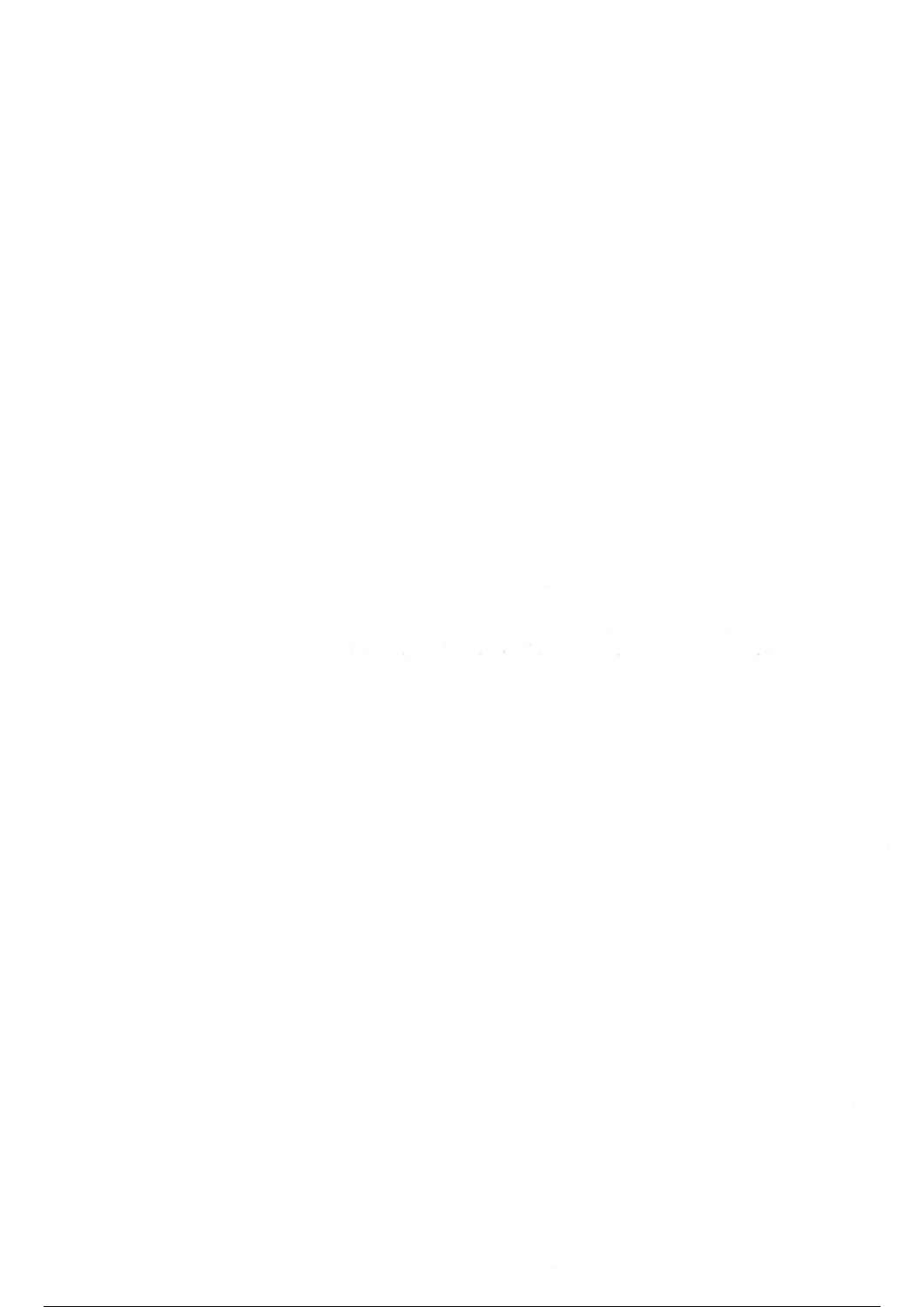

### **Instructions**

**The purpose of this form is to provide readers of your manuscript with information about your other interests that could influence how they receive and understand your work. The form is designed to be completed electronically and stored electronically. It contains programming that allows appropriate data display. Each author should submit a separate form and is responsible for the accuracy and completeness of the submitted information. The form is in six parts.** 

#### **Identifying information. 1.**

#### **The work under consideration for publication. 2.**

This section asks for information about the work that you have submitted for publication. The time frame for this reporting is that of the work itself, from the initial conception and planning to the present. The requested information is about resources that you received, either directly or indirectly (via your institution), to enable you to complete the work. Checking "No" means that you did the work without receiving any financial support from any third party -- that is, the work was supported by funds from the same institution that pays your salary and that institution did not receive third-party funds with which to pay you. If you or your institution received funds from a third party to support the work, such as a government granting agency, charitable foundation or commercial sponsor, check "Yes".

#### **Relevant financial activities outside the submitted work. 3.**

This section asks about your financial relationships with entities in the bio-medical arena that could be perceived to influence, or that give the appearance of potentially influencing, what you wrote in the submitted work. You should disclose interactions with ANY entity that could be considered broadly relevant to the work. For example, if your article is about testing an epidermal growth factor receptor (EGFR) antagonist in lung cancer, you should report all associations with entities pursuing diagnostic or therapeutic strategies in cancer in general, not just in the area of EGFR or lung cancer.

Report all sources of revenue paid (or promised to be paid) directly to you or your institution on your behalf over the 36 months prior to submission of the work. This should include all monies from sources with relevance to the submitted work, not just monies from the entity that sponsored the research. Please note that your interactions with the work's sponsor that are outside the submitted work should also be listed here. If there is any question, it is usually better to disclose a relationship than not to do so.

 For grants you have received for work outside the submitted work, you should disclose support ONLY from entities that could be perceived to be affected financially by the published work, such as drug companies, or foundations supported by entities that could be perceived to have a financial stake in the outcome. Public funding sources, such as government agencies, charitable foundations or academic institutions, need not be disclosed. For example, if a government agency sponsored a study in which you have been involved and drugs were provided by a pharmaceutical company, you need only list the pharmaceutical company.

### **Intellectual Property. 4.**

This section asks about patents and copyrights, whether pending, issued, licensed and/or receiving royalties.

#### **Relationships not covered above. 5.**

Use this section to report other relationships or activities that readers could perceive to have influenced, or that give the appearance of potentially influencing, what you wrote in the submitted work.

### **Definitions.**

**Entity:** government agency, foundation, commercial sponsor, academic institution, etc.

**Grant:** A grant from an entity, generally [but not always] paid to your organization

**Personal Fees:** Monies paid to you for services rendered, generally honoraria, royalties, or fees for consulting , lectures, speakers bureaus, expert testimony, employment, or other affiliations

**Non-Financial Support:** Examples include drugs/equipment supplied by the entity, travel paid by the entity, writing assistance, administrative support, etc**.**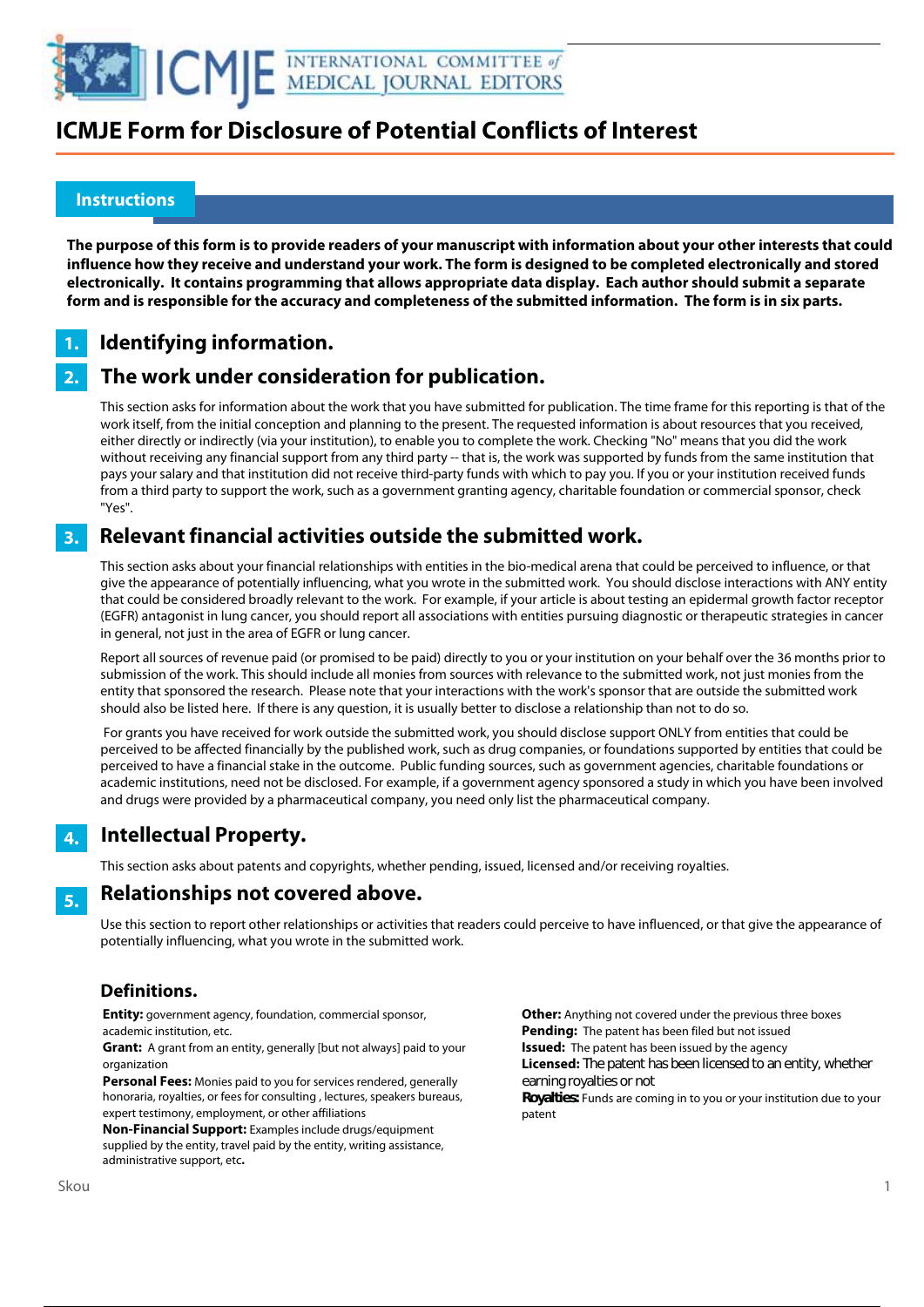

| <b>Section 1.</b>                                                                                                                                                                                                                                                                                                    | <b>Identifying Information</b>                      |      |                        |                                               |                           |
|----------------------------------------------------------------------------------------------------------------------------------------------------------------------------------------------------------------------------------------------------------------------------------------------------------------------|-----------------------------------------------------|------|------------------------|-----------------------------------------------|---------------------------|
| 1. Given Name (First Name)<br>Søren T.                                                                                                                                                                                                                                                                               |                                                     | Skou | 2. Surname (Last Name) |                                               | 3. Date<br>31-August-2020 |
|                                                                                                                                                                                                                                                                                                                      | 4. Are you the corresponding author?                | Yes  | $\sqrt{ N_{0} }$       | Corresponding Author's Name<br>Rikke Puggaard |                           |
| 5. Manuscript Title<br>Establishing research priorities related to osteoarthritis care through stakeholder input from patients                                                                                                                                                                                       |                                                     |      |                        |                                               |                           |
|                                                                                                                                                                                                                                                                                                                      | 6. Manuscript Identifying Number (if you know it)   |      |                        |                                               |                           |
|                                                                                                                                                                                                                                                                                                                      |                                                     |      |                        |                                               |                           |
| <b>Section 2.</b>                                                                                                                                                                                                                                                                                                    | <b>The Work Under Consideration for Publication</b> |      |                        |                                               |                           |
| Did you or your institution at any time receive payment or services from a third party (government, commercial, private foundation, etc.) for<br>any aspect of the submitted work (including but not limited to grants, data monitoring board, study design, manuscript preparation,<br>statistical analysis, etc.)? |                                                     |      |                        |                                               |                           |

| Are there any relevant conflicts of interest? |  | Yes |
|-----------------------------------------------|--|-----|
|-----------------------------------------------|--|-----|

## **Relevant financial activities outside the submitted work. Section 3. Relevant financial activities outside the submitted work.**

Place a check in the appropriate boxes in the table to indicate whether you have financial relationships (regardless of amount of compensation) with entities as described in the instructions. Use one line for each entity; add as many lines as you need by clicking the "Add +" box. You should report relationships that were **present during the 36 months prior to publication**.

 $\sqrt{\phantom{a}}$  No

Are there any relevant conflicts of interest?  $\Box$  Yes  $\Box$  No

If yes, please fill out the appropriate information below.

| <b>Name of Entity</b>                               | Grant? | Fees! | <b>Personal Non-Financial</b><br>Support : | $ $ Other ? | <b>Comments</b>               |  |
|-----------------------------------------------------|--------|-------|--------------------------------------------|-------------|-------------------------------|--|
| Journal of Orthopaedic & Sports Physical<br>Therapy |        | ✓     |                                            |             | Associate editor honorarium   |  |
| The Lundbeck Foundation                             |        |       |                                            |             | Meniscal tear trial           |  |
| Munksgaard                                          |        | √     |                                            |             | Royalties for book chapters   |  |
| TrustMe-ed.com                                      |        | √     |                                            |             | Royalties for online lectures |  |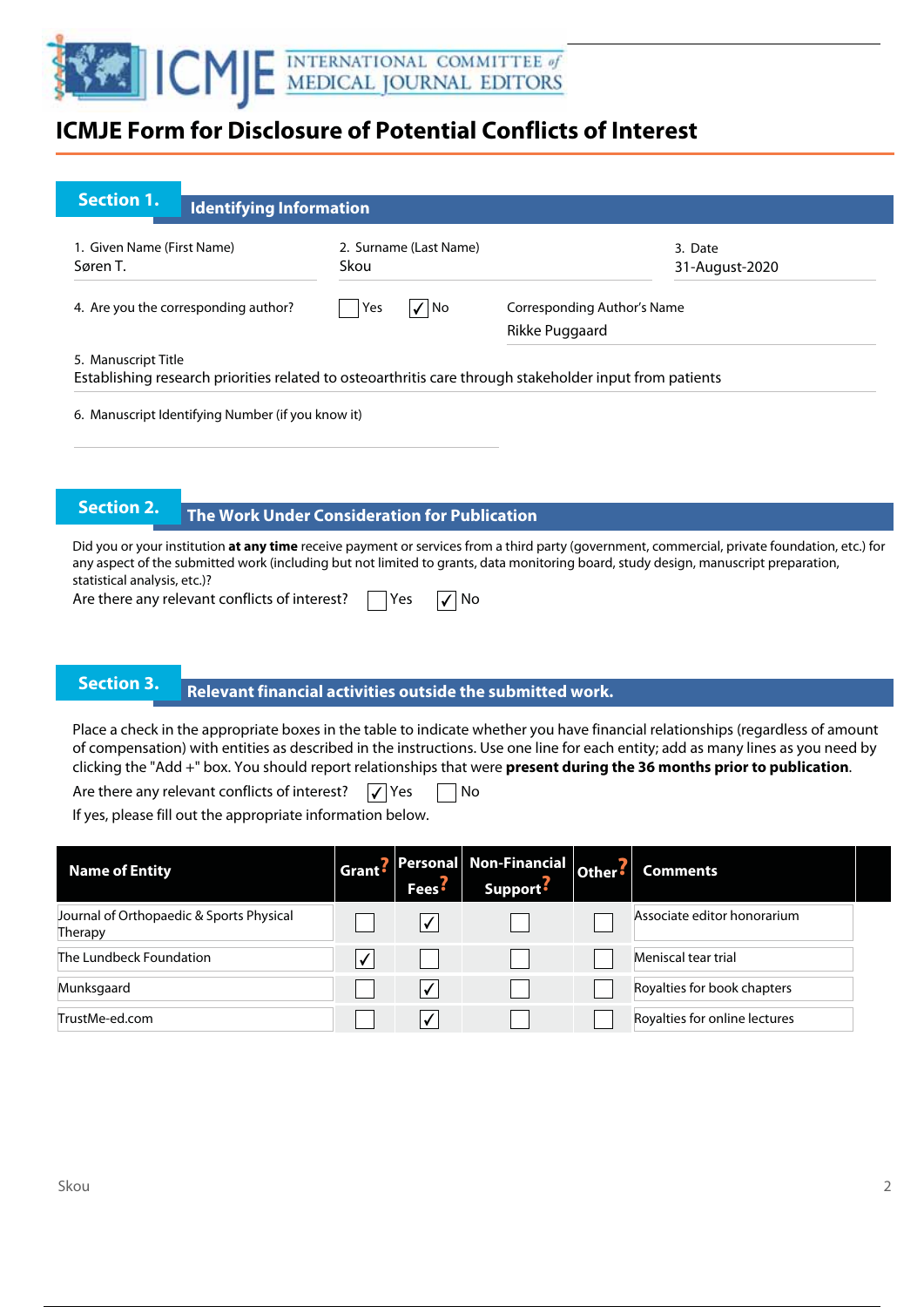

## **Intellectual Property -- Patents & Copyrights**

Do you have any patents, whether planned, pending or issued, broadly relevant to the work?  $\Box$  Yes  $\Box$  No

### **Section 5.** Relationships not covered above

Are there other relationships or activities that readers could perceive to have influenced, or that give the appearance of potentially influencing, what you wrote in the submitted work?

 $\sqrt{\sqrt{ }}$  Yes, the following relationships/conditions/circumstances are present (explain below):

No other relationships/conditions/circumstances that present a potential conflict of interest

Being co-founder of GLA:D. GLA:D is a non-profit initiative hosted at University of Southern Denmark aimed at implementing clinical guidelines for osteoarthritis in clinical practice

At the time of manuscript acceptance, journals will ask authors to confirm and, if necessary, update their disclosure statements. On occasion, journals may ask authors to disclose further information about reported relationships.

### **Section 6. Disclosure Statement**

Based on the above disclosures, this form will automatically generate a disclosure statement, which will appear in the box below.

Dr. Skou reports personal fees from Journal of Orthopaedic & Sports Physical Therapy, grants from The Lundbeck Foundation, personal fees from Munksgaard, personal fees from TrustMe-ed.com, outside the submitted work; and Being co-founder of GLA:D. GLA:D is a non-profit initiative hosted at University of Southern Denmark aimed at implementing clinical guidelines for osteoarthritis in clinical practice.

### **Evaluation and Feedback**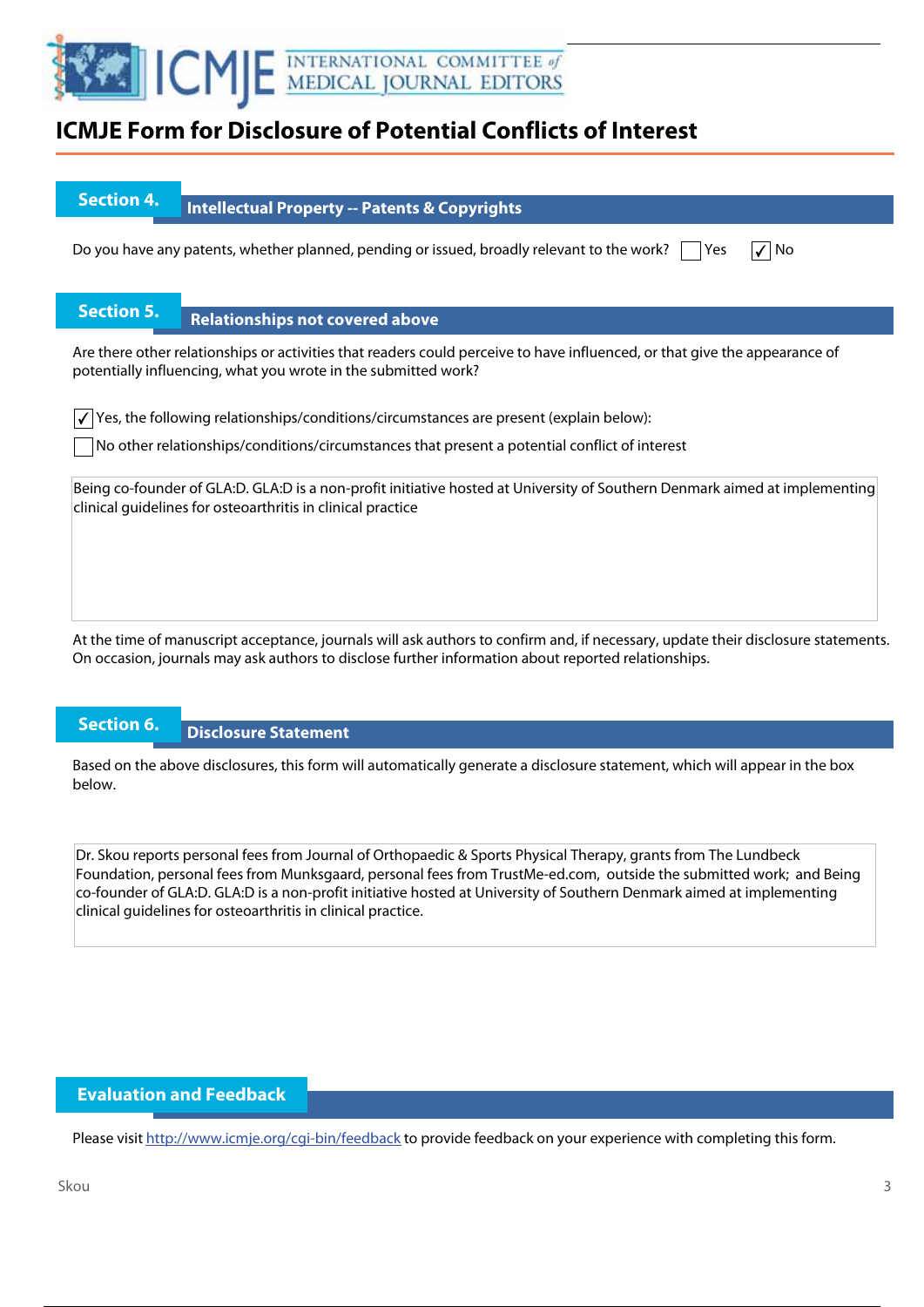

### **Instructions**

**The purpose of this form is to provide readers of your manuscript with information about your other interests that could influence how they receive and understand your work. The form is designed to be completed electronically and stored electronically. It contains programming that allows appropriate data display. Each author should submit a separate form and is responsible for the accuracy and completeness of the submitted information. The form is in six parts.** 

#### **Identifying information. 1.**

#### **The work under consideration for publication. 2.**

This section asks for information about the work that you have submitted for publication. The time frame for this reporting is that of the work itself, from the initial conception and planning to the present. The requested information is about resources that you received, either directly or indirectly (via your institution), to enable you to complete the work. Checking "No" means that you did the work without receiving any financial support from any third party -- that is, the work was supported by funds from the same institution that pays your salary and that institution did not receive third-party funds with which to pay you. If you or your institution received funds from a third party to support the work, such as a government granting agency, charitable foundation or commercial sponsor, check "Yes".

#### **Relevant financial activities outside the submitted work. 3.**

This section asks about your financial relationships with entities in the bio-medical arena that could be perceived to influence, or that give the appearance of potentially influencing, what you wrote in the submitted work. You should disclose interactions with ANY entity that could be considered broadly relevant to the work. For example, if your article is about testing an epidermal growth factor receptor (EGFR) antagonist in lung cancer, you should report all associations with entities pursuing diagnostic or therapeutic strategies in cancer in general, not just in the area of EGFR or lung cancer.

Report all sources of revenue paid (or promised to be paid) directly to you or your institution on your behalf over the 36 months prior to submission of the work. This should include all monies from sources with relevance to the submitted work, not just monies from the entity that sponsored the research. Please note that your interactions with the work's sponsor that are outside the submitted work should also be listed here. If there is any question, it is usually better to disclose a relationship than not to do so.

 For grants you have received for work outside the submitted work, you should disclose support ONLY from entities that could be perceived to be affected financially by the published work, such as drug companies, or foundations supported by entities that could be perceived to have a financial stake in the outcome. Public funding sources, such as government agencies, charitable foundations or academic institutions, need not be disclosed. For example, if a government agency sponsored a study in which you have been involved and drugs were provided by a pharmaceutical company, you need only list the pharmaceutical company.

#### **Intellectual Property. 4.**

This section asks about patents and copyrights, whether pending, issued, licensed and/or receiving royalties.

#### **Relationships not covered above. 5.**

Use this section to report other relationships or activities that readers could perceive to have influenced, or that give the appearance of potentially influencing, what you wrote in the submitted work.

### **Definitions.**

**Entity:** government agency, foundation, commercial sponsor, academic institution, etc.

**Grant:** A grant from an entity, generally [but not always] paid to your organization

**Personal Fees:** Monies paid to you for services rendered, generally honoraria, royalties, or fees for consulting , lectures, speakers bureaus, expert testimony, employment, or other affiliations

**Non-Financial Support:** Examples include drugs/equipment supplied by the entity, travel paid by the entity, writing assistance, administrative support, etc**.**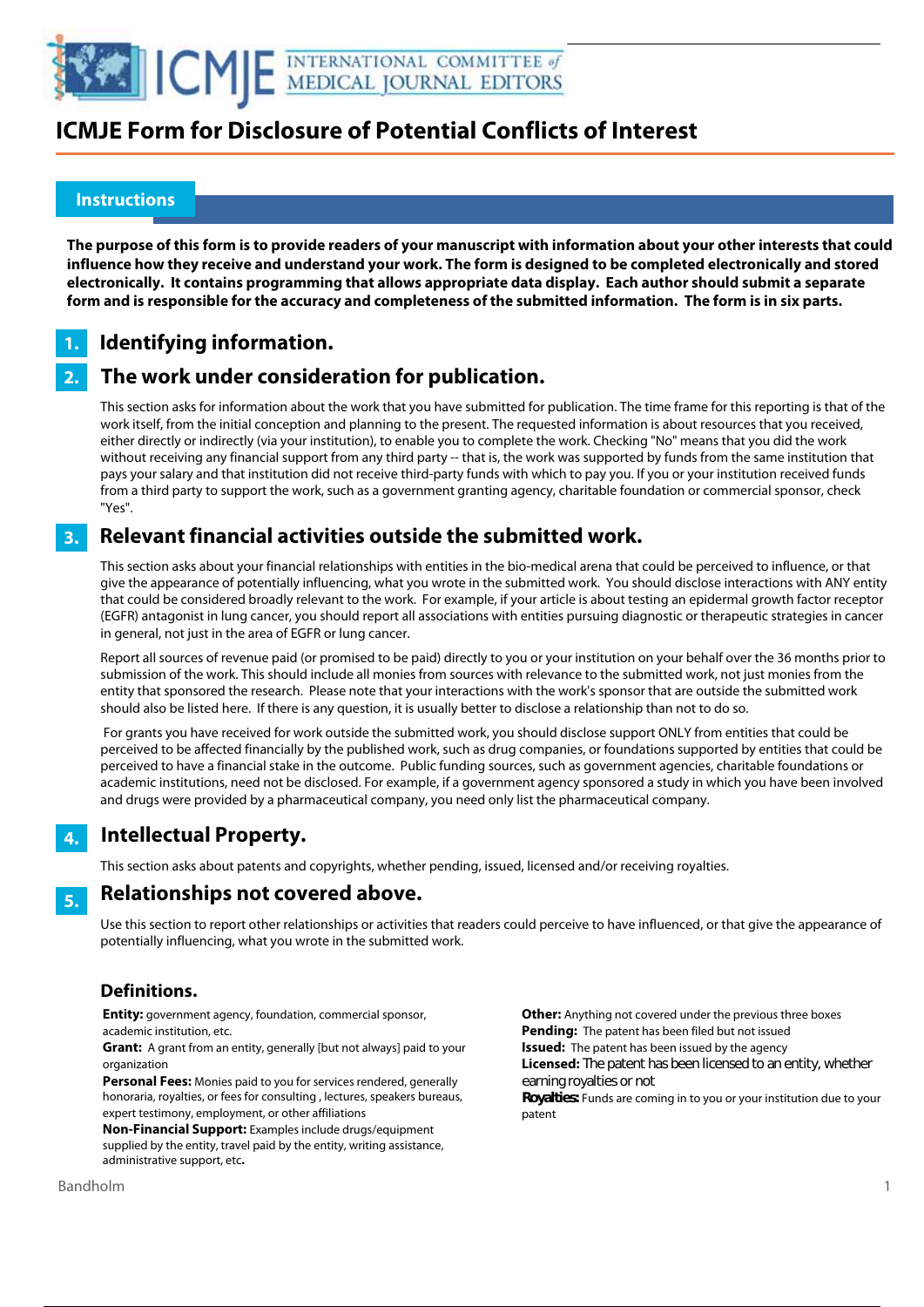

| Section 1.<br><b>Identifying Information</b>                                                                                                                                                                                                                                                                                                                                                |                                                           |                                                       |  |  |  |
|---------------------------------------------------------------------------------------------------------------------------------------------------------------------------------------------------------------------------------------------------------------------------------------------------------------------------------------------------------------------------------------------|-----------------------------------------------------------|-------------------------------------------------------|--|--|--|
| 1. Given Name (First Name)<br><b>Thomas</b>                                                                                                                                                                                                                                                                                                                                                 | 2. Surname (Last Name)<br>Bandholm                        | 3. Date<br>04-September-2020                          |  |  |  |
| 4. Are you the corresponding author?                                                                                                                                                                                                                                                                                                                                                        | No<br>Yes                                                 | Corresponding Author's Name<br><b>Anders Troelsen</b> |  |  |  |
| 5. Manuscript Title<br>Establishing research priorities related to osteoarthritis care through stakeholder input from patients                                                                                                                                                                                                                                                              |                                                           |                                                       |  |  |  |
| 6. Manuscript Identifying Number (if you know it)                                                                                                                                                                                                                                                                                                                                           |                                                           |                                                       |  |  |  |
|                                                                                                                                                                                                                                                                                                                                                                                             |                                                           |                                                       |  |  |  |
| <b>Section 2.</b>                                                                                                                                                                                                                                                                                                                                                                           | <b>The Work Under Consideration for Publication</b>       |                                                       |  |  |  |
| Did you or your institution at any time receive payment or services from a third party (government, commercial, private foundation, etc.) for<br>any aspect of the submitted work (including but not limited to grants, data monitoring board, study design, manuscript preparation,<br>statistical analysis, etc.)?                                                                        |                                                           |                                                       |  |  |  |
| Are there any relevant conflicts of interest?<br>Yes<br>No                                                                                                                                                                                                                                                                                                                                  |                                                           |                                                       |  |  |  |
|                                                                                                                                                                                                                                                                                                                                                                                             |                                                           |                                                       |  |  |  |
| <b>Section 3.</b>                                                                                                                                                                                                                                                                                                                                                                           | Relevant financial activities outside the submitted work. |                                                       |  |  |  |
| Place a check in the appropriate boxes in the table to indicate whether you have financial relationships (regardless of amount<br>of compensation) with entities as described in the instructions. Use one line for each entity; add as many lines as you need by<br>clicking the "Add +" box. You should report relationships that were present during the 36 months prior to publication. |                                                           |                                                       |  |  |  |
| Are there any relevant conflicts of interest?                                                                                                                                                                                                                                                                                                                                               | No<br>Yes                                                 |                                                       |  |  |  |
|                                                                                                                                                                                                                                                                                                                                                                                             |                                                           |                                                       |  |  |  |
| <b>Section 4.</b>                                                                                                                                                                                                                                                                                                                                                                           | <b>Intellectual Property -- Patents &amp; Copyrights</b>  |                                                       |  |  |  |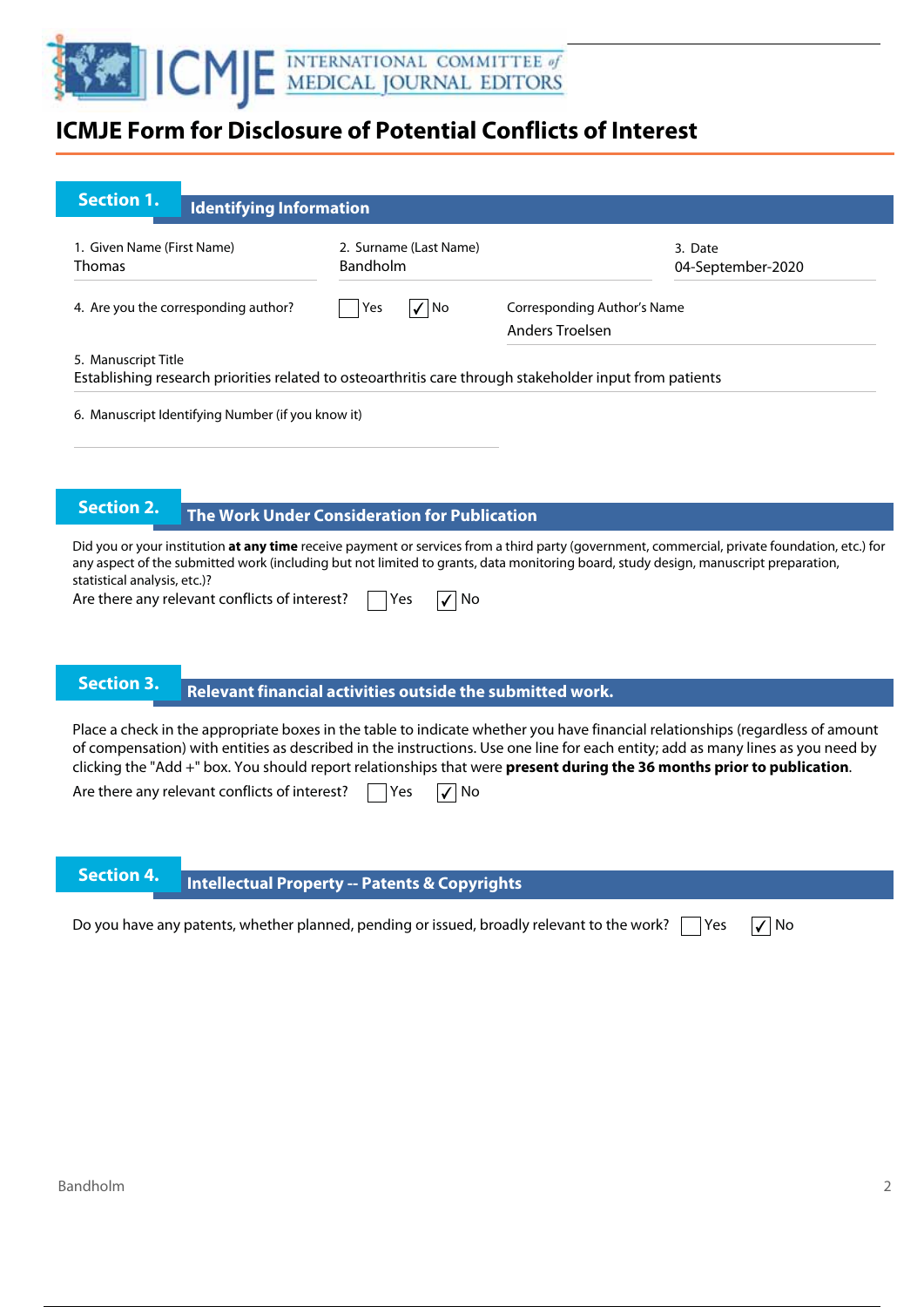

## **Section 5.** Relationships not covered above

Are there other relationships or activities that readers could perceive to have influenced, or that give the appearance of potentially influencing, what you wrote in the submitted work?

 $\sqrt{\sqrt{2}}$  Yes, the following relationships/conditions/circumstances are present (explain below):

No other relationships/conditions/circumstances that present a potential conflict of interest

to have received speaker's honoraria for talks or expert testimony on the efficacy of exercise therapy to enhance recovery after surgery at meetings or symposia held by biomedical companies (Zimmer Biomet and Novartis). He has received fees for writing textbook chapters (Munksgaard) and for organising post-graduate education, such as post-graduate courses in clinical exercise physiology or PhD courses on clinical research methodology. Finally, he is an exercise physiologist and physical therapist; hence, a potential cognitive bias is the love of exercise.

At the time of manuscript acceptance, journals will ask authors to confirm and, if necessary, update their disclosure statements. On occasion, journals may ask authors to disclose further information about reported relationships.

## **Section 6. Disclosure Statement**

Based on the above disclosures, this form will automatically generate a disclosure statement, which will appear in the box below.

Dr. Bandholm has received speaker's honoraria for talks or expert testimony on the efficacy of exercise therapy to enhance recovery after surgery at meetings or symposia held by biomedical companies (Zimmer Biomet and Novartis). He has received fees for writing textbook chapters (Munksgaard) and for organising post-graduate education, such as postgraduate courses in clinical exercise physiology or PhD courses on clinical research methodology. Finally, he is an exercise physiologist and physical therapist; hence, a potential cognitive bias is the love of exercise. .

### **Evaluation and Feedback**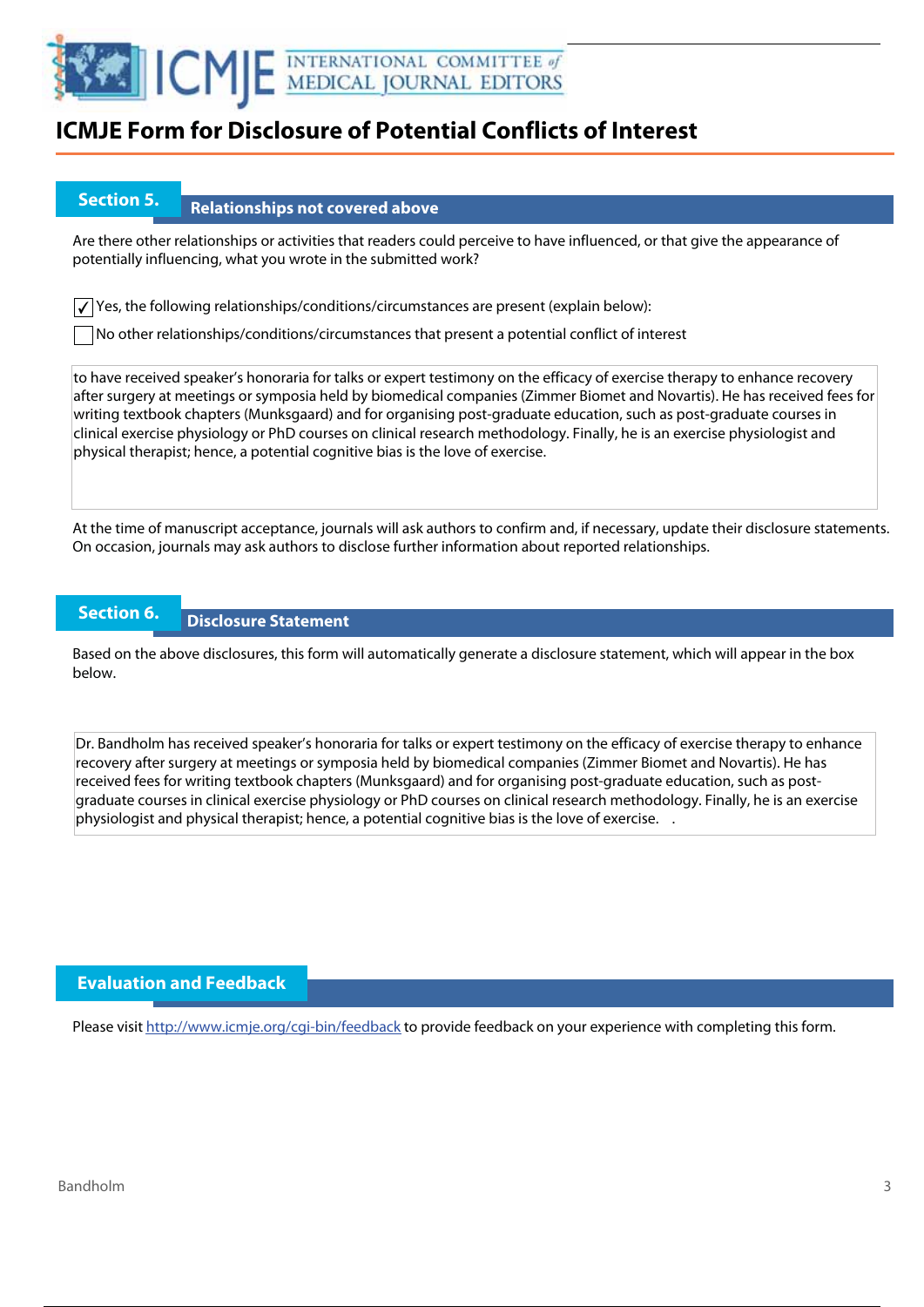

### **Instructions**

**The purpose of this form is to provide readers of your manuscript with information about your other interests that could influence how they receive and understand your work. The form is designed to be completed electronically and stored electronically. It contains programming that allows appropriate data display. Each author should submit a separate form and is responsible for the accuracy and completeness of the submitted information. The form is in six parts.** 

#### **Identifying information. 1.**

#### **The work under consideration for publication. 2.**

This section asks for information about the work that you have submitted for publication. The time frame for this reporting is that of the work itself, from the initial conception and planning to the present. The requested information is about resources that you received, either directly or indirectly (via your institution), to enable you to complete the work. Checking "No" means that you did the work without receiving any financial support from any third party -- that is, the work was supported by funds from the same institution that pays your salary and that institution did not receive third-party funds with which to pay you. If you or your institution received funds from a third party to support the work, such as a government granting agency, charitable foundation or commercial sponsor, check "Yes".

#### **Relevant financial activities outside the submitted work. 3.**

This section asks about your financial relationships with entities in the bio-medical arena that could be perceived to influence, or that give the appearance of potentially influencing, what you wrote in the submitted work. You should disclose interactions with ANY entity that could be considered broadly relevant to the work. For example, if your article is about testing an epidermal growth factor receptor (EGFR) antagonist in lung cancer, you should report all associations with entities pursuing diagnostic or therapeutic strategies in cancer in general, not just in the area of EGFR or lung cancer.

Report all sources of revenue paid (or promised to be paid) directly to you or your institution on your behalf over the 36 months prior to submission of the work. This should include all monies from sources with relevance to the submitted work, not just monies from the entity that sponsored the research. Please note that your interactions with the work's sponsor that are outside the submitted work should also be listed here. If there is any question, it is usually better to disclose a relationship than not to do so.

 For grants you have received for work outside the submitted work, you should disclose support ONLY from entities that could be perceived to be affected financially by the published work, such as drug companies, or foundations supported by entities that could be perceived to have a financial stake in the outcome. Public funding sources, such as government agencies, charitable foundations or academic institutions, need not be disclosed. For example, if a government agency sponsored a study in which you have been involved and drugs were provided by a pharmaceutical company, you need only list the pharmaceutical company.

#### **Intellectual Property. 4.**

This section asks about patents and copyrights, whether pending, issued, licensed and/or receiving royalties.

#### **Relationships not covered above. 5.**

Use this section to report other relationships or activities that readers could perceive to have influenced, or that give the appearance of potentially influencing, what you wrote in the submitted work.

### **Definitions.**

**Entity:** government agency, foundation, commercial sponsor, academic institution, etc.

**Grant:** A grant from an entity, generally [but not always] paid to your organization

**Personal Fees:** Monies paid to you for services rendered, generally honoraria, royalties, or fees for consulting , lectures, speakers bureaus, expert testimony, employment, or other affiliations

**Non-Financial Support:** Examples include drugs/equipment supplied by the entity, travel paid by the entity, writing assistance, administrative support, etc**.**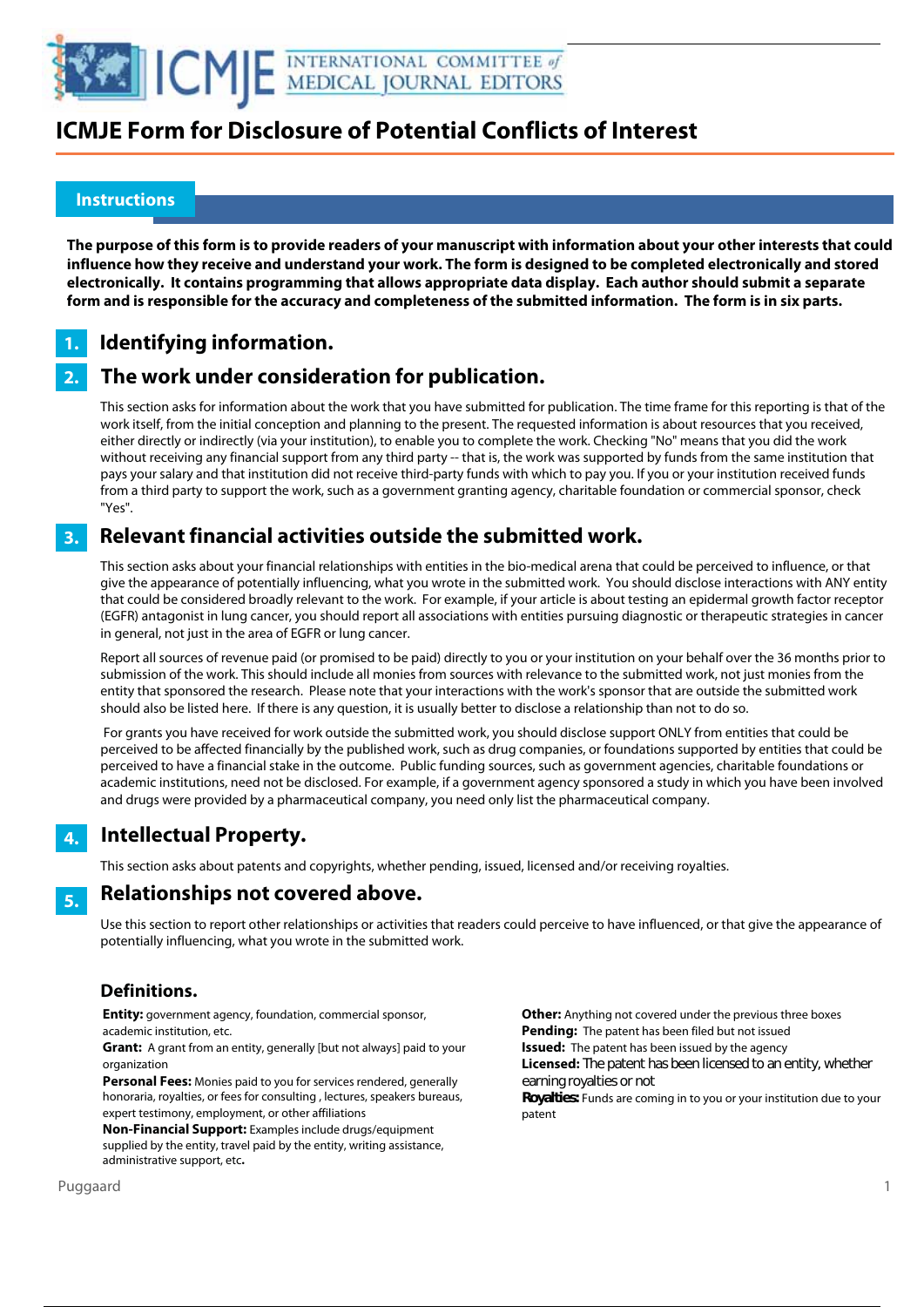

| <b>Section 1.</b><br><b>Identifying Information</b>                                                                                                                                                                                                                                                                                                                                                                                                              |                                                                                                         |                           |  |  |  |  |
|------------------------------------------------------------------------------------------------------------------------------------------------------------------------------------------------------------------------------------------------------------------------------------------------------------------------------------------------------------------------------------------------------------------------------------------------------------------|---------------------------------------------------------------------------------------------------------|---------------------------|--|--|--|--|
| 1. Given Name (First Name)<br>Rikke                                                                                                                                                                                                                                                                                                                                                                                                                              | 2. Surname (Last Name)<br>Puggaard                                                                      | 3. Date<br>31-August-2020 |  |  |  |  |
| 4. Are you the corresponding author?                                                                                                                                                                                                                                                                                                                                                                                                                             | $\sqrt{\ }$ Yes<br>No                                                                                   |                           |  |  |  |  |
| 5. Manuscript Title                                                                                                                                                                                                                                                                                                                                                                                                                                              | Establishing research priorities related to osteoarthritis care through stakeholder input from patients |                           |  |  |  |  |
| 6. Manuscript Identifying Number (if you know it)                                                                                                                                                                                                                                                                                                                                                                                                                |                                                                                                         |                           |  |  |  |  |
|                                                                                                                                                                                                                                                                                                                                                                                                                                                                  |                                                                                                         |                           |  |  |  |  |
| <b>Section 2.</b>                                                                                                                                                                                                                                                                                                                                                                                                                                                | <b>The Work Under Consideration for Publication</b>                                                     |                           |  |  |  |  |
| Did you or your institution at any time receive payment or services from a third party (government, commercial, private foundation, etc.) for<br>any aspect of the submitted work (including but not limited to grants, data monitoring board, study design, manuscript preparation,<br>statistical analysis, etc.)?<br>Are there any relevant conflicts of interest?<br>$\sqrt{ N}$<br>Yes                                                                      |                                                                                                         |                           |  |  |  |  |
|                                                                                                                                                                                                                                                                                                                                                                                                                                                                  |                                                                                                         |                           |  |  |  |  |
| <b>Section 3.</b>                                                                                                                                                                                                                                                                                                                                                                                                                                                | Relevant financial activities outside the submitted work.                                               |                           |  |  |  |  |
| Place a check in the appropriate boxes in the table to indicate whether you have financial relationships (regardless of amount<br>of compensation) with entities as described in the instructions. Use one line for each entity; add as many lines as you need by<br>clicking the "Add +" box. You should report relationships that were present during the 36 months prior to publication.<br>Are there any relevant conflicts of interest?<br>No<br><b>Yes</b> |                                                                                                         |                           |  |  |  |  |
|                                                                                                                                                                                                                                                                                                                                                                                                                                                                  |                                                                                                         |                           |  |  |  |  |
| <b>Section 4.</b>                                                                                                                                                                                                                                                                                                                                                                                                                                                | <b>Intellectual Property -- Patents &amp; Copyrights</b>                                                |                           |  |  |  |  |